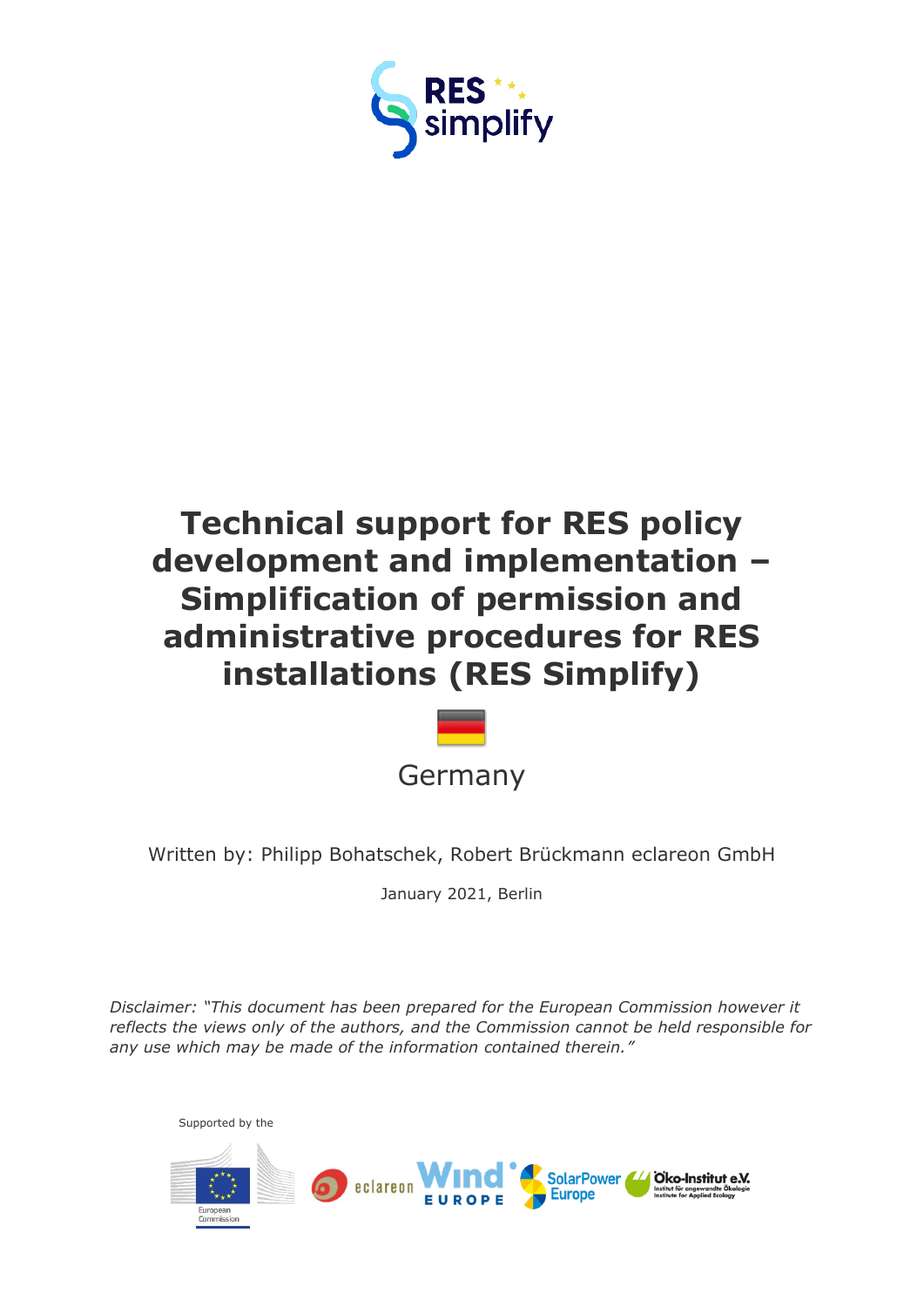# <span id="page-1-0"></span>**Executive summary**

With more than 140 TWh of electricity generation, onshore wind energy is expected to produce the bulk of Germany's electricity in 2030. The technology is followed by solar energy (90 TWh) and offshore wind energy (80 TWh), that are also thought to contribute significant shares to future electricity generation.

While offshore wind energy is regulated in a centralised manner on the federal level, onshore wind and ground-mounted PV systems (GMPS) are subject to differing regulation on the federal state (*Bundesland*) level. Even though project developers of GMPS need to invest more energy in site selection than onshore wind developers, while the latter more frequently need to address public opposition to their projects, the two technologies follow similar strands of project realisation. Therefore, their findings are presented together in the second part of this report, following an independent section for offshore wind energy.

**Onshore wind.** A legal analysis criticises that wind energy is very much dependent on regional land use planning and thereby discriminated against other constructions of public interest such as highways or railways (Günther and et al., 2020). This barrier becomes a particular impediment in regions without a land use plans or with strict distance requirements that are based on the height of the wind onshore plant (such as in Bavaria). Distance requirements for radar zones and other civil or military air safety requirements constitute a restricting factor for wind park site selection (*Drehfunkfeuer)*. More than 1,000 wind energy projects with over 4,800 MW are not realisable due to restrictions for radar zones and more than 900 projects of 3,600 MW blocked by interests of military airspace use (FA Wind and BWE, 2019). Moreover, administrative processes have become highly time intensive (up to 24 months for onshore wind project development). Other serious impediments are conflicts with environmental concerns either during the EIA process or conflicts with nature protection groups. Experts underline the positive effects of early, thorough inclusion of nearby citizens in energy projects, both in the decision-making process but also in economic terms, e.g., through energy cooperatives, to avoid that initial concerns turn into lengthy lawsuits. Moreover, another proposal brought forward concerns the free access of data of species monitoring to enable early evaluation of environmental concerns of sites.

**GMPS.** Since several years, project developers lament the increasing difficulty of finding available development areas. One major obstacle is the increasing overload of rural communities, which have typically small administrative structures, by project firms offering to develop GMPS in their community. Moreover, GMPS on arable land are generally excluded from receiving remuneration under the Renewable Energy Act in order to avoid land competition between the two existential fields of agricultural and energy production. This reduces the available area for building solar PV installations and causes distortion of competition in cross-border tenders for solar PV. Reacting to this bottleneck, German States make use of a permission to deviate from the Federal Rule at State Level (*Länderöffnungsklausel*) allowing them to increase the volume of solar installations built on arable land in specifically defined disadvantaged regions.

**Offshore wind.** Germany's one-stop-shop design for offshore wind energy defines two independent authorisation processes for the wind park and its respective grid connection, both to be granted by the Federal Maritime and Hydrographic Agency (BSH). Overall, the current legal regime for Germany's offshore development constitutes a structurally welldesigned framework that addresses delays in offshore grid connection development in the previous system. An expert described the timely development of the offshore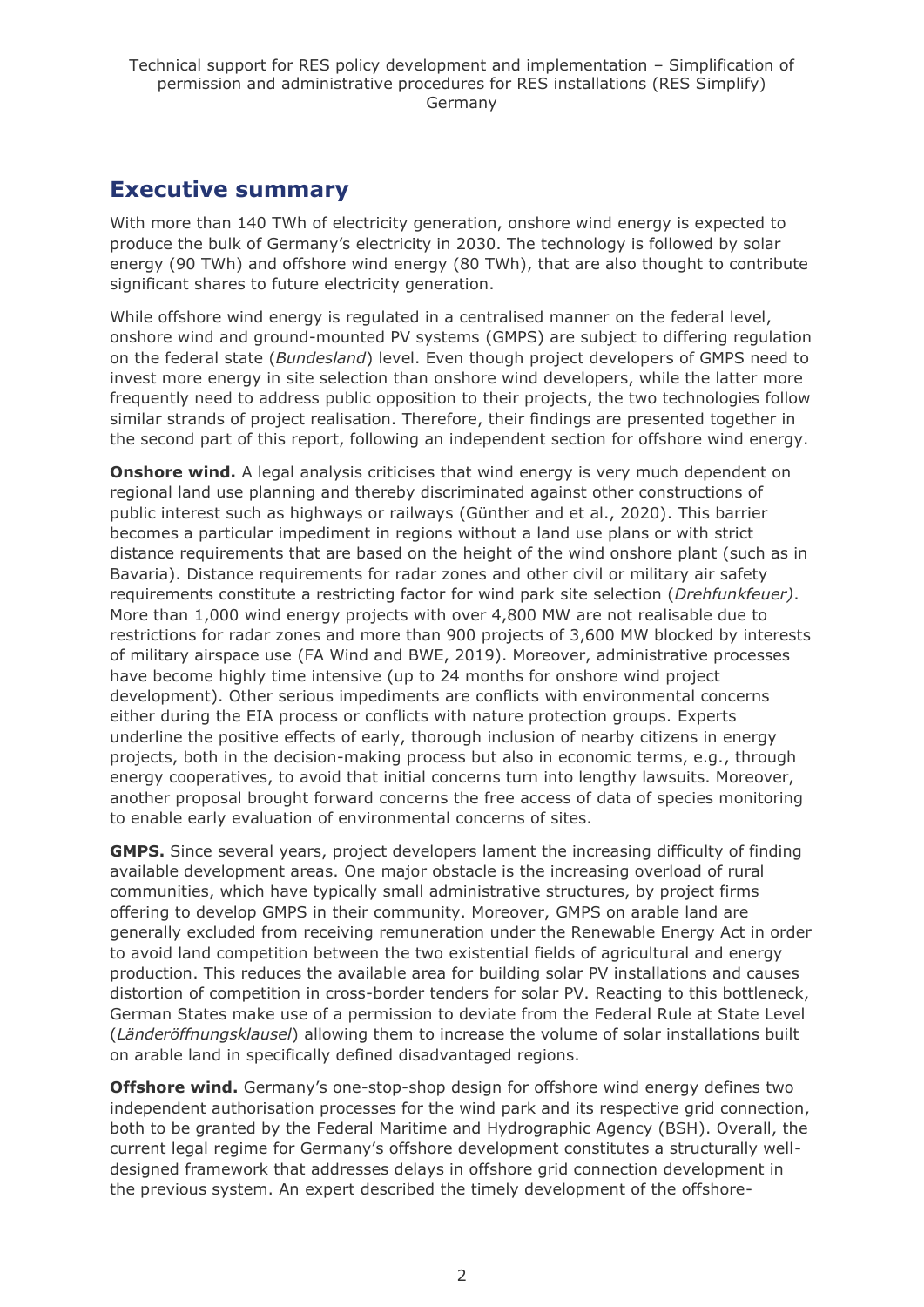onshore connection nodes at the coast as well as the grid development in the coastal water zone as the current central challenge to Germany's offshore development plans.

Table 1 contains a traffic light assessment of the relevant process steps for the installation of offshore wind, onshore wind, and ground-mounted PV systems in Germany.

**PV rooftop.** In comparison to the other examined technologies, the administrative and grid connection process for PV rooftop systems is generally less burdensome. In most cases, a formal building permission process is not required at all and usually, grid operators foresee a specific process for small rooftop PV systems. The main barriers seem rather connected to corporate legal-fiscal issues, when operators of smaller rooftop PV systems need to deal with mandatory memberships to industry chambers or taxing rules.

Table 1 contains a traffic light assessment of the relevant process steps for the installation of offshore wind, onshore wind, rooftop PV and ground-mounted PV systems in Germany.



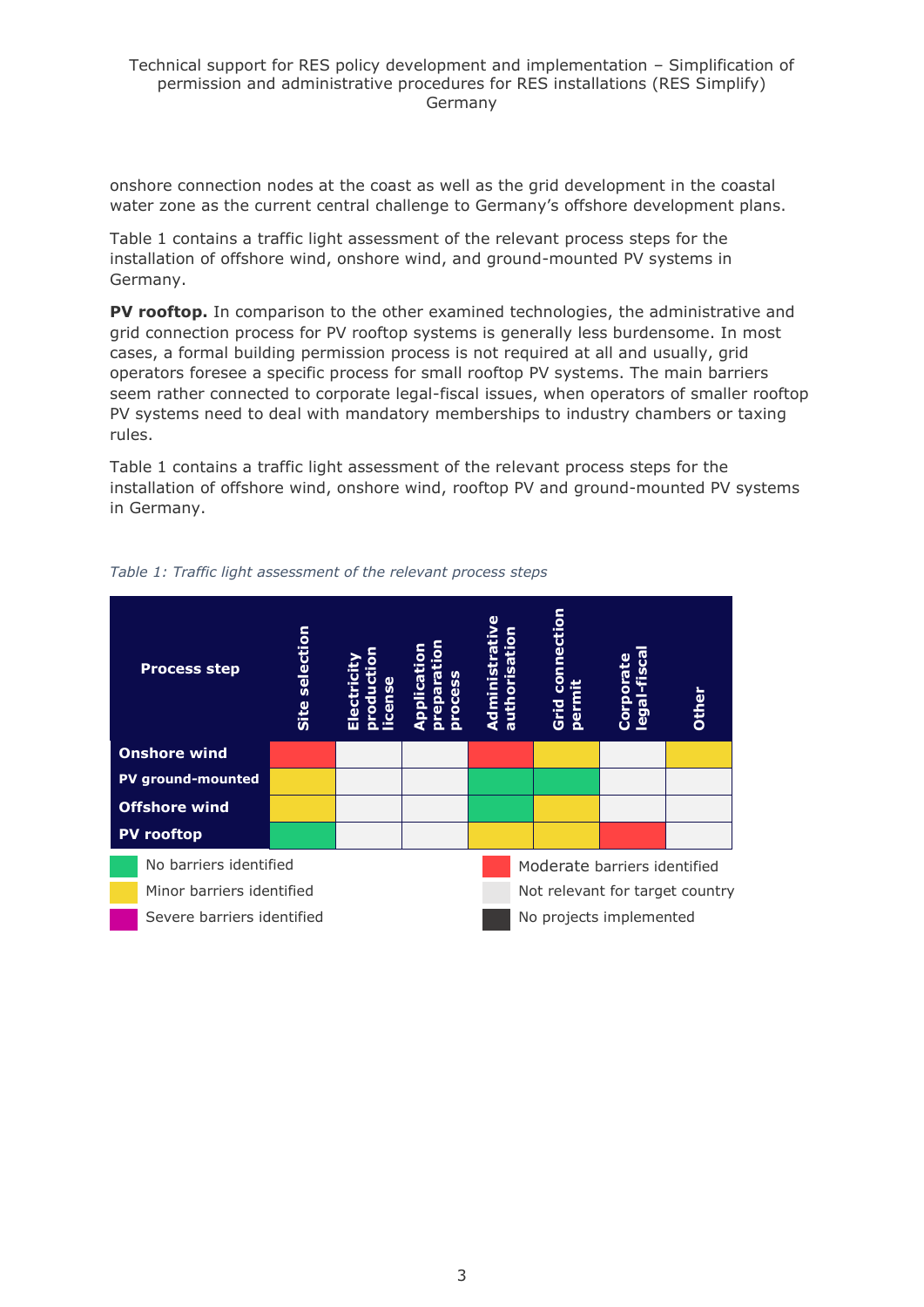# **Table of contents**

| 1.       |  |                                                                |  |  |
|----------|--|----------------------------------------------------------------|--|--|
| 2.       |  |                                                                |  |  |
| 2.1.     |  |                                                                |  |  |
| 2.1.1.   |  |                                                                |  |  |
| 2.1.1.1. |  |                                                                |  |  |
| 2.1.1.2. |  |                                                                |  |  |
| 2.1.1.3. |  |                                                                |  |  |
| 2.1.1.4. |  |                                                                |  |  |
| 2.1.1.5. |  |                                                                |  |  |
| 2.2.     |  |                                                                |  |  |
| 2.2.1.   |  |                                                                |  |  |
| 2.2.1.1. |  |                                                                |  |  |
| 2.2.1.2. |  |                                                                |  |  |
| 2.2.1.3. |  |                                                                |  |  |
| 2.2.1.4. |  |                                                                |  |  |
| 3.       |  |                                                                |  |  |
| 4.       |  |                                                                |  |  |
| 5.       |  |                                                                |  |  |
| 6.       |  | Indicators to measure the performance of the overall process33 |  |  |
|          |  |                                                                |  |  |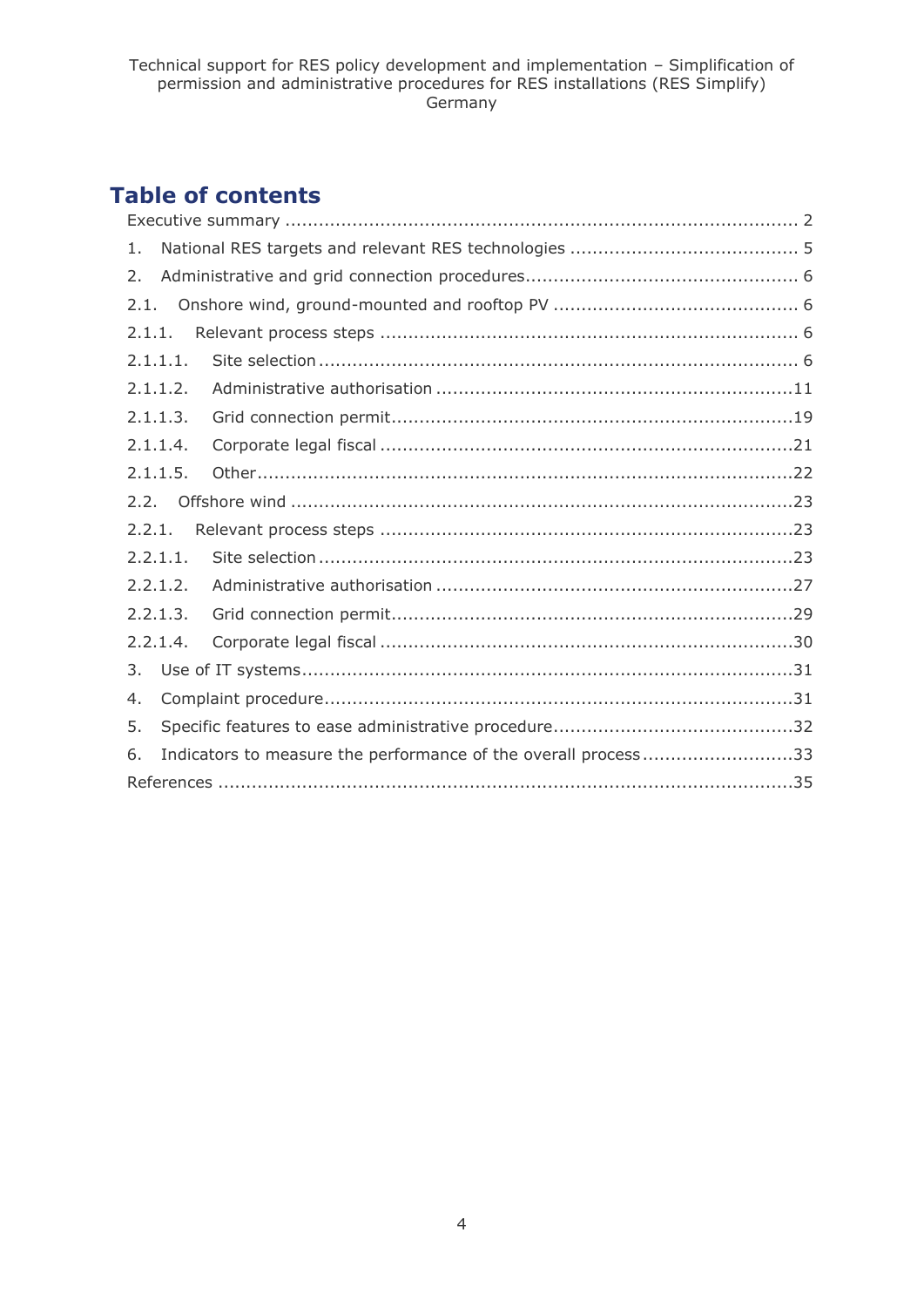# <span id="page-4-0"></span>**1. National RES targets and relevant RES technologies**

In Germany's National Energy and Climate Plan technology-specific targets for 2030 are listed as physical capacity and production goals. Onshore wind is foreseen with a volume of 140 – 145 TWh of electricity generation and a 67 – 71 GW production capacity. It is followed by solar PV systems accounting for 90 TWh electricity generation and 98 GW production capacity. Offshore wind energy shall produce 79 – 84 TWh of annual electricity, with a capacity of 20 GW (BMWi, 2019).Furthermore, bioenergy is expected to deliver 42 TWh and possess a capacity of 8.4 GW, while hydropower and other renewable energy sources might only amount to 21 ThW with a 6 GW capacity (BMWi, 2019). In 2019, production capacities of onshore wind amounted to 50.3 GW or 23.5% of Germany's total electricity production capacity, followed by solar energy with 42.3 GW or 19.8%. Offshore only amounts to 5.4 GW or 2.5%, presupposing a strong incline of net capacity to meet the 2030 targets (Bundesnetzagentur, 2019).

Figure 1 displays the annual deployment of PV and onshore/offshore wind between 2010 and 2019. While the wind power deployment took constantly place during the last decade with a peak between 2014 and 2017 and a more unstable deployment since then, the PV deployment decreased since the beginning of the 2010's and is slowly recovering since 2017.



*Figure 1: Annual installed capacity of PV and Wind onshore 2010-2019 (source: EurObserv'ER)*

On the basis of both, the expected share of actual electricity generation in 2030 as well as production capacities, onshore wind, ground-mounted PV systems and offshore wind energy are selected as technologies to be investigated in this report. Due to the Federal structure of Germany, the nature of many administrative processes is set by State legislation. Therefore, this report investigates the German States of Lower Saxony (*Niedersachsen*) (largest capacity of onshore wind) and Bavaria (Bayern) (largest capacity of PV systems) as case studies for State-specific regulations (BMWi, 2018). Legislation for offshore wind deployment is Federal competence (WindSeeG, 2020), with the exception of a 12 nautical mile wide coastal zone that falls under State jurisdiction and follows the respective procedures of onshore wind (BMWi, 2020a).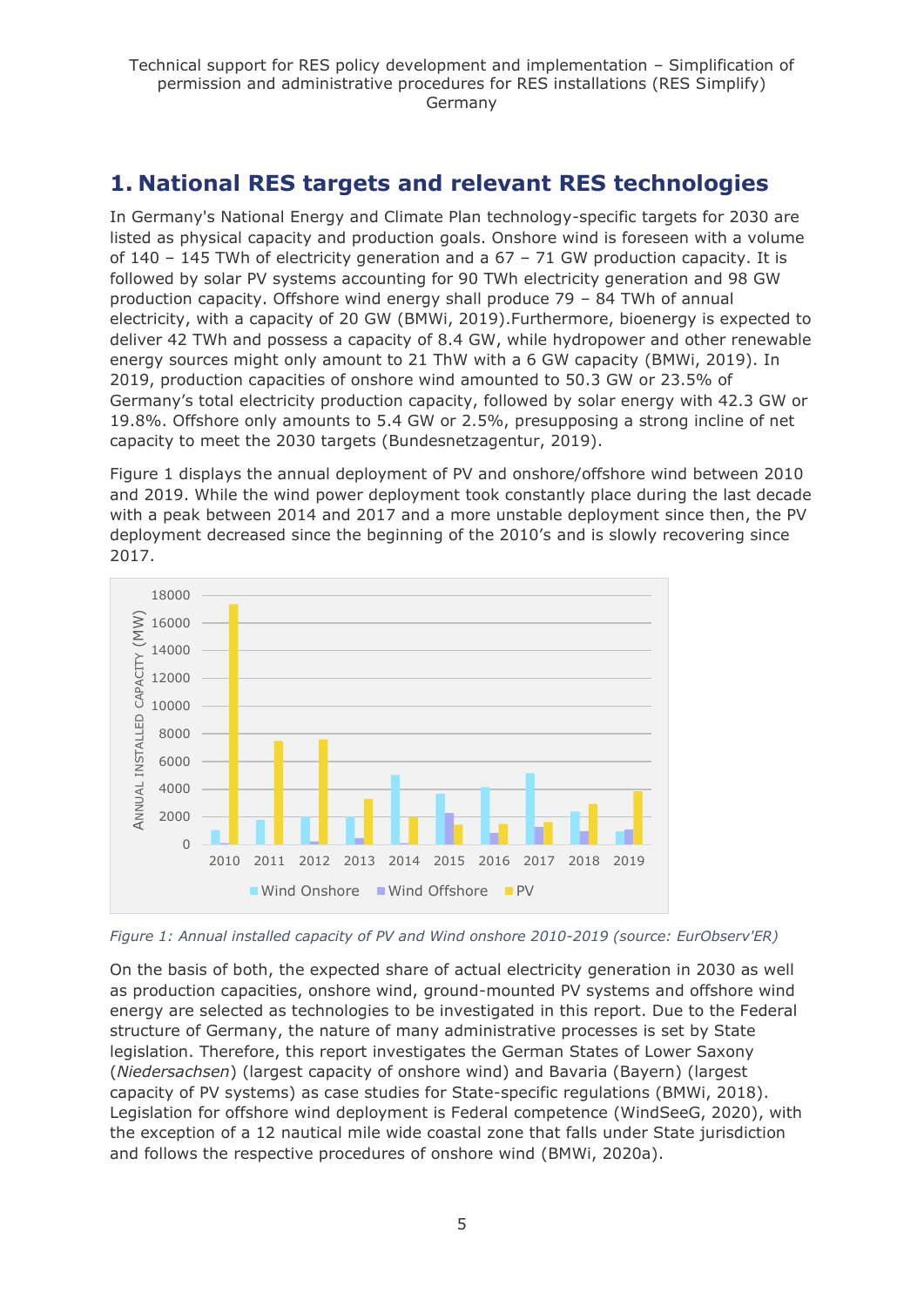#### Technical support for RES policy development and implementation – Simplification of permission and administrative procedures for RES installations (RES Simplify) Germany



*Figure 2: Planned deployment of RES-E 2020-2030 in relation to past deployment (source: NECP)*

# <span id="page-5-0"></span>**2. Administrative and grid connection procedures**

# <span id="page-5-2"></span><span id="page-5-1"></span>**2.1. Onshore wind, ground-mounted and rooftop PV**

### **2.1.1. Relevant process steps**

The realisation of onshore wind parks and ground-mounted photovoltaic systems (GMPS) projects in Germany starts with a) the planning and site acquisition, followed by b) the authorisation procedure and the grid connection application, c) the auctioning of public premiums and d) the construction phase. With one phase constituting the reach of approval of requirements for the subsequent procedures, their order is a logical consequence (Honnen, 2020).

Offshore projects within 12 nautical miles of the German coast (*Küstenmeer*) are not subject to the authorisation procedure for offshore wind parks but follow the rules of onshore wind authorisation processes (Wind Harmony Database, 2020). This is a consequence of the United Nations Convention on the Law of the Sea (1982) and the German Federal State organisation, a legal expert explains (Prall, 2021). Therefore, all subsequent descriptions of onshore wind authorisation processes also apply for them.

# **2.1.1.1. Site selection**

### <span id="page-5-3"></span>**Process flow**

#### *Onshore wind*

Onshore wind energy projects are typically only realised on areas especially designated in spatial planning strategies. In Germany, they are regional competence. The state analysed in this report, Lower Saxony, requires planning strategies to be developed on a regional level (42 *Landkreise*) (Umweltbundesamt, 2019).

Regional planning considers a variety of interests, among them minimum distance requirements to residential areas and traffic infrastructure, protected areas and habitat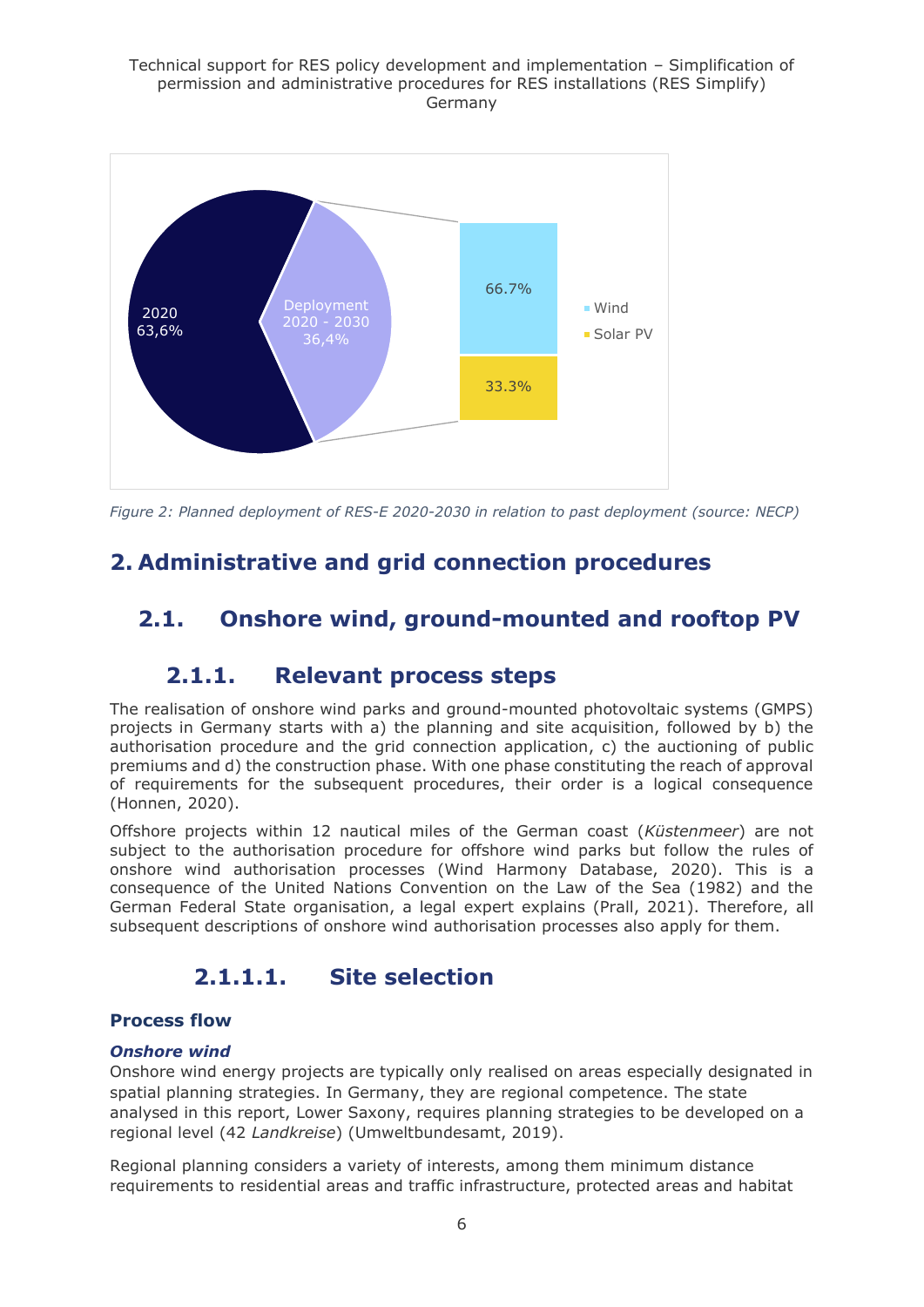protection as well as military zones, airports and landmarked buildings (FA WindFA Wind, 2019). Federal Law, however, limits distance requirements to residential area to a maximum of 1,000 meters, with the States to define their regulation within that range (§249 BauGB, 2020). State-wide integrated coastal zone management defines wind energy development areas at the coast up to 12 nautical miles into the sea (BMWi, 2020a). Beyond legal criteria, site selection depends on technical suitability, public acceptance and land availability, with average process lengths of 14 months (FA WindFA Wind, 2015). Areas may be purchased or rent.

After a potentially adequate site has been identified on this basis, eventually existing requirements of a municipal land use plan (*Flächennutzungsplan*) or a local development plan (*Bauleitplanung)* for the specific site need to be reviewed. If no such plans exist, onshore wind energy is generally allowed on a site (§35-3 BauGB, 2020). However, the risk remains that the municipality amends existing land use plans banning wind energy from certain site. Indeed, industrial interest groups lament that 40% of regional planning strategies and 60% of existing land use plans are changed or annulled during the application preparation process, requiring projects to adapt existing plans throughout their planning process (FA Wind, 2015). It is therefore advisable for project planners to contact municipal authorities and convince them to adapt plans to specifically allow for wind energy development (FA WindFA Wind, 2019).

#### *Ground-mounted PV systems (GMPS)*

Contrary to the legally privileged status of onshore wind energy in spatial planning, GMPS may only be constructed on areas designated for solar energy production (labelled as *Sondergebiet Solar*) in the local land use plan (*Flächennutzungsplan*). Consequently, all ground-mounted solar PV projects need to find their site designated in the local development plan (*Bauleitplanung)* of the competent municipality (*Gemeinde*) (BauGB, 2020; §32 EEG, 2020).

The local development plan helps consider the project's spatial and environmental effects (§2 BauGB, 2020). Its amendment shall include a public consultation of citizens and public authorities such as the competent environmental agency of the district level (§3 BauGB, 2020).

To avoid conflicts of interest between energy generation and agriculture, German federal law constrains financial support to plants on certain areas (§37 and §48 EEG 2020), attempting to stir GMPS development towards these areas. These are sealed areas (e.g., streets, landfills, etc.), conversion areas (e.g., former military area), areas within a 110 meter distance to motorways or railways and agriculturally-disadvantaged areas as defined by State law.

#### *Rooftop PV systems*

The selection of the site for a rooftop PV system is usually predetermined by the roof where the PV system is installed. For this reason, the process step of the site selection simply consists of an on-site meeting with a PV installer to analyse the local circumstances.

### **Deadlines**

No deadlines related to this process step were identified.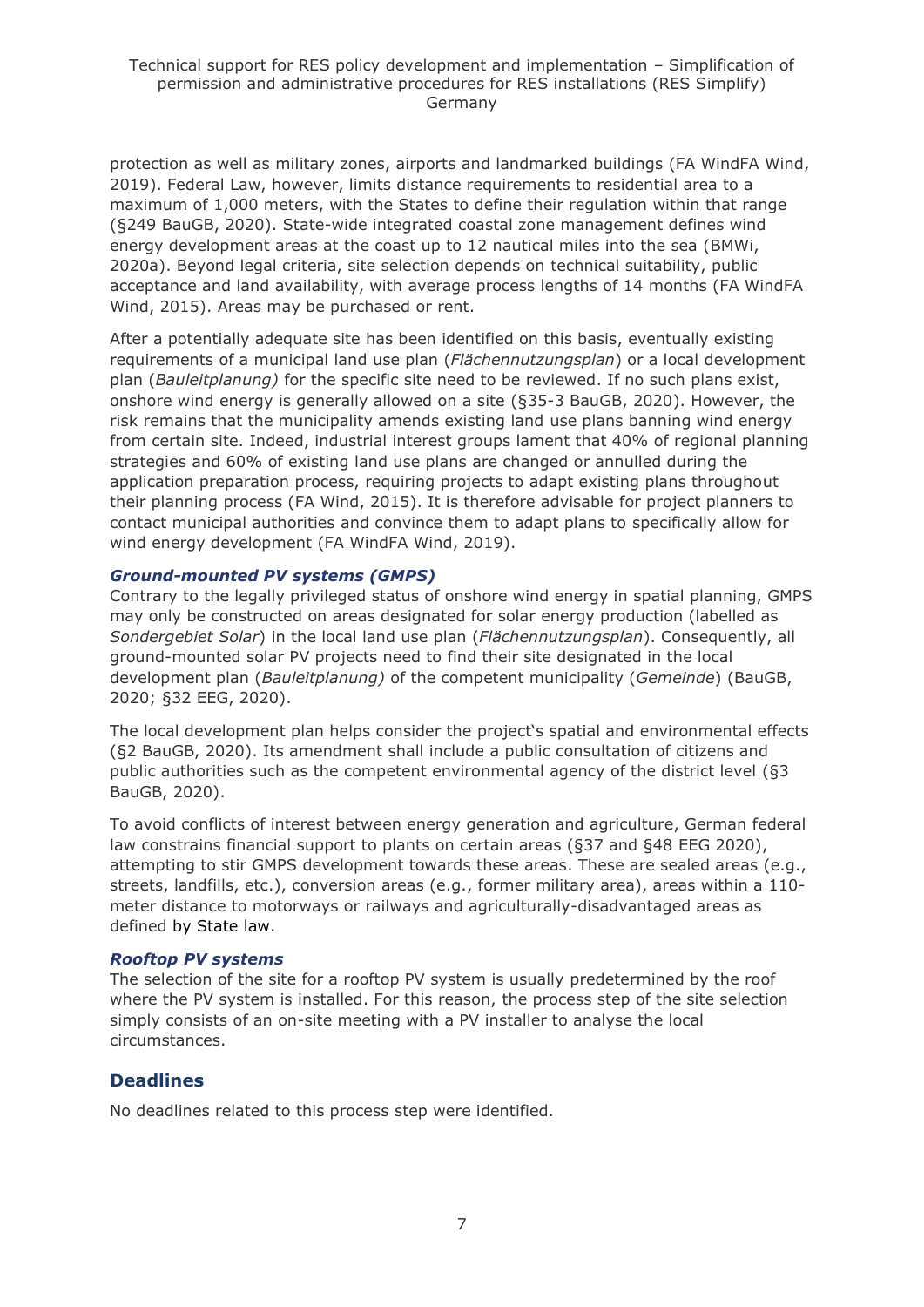### **Detected barriers**

#### *Onshore Wind*

**Missing legal public interest.** A legal analysis criticises that wind energy is very much dependent on regional land use planning and thereby discriminated against other constructions of public interest such as highways or railways (Günther and et al., 2020). The investigation came to the conclusion that there is a need for a federal law for onshore wind deployment in analogy to the already existing federal law for offshore wind deployment (ibid.).

From the perspective of the authoring lawyers, this could be realised by legally defining the development of onshore wind energy a public interest in the light of the national climate protection law (*Bundesklimaschutzgesetz* KSG) and Germany's international obligations of the EU climate protection laws (ibid.). Such a regulation would alleviate some of the current pressures on the energy's deployment by formulating a public interest in onshore wind development. Advocates further propose a national need assessment of development sites (*Bundesbedarfsplanung*) to set binding site reservation targets for federal states of approximately 2% of Germany's total area (Günther and et al., 2020; Honnen, 2020; Stiftung Klimaneutralität, 2021).

Related to this, also solar industry representatives articulate their desire for a more coherent legal body that replaces today's complex portfolio of different relevant legal sources that reference themselves interchangeably (Sonnen GmbH, 2020).

**Air safety requirements.** Distance requirements for radar zones and other civil or military air safety requirements constitute a restricting factor for wind park site selection (*Drehfunkfeuer)* (FA Wind and BWE, 2019; Endell, 2020; Public Servant, 2021). A nation-wide survey found more than 1,000 wind energy projects with over 4,800 MW not to be realisable due to restrictions for radar zones and more than 900 projects of 3,600 MW blocked by interests of military airspace use (for radar, helicopter corridors and air force manoeuvrability) (FA Wind and BWE, 2019).

The wind energy industry and the military have initiated a dialogue on the issue and progress has been made. One attempt to ease the conflicting interests is currently evaluated (BWE, 2021): Certain wind parks can be turned off remotely; the scalability of this measure, however, is still unclear.

Another aspect of the problem is the proximity of wind power plants to civil radar stations, for example those of meteorological services or civil aviation. Cooperation with the German air traffic control and the German weather service proves to be more difficult and constitutes a more serious barrier. The distance rules of the German air traffic control are significantly higher than the international standard (RNP, 2020).

A consulted public servant explained that these authorities often have very limited resources available to assess individual project applications in parallel to their primary responsibilities, which causes delays in administrative authorisation processes (Public Servant, 2021; see section 2.1.1.2.). Moreover, the comparably restrictive legal situation in Germany (typically a 15km range ban for wind turbines from sensitive sites) invites risk-adverse decisions, that leave authorities on the legally safe side (Honnen, 2020; Public Servant, 2021). Adopting the international distance standards would make more land available to wind energy development (Honnen, 2020).

Attempts to anticipate suitability of areas and provide a map of useable sites have been made in the Federal State of Hessen (where the airport of Frankfurt constitutes a major factor of air traffic), the public servant explains, but were in vain: Decisions have to be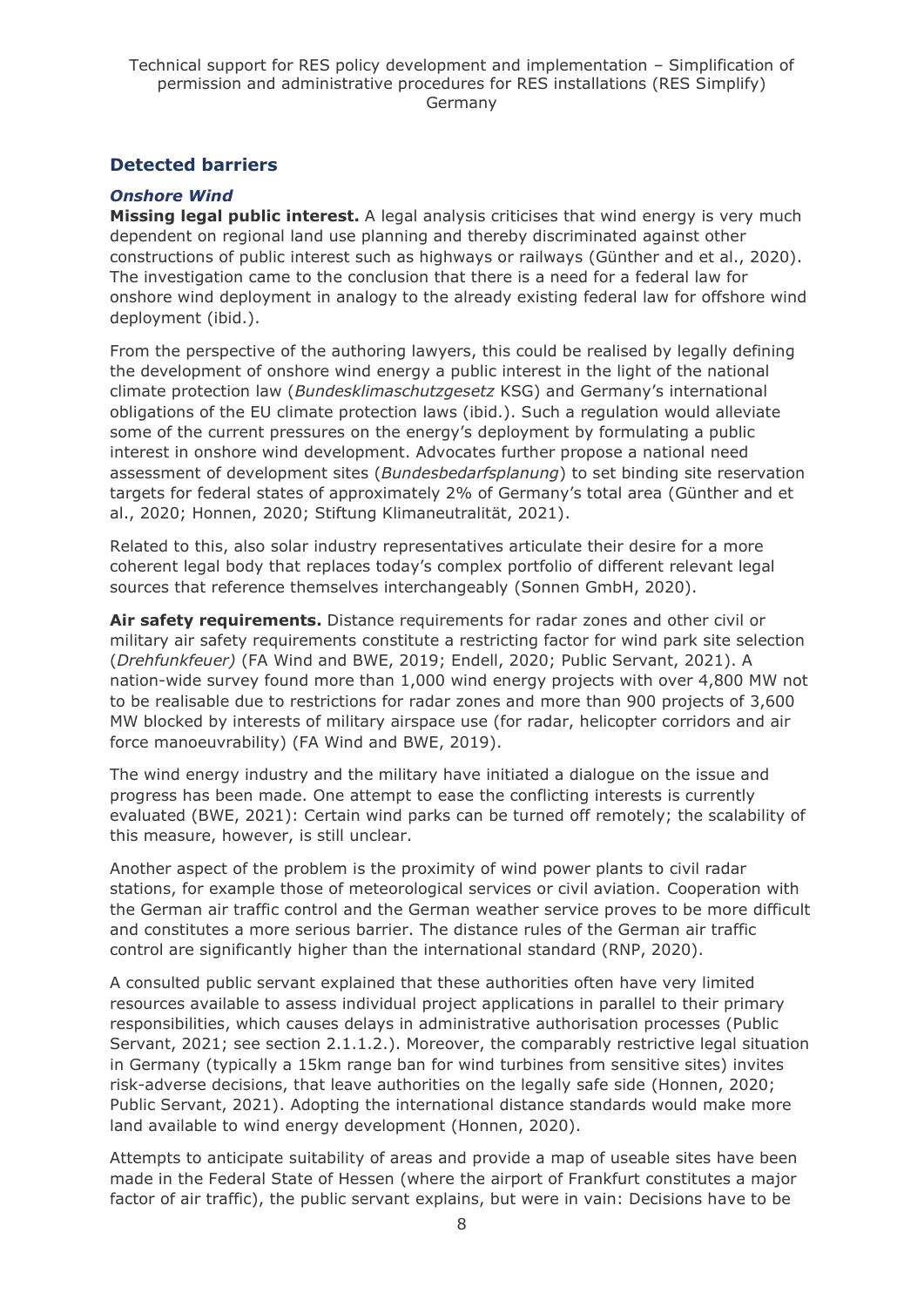taken on a case-by-case basis depending on the exact technical specifications of the turbines and the arrangement of the entire wind park (Public Servant, 2021).

**Land use development processes.** Another barrier stems from the lengthy process of regional land use plans, which is federal state competence. Due to mandatory public participation, the development processes can take various years and hence slow down site selection for wind park projects, industry advocates lament (RNP, 2020).

A representative of an environmental NGO, however, emphasises the significance of qualitatively high regional planning as one of the highest leverage potentials to reconcile environmental protection and deployment of renewable energy sources by preventing the rise of conflicts of interest beforehand (Wessel, 2020).

Overall, a consistent energy production strategy on the federal level that includes the dimensions of energy efficiency and sufficiency alongside supply and demand would be desirable, an environmental expert suggests (Wessel, 2020). This could work as a reference to assess the required scope of land zoning on a federal state level and would ease environmental pressure by capping overall deployment of energy production (Wessel, 2020).

#### **General minimum distance regulations and environmental protection.**

Environmental organisations object general minimum distance regulations as studies show them to be ineffective to increase public acceptance while at the same time causing a spatial dispersion of project deployment into previously unaffected landscapes (BUND Naturschutz in Bayern e.V., s.a.). Also, they criticise the untransparent decision-making practice of flight protection agencies as another obstacle to far-sighted, comprehensive spatial planning efforts (ibid.). Moreover, environmental organisations demand that national parks and reserves as well as designated Natura 2000 areas should generally be exempt from wind power plant deployment to minimise negative effects on nation-wide conservation efforts (BUND Naturschutz in Bayern e.V., s.a.).

#### *Ground-mounted PV systems (GMPS)*

**Land availability.** Since several years, project developers lament the increasing difficulty of finding available development areas for various reasons (Brühl, 2021; PV Grid Consortium, 2016). Naturally, just as experienced with onshore wind, a strong growth phase is followed by increasing conflicts of interests, an industry representative explains but outlines alternative factors that make further development harder (Brühl, 2021). One major obstacle is the increasing overload of rural communities, which have typically small administrative structures, by project firms offering to develop GMPS in their community. Faced with dozens of offers for different areas, they are often times overwhelmed (ibid.). Regional planning by higher level could provide a more holistic picture to offer guidance and alleviate some burden from municipalities (ibid.).

Ground-mounted PV systems are generally allowed on areas designated in the local land use plan. However, GMPS on arable land are generally excluded from receiving remuneration under the Renewable Energy Act in order to avoid land competition between the two existential fields of agricultural and energy production (EEG, 2020). Only up to 10 solar PV projects annually can be built on arable land in specifically defined disadvantaged regions under the subsidy scheme. This reduces the available area for building solar PV installations and causes distortion of competition in cross-border tenders for solar PV. Reacting to this bottleneck, German Federal States make use of a permission to deviate from the Federal Rule at State Level (*Länderöffnungsklausel*) allowing them to increase the volume of solar installations built on arable land in specifically defined disadvantaged regions (BNA, 2020).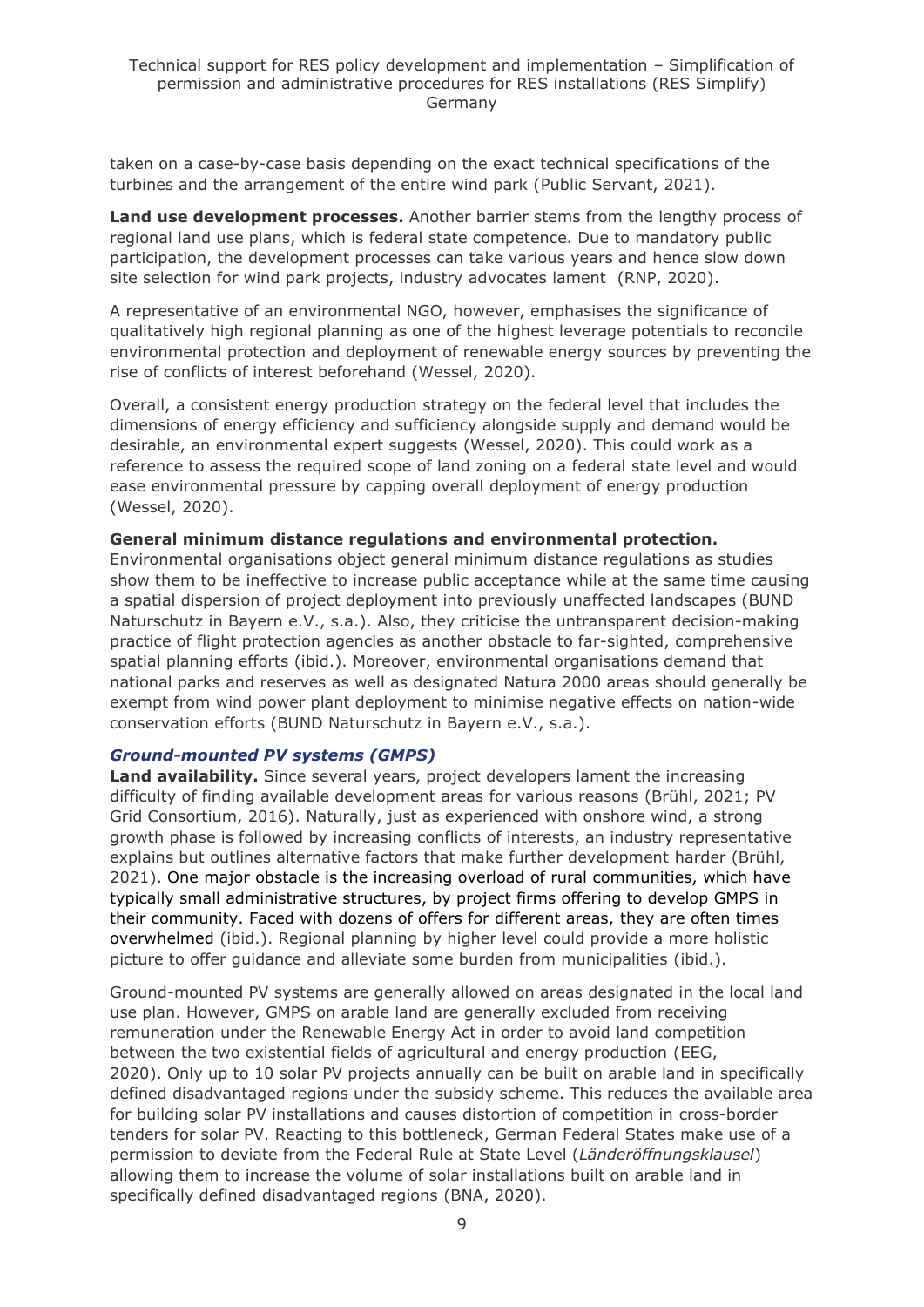An industry representative underlines that the publicly feared competition between agriculture and GMPS is not to be worried about looking at absolute numbers. Already 2% of Germany's agricultural land would suffice to meet the country's electricity demands; a claim that the industry is far from making (Brühl, 2021).

A public servant adds the growing dimension of competing interests between landscape protection and large GMPS that regains relevance as less visible areas become more and more scarce with ongoing deployment (Public Servant, 2021). This dynamic centres around the question of whether the general public prefers most cost-effective, large plants or less economically-effective, decentral structures on rooftops and small groundmounted systems (ibid.).

#### *Rooftop PV systems*

No barriers detected.

### **Identified good practice**

#### *Onshore wind*

• Onshore wind energy plants are generally eligible for construction on undeveloped land (§35 BauGB, 2020). Only regional and municipal land use planning can steer site eligibility by defining priority and suitability areas and thereby implicitly advise against projects on other sites (BMWi, 2020a). The prioritising instrument (*Konzentrationszonenplanung*) facilitates successful site selection and public acceptance, a legal expert and an environmental NGO representative affirm (Endell, 2020; Wessel, 2020). However, this instrument has also been used by some municipalities to practically block development of wind energy in their community by defining particularly small areas as exclusive sites, which, in turn, has led to lawsuits initiated by project developers that feel systematically discriminated (Stiftung Klimaneutralität, 2021). Even though some project planners perceive the instrument as a limiting factor, its absence would lead to much higher public opposition and subsequent objections, she is convinced (Endell, 2020).

In this regard, room for improvement remains for more holistic planning beyond the municipal level (*Gemeinde*) so that cumulative effects of several power plants could be considered *ex ante*. For this, regional planning would be more effective on a higher administrative level and an improved knowledge exchange between administrative levels that often falls short due to lacking manpower (Wessel, 2020). Another benefit of more coordination would be that project planners have better options to successfully identify and obtain an alternative location. Currently, the dominating practice is that project planners modify their wind parks to comply with requirements instead of considering equally suitable but less environmentally-impacting sites (Wessel, 2020).

- Most German federal states passed ordinances on spatial planning requirements for onshore wind development to steer or assist regional or municipal planning efforts. Niedersachsen, for example, elaborated its *Windenergieerlass* in 2016, which for example prescribes its municipal authorities the application of a minimum distance to residential areas and that environmental concerns always require individual examination on a case by case basis (Ministerium für Umwelt, Energie und Klimaschutz, 2016). This provides a more consistent legal framework for project planners and releases pressure on local authorities by providing guidance on technical matters.
- Another measure taken to increase the public acceptance for wind parks was taken in the 2020 amendment to the Renewable Energy Act (EEG, 2020), allowing plant operators to pay municipalities up to EUR 25,000 annually for each wind turbine in their community (Stiftung Klimaneutralität, 2021).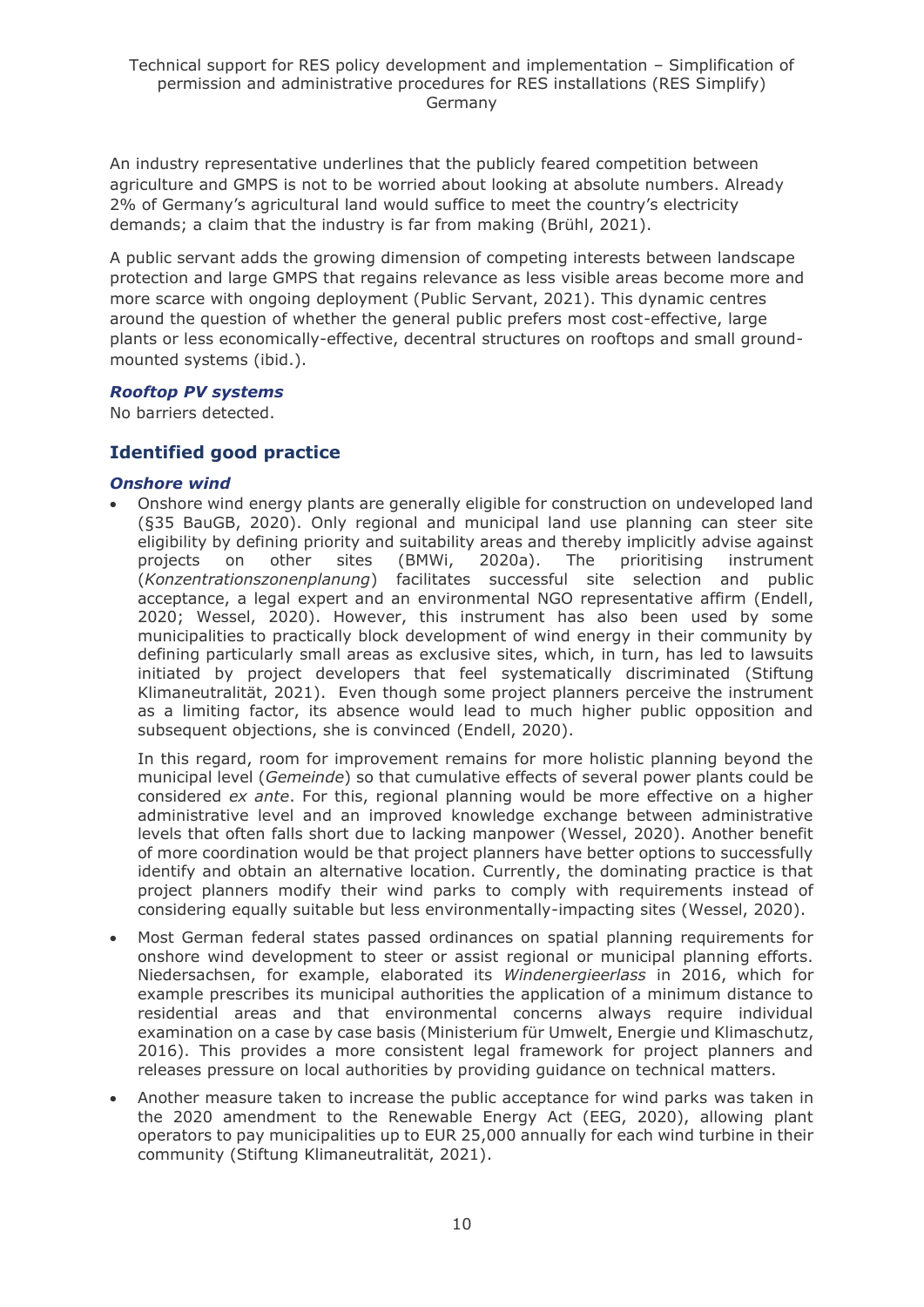# **2.1.1.2. Administrative authorisation**

### <span id="page-10-0"></span>**Process flow**

#### *Onshore wind*

The authorisation process follows the regulations of the Federal Immission Protection Act (BImSchG, 2020) with a concentration effect of a competent authority's ruling. This onestop-shop design hence includes all public legal aspects from environmental aspects to building codes and turbine type. German State law design defines one competent authority on the State, district, or municipal level. In Lower Saxony, this may be one of the 42 districts (*Landkreise* or *Kreisfreie Städte)* (Land Niedersachsen, 2020).

The administrative authorisation consists of several steps:

The project developer submits a first authorisation application to the competent authority (in Lower Saxony, an office on the district level), which is obliged to respond within one month (9. BImSchV, 2020).

A scoping conference (*Behördenkonferenz*) follows. Here, an initial project presentation takes place to identify topics of relevance and the scope of required expert reports (9. BImSchV, 2020). This initial process requires project planners to organise first expert reports on environmental impact and detailed information of the plant such as the spatial arrangement of the turbines in a wind park, their technical details as well as information on infrastructure and grid connection. At the scoping conference, depending on the size of the plant and its specific context, the competent authority determines whether a formal procedure (§10 BImSchG 2020) or a simplified procedure (§19 BImSchG 2020) applies.

#### *The simplified procedure (§10 BImSchG 2020)*

The competent authority may decide for a simplified procedure if considering the project's environmental impact, risks to health and life as well as the plant's disadvantages to the public and neighbours to be of minor significance (§19 BImSchG 2020). According to an expert, the number of cases of onshore wind power projects that fall under a simplified proceeding is decreasing, due to the constantly increasing technical dimensions of wind turbines (Endell, 2020).

#### *The formal procedure (§10 BImSchG 2020):*

The formal procedure, in contrast, mandates the inclusion of the public and eventually leads to public hearings on the project. Moreover, it obliges the project to obtain an environmental impact assessment (EIA). Requirements include an expert report on immission protection for turbines higher than 50 m and a turbine approval on the basis of type-certification by the German Institute for Construction Technology (DIBt) to assure the constructions' technical stability over their lifetime (*Typenprüfung*), which is regulated by State Law (e.g. (art. 62a BayBO, 2020). Moreover, a screening evaluates the necessity of an EIA, which may be required in highly sensitive areas and are mandatory for projects with more than 20 wind turbines (§5 & Attachment 1 UVPG, 2010).

The submission of all demanded experts' reports on identified topics as well as the results of the EIA constitutes the subsequent steps for the applicant party and opens the official part of the application process. Duration of this application preparation process diverge from less than a year up to more than three years (FA WindFA Wind, 2015).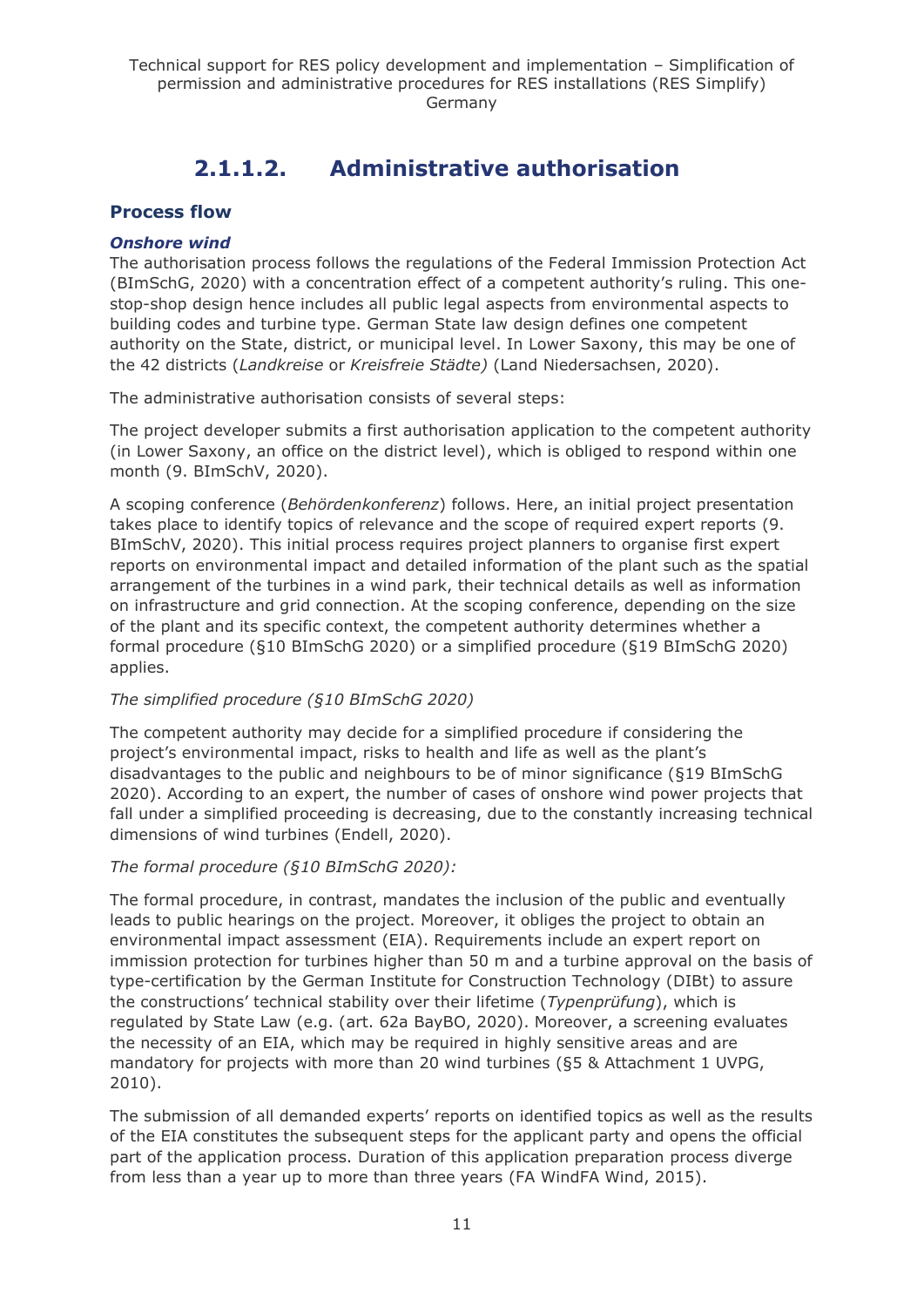- 1. As part of a formal procedure, the competent authority conducts a public announcement of the application (*öffentliche Bekanntmachung)* in the official bulletin (*amtliches Mitteilungsblatt*), in local newspapers and optionally on the internet (§8 9. BImSchV, 2020).
- 2. Following the public announcement, application documents are publicly available for consultation at the municipal authority (*Öffentliche Auslegung)*. Every natural and legal person that feels concerned about the project may submit written objections (*Einwendungen)* within 14 days (one month for projects obliged to an EIA) after the end of the consultation period (§12 9. BImSchV, 2020).
- 3. Starting with the competent authority contacting them, other authorities have one month to submit statements concerning their areas of competence. The lack of a statement until the end of the deadline presupposes a waiver of the authority to participate in the process (§11 9. BImSchV, 2020).
- 4. A discussion of reported results together with other involved parties such as public entities or stakeholders (*Erörterungstermin*) may follow if the parties have timely expressed their objections and if these have been deemed relevant by the competent authority (§14 9. BImSchV, 2020). Afterwards, the competent authority evaluates the application together with all risen concerns.
- 5. The eventual approval by the competent authority issuing an authorisation reply (*Genehmigungsbescheid)* concludes the procedure. The applicant party may object the authority's decision. Should the objection also be denied by the authority, the applicant may address an administrative court to contest the authority's decision.

In addition to the Federal Immission Protection Law (BImSchG, 2020), federal state regulation (such as minimum distance requirements affecting the site selection process), and the Building Code (BauGB, 2020), are central legal references to be adhered to in the administrative authorisation process.

*Repowering* plans of existing wind parks must follow the same procedure as new projects but legislative amendments are currently being discussed (Endell, 2020). Against the current legal framework in BImSchG prescribing a new administrative procedure for any new plant, from an environmental perspective, certain procedural simplifications could be made (if, for example, turbines were simply replaced by more efficient models), while other cases of environmentally-doubtful wind parks would require a new EIA, an environmental expert estimates (Wessel, 2020). Therefore, universal reference standards would be desirable.

A public servant, in turn, emphasises that simplified authorisation processes by default would not be recommendable as repowering plans highly diverge in their nature (Public Servant, 2021). While some may just replace existing turbines with more efficient models of similar specifications, others might significantly increase the size of turbines and alter the locational arrangement of the wind park. With regard to environmental concerns, the expert further outlines, one would also have to evaluate individual cases as larger turbines sometimes but not always mean a reduction (sic) of environmental pressure because their distance to the ground is larger than of smaller models (Public Servant, 2021).

#### *Ground-mounted PV systems (GMPS)*

For ground-mounted PV systems, the most time-consuming part of the administrative authorisation constitutes achieving the amendment in the municipality's land use plan (Brühl, 2021; see section 2.1.1.1.). Unlike onshore wind projects, a GMPS does not require an immission protection authorisation but only a building permit (BauGB, 2020). German State law (*Landesbauordnung*) prescribes the respective requirements and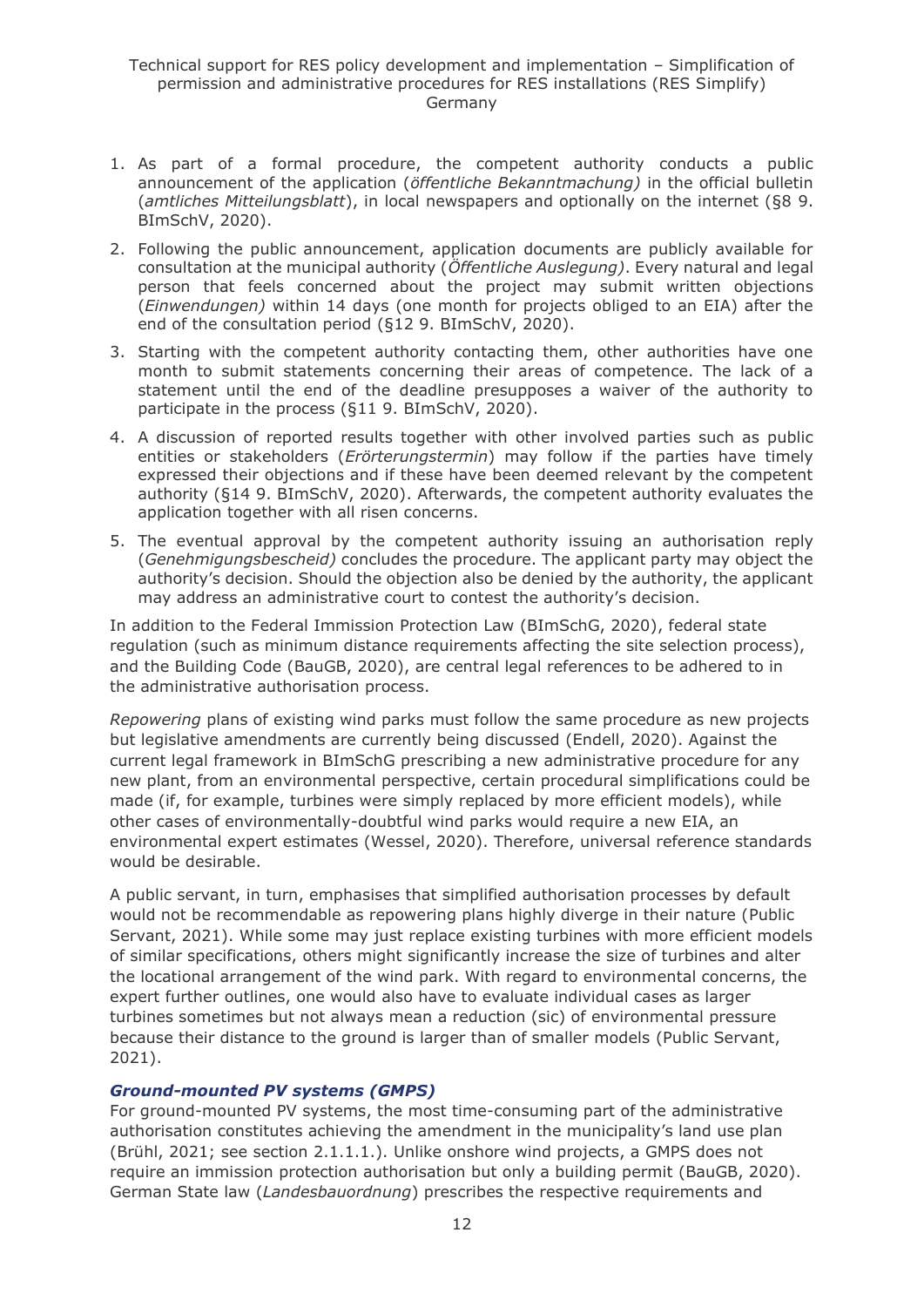defines the competent authority, which in some states has a bundling competence (e.g. Brandenburg) (Brühl, 2021). In Bavaria, a GMPS do not require a building permit once the project has been acknowledged in the municipality's local development plan (*Bauleitplan*) (art. 58 BayBO, 2020; Energie-Atlas Bayern, n.d.).

Beyond that, additional authorisations such as water body protection are seldomly required for the project realisation (Brühl, 2021). In general, GMPS rarely faces challenges in the administrative authorisation process for various beneficial reasons. GMPS generally carry less conflict potential with environmental interests than onshore wind power plants because ecological effects on the local ecosystems are more easily evaluable and already better understood than, e.g., wind turbines' effects on bat populations, issues with big remaining knowledge deficits, an environmental expert explains (Wessel, 2020).

Likewise, the conflict potential with neighbouring parties is much lower because objections are only legit if the plant negatively affects their property (Brühl, 2021). Moreover, the public acceptance has been increasing over the past decade in the light of risen awareness to climate change adaptation (ibid.).

#### *Rooftop PV*

The administrative authorisation process for rooftop PV systems is partially regulated by federal law (BauGB) and regional law (*Landesbauordnungen*). Depending on the region, the responsible competent authorities can be different entities at municipal or regional level as defined in the regional building codes (in case of Bavaria art. 53 BayBO). The general rule is that an installation of a rooftop PV system does not get a permission through a formal process (*Verfahrensfrei* in case of Bavaria art. 57 BayBO). In other regions, such as Berlin, the exemption does not apply to PV installations on high-rise buildings (art. 61 BauO Bln). The consequence of the exemption is that the installation of the rooftop PV still must adhere to the rules of the building regulation, such as fire protection regulation, but the competent authority does not verify the project in a formal process. It is nevertheless common practice to contact the responsible building authority to exchange and obtain information (PV Grid Consortium, 2016).

A former municipal counsel pointed at municipal building statues (so-called *Örtliche Bauvorschriften* or *Bausatzungen*) that can impose restrictions to the installation of rooftop PV (Schiermeyer, 2021): In certain municipalities (usually such with a particular building ensemble worthy of protection) regional building laws can allow municipalities to enact such building statutes to regulate specific local issues, for example the design and composition of roofs for aesthetic reasons (for Bavaria: art. 81 BayBO). Such building statutes can prohibit the installation of PV systems altogether or partially (for example PV systems which are visible from a public street).

Rooftop PV systems that are installed on buildings, which are listed as historic monuments, require a special permit from the competent authority. In Berlin, for example, buildings with 15% of the overall PV potential are subject to such historic monument regulations (HTW PV2City, 2020).

### **Deadlines**

- The competent authority needs to respond to the initial application within one month and may extend this deadline by two weeks under special circumstances (§20-2 BImSchG, 2020).
- After the confirmed completion of submitting required documents, authorities need to approve the application within three months in case of a simplified procedure and within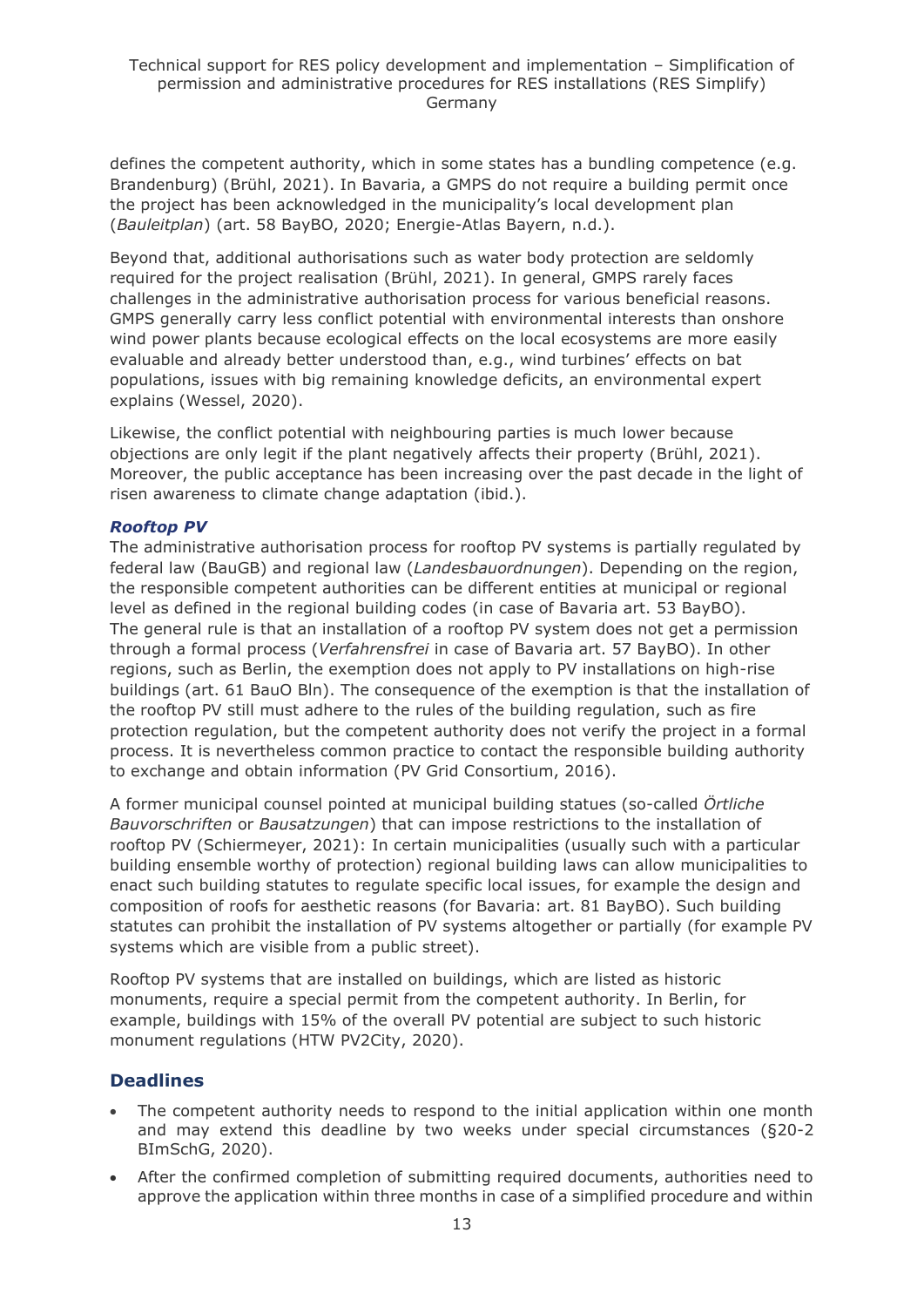seven months in case of a formal procedure if no delays caused by third parties occur. Eventual delays need to be explained to the applicant and allow for a prolongation of three months (§7 9. BImSchV, 2020; §10 BImSchG, 2020).

- Other authorities concerned have one month to submit statements on the application concerning their areas of competence. The lack of a statement until the end of the deadline presupposes a waiver of the authority to participate in the process (§11 9. BImSchV, 2020). However, other public authorities not always respect deadlines. As no sanctioning mechanism exists but the technical expertise cannot be substituted elsewhere, competent authorities have no means of accelerating this process (Interviewee, 2020).
- Industry advocates demand the automatic approval of objections by third parties in case of non-fulfilment of deadlines. This is legally foreseen (§11 BImSchG, 2020) but not always practised, they criticise (BWE, 2019).

### **Detected barriers**

**Understaffed authorities.** Over time, administrative processes have become more time intensive, currently amounting to 24 months for onshore wind project development and describing it as the major barrier, various stakeholders affirm (Endell, 2020; Onshore Wind Energy Firm, 2021; Public Servant, 2021). Some outline a tendency of competent authorities to delay the beginning of the actual authorisation process by repeatedly asking for additional reports and more documents, causing an increasing prolongation of the application preparation process.

This may have various reasons. First, it is perceived an expectable consequence of an advancing development. With growing expansion, less conflictive sites are increasingly used and additional development needs to seek potentially more conflictive sites where more and more co-factors (aviation, nature conservation) need to be considered by authorities (Honnen, 2020; Public Servant, 2021).

As outlined below, competent authorities possess no means of sanctioning eventually delayed responses from expert authorities but in practice can neither ignore their delayed statements such as for example concerns on air space safety (Interviewee, 2020; Public Servant, 2021). Often times, these expert authorities themselves significantly lack resources to assess incoming cases in parallel to their primary responsibility (Public Servant, 2021).

Moreover, the competent authority must consider all factual changes until the very end of the authorisation process but particularly with regard to species protection the situation changes permanently throughout the year (Interviewee, 2020). One remedy might be to legally set a deadline within an administrative authorisation process after which no more factual changes need to be considered by the authority (ibid.). However, the practical implication of such a setting remains doubtable with regard to aspects such as safety requirements.

Another motive might be intrinsic to competent authorities as a shift of worktime from authorisation processes to longer application preparation processes assists the achievement of statistically smooth and timely authorisations by 'outsourcing them' to the previous step, some stakeholders speculate. This view is relativised by a public servant with the argument that there are no negative effects of delayed processes for competent authorities (Public Servant, 2021). Instead, her view is that they often times lack expertise on this complex legal and technical matter (ibid.; see paragraph below).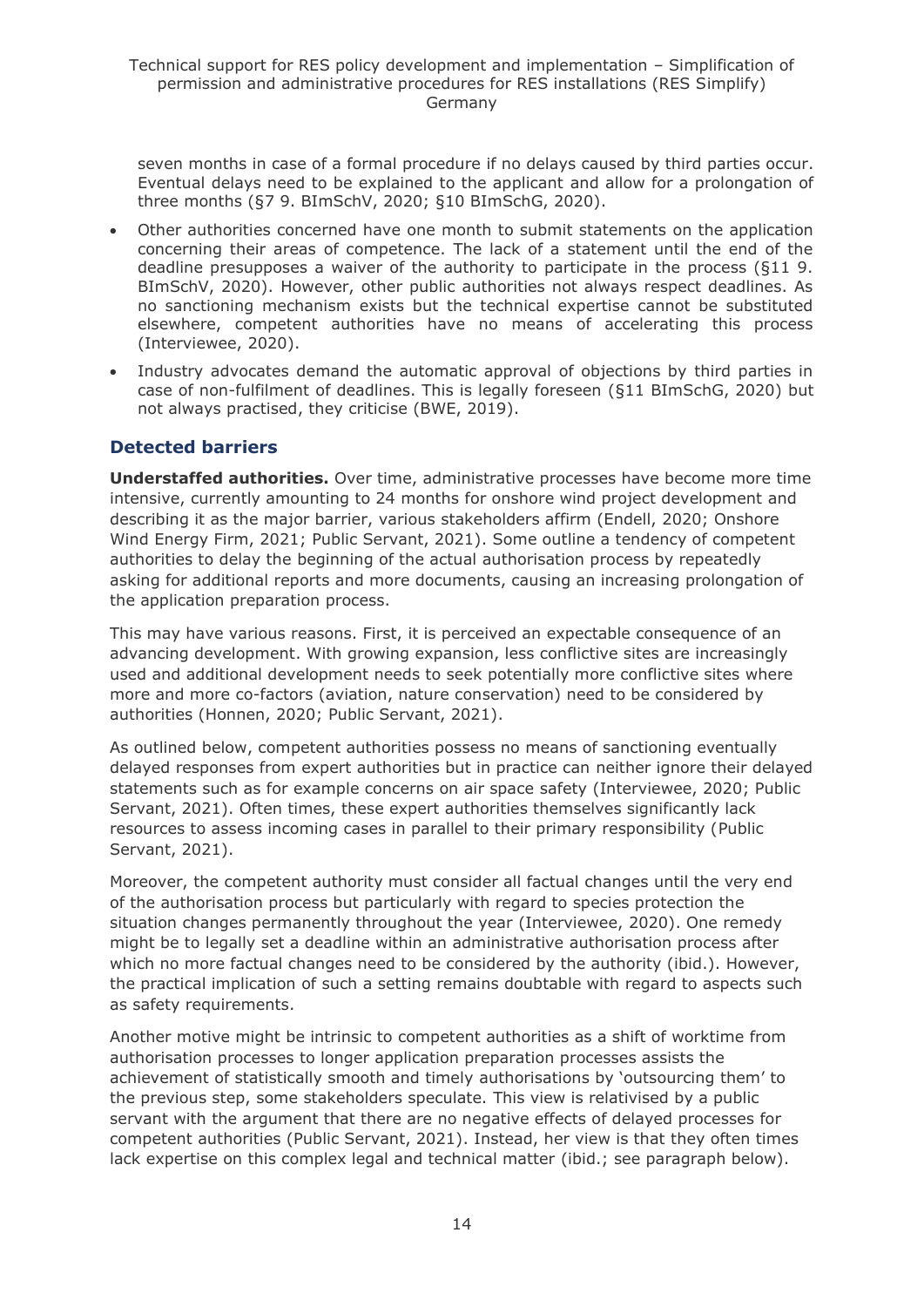According to an investigation by FA Wind, competent authorities claimed that existing regional development plans and spatial development plans for an area would accelerate an authorisation process. The organisation's study on ongoing authorisation processes, however, did not confirm this claim (FA WindFA Wind, 2015).

Most actors affirm the need of more administrative staff at competent authorities (BWE 2019; FA Wind and BWE, 2019; Honnen, 2020; Kemfert, 2020; Public Servant, 2021). Others specify it depends on the circumstances as competent authorities are situated on different administrative levels in different States (Endell, 2020). A tendency of professionalisation is notable in federal states where the competent authority is at a higher administrative level (e.g. *Schleswig-Holstein*) because a higher frequency of similar application results in more routine and a building-up of competences (Endell, 2020; Public Servant, 2021). With regard to obstacles from specialised authorities, air security restrictions by civil and military authorities constitute one major obstacle for onshore wind projects outlined in more detail in section 2.1.2.1. (Endell, 2020; Public Servant, 2021).

Rooftop PV installers also suffer from understaffed authorities, for example when they deal with installations on historic monuments or on high-rise buildings (HTW PV2City, 2020). However, since rooftop-installations require less or no exchange with public authority, rooftop PV installers are less badly affected than installers in other segments.

**Challenges of public consultation.** Experts recommend more and earlier participatory involvement, which might help avoid initial concerns become lengthy lawsuits (Endell, 2020; Wessel, 2020). In general, more training in participatory methods and climate communication for staff of competent authorities would be desirable to avoid lengthy procedures arising from weak stakeholder involvement (Endell, 2020; Wessel, 2020). Next to forward-looking land use planning, an environmental expert emphasises, conflicts are most effectively prevented by including stakeholders such as residents in the process as early as possible (Wessel, 2020).

These perspectives underline that understanding public participation as a source of delay for projects is a misconception. Instead, delays are the effect of insufficient participation in earlier planning phases and, at times, administrative mistakes, which then leave lawsuits as the *ultima ratio* remaining (Interviewee, 2020).

Civil participation should not only be limited to opinion-voicing but encompass economic inclusion of residents. Studies show that citizens' projects are an effective mean to increase public acceptance by sharing the profit with local stakeholders, an expert affirms (Wessel, 2020; e.g. Agora Energiewende, 2020; FA WindFA Wind, 2020a). The phasing out of previously existing policies for energy communities' (*Bürgerenergiegesellschaften*) preferential treatment in public auctions as a reaction to their previous overrepresentation undermines this opportunity. Until May 2020, for example, energy communities had been allowed to split their financial collaterals into favourable parts (Bundesnetzagentur, 2020). Notably, the share of energy communities among successful bidders has sunk over the past auctions (Bundesnetzagentur, 2021a). The privilege of energy communities to receive the highest awarded price instead of their own bid price, however, remains (§36g EEG, 2020).

An interviewed environmental expert emphasises that on a content level, consultation processes generally take place in a qualitatively high, professional manner. However, some procedural aspects pose difficulties or tend to - presumably unwillingly systematically exclude certain stakeholders (Wessel, 2020). Deadlines for official statements (*Stellungnahmefristen*) are so tight that they are difficult to be met,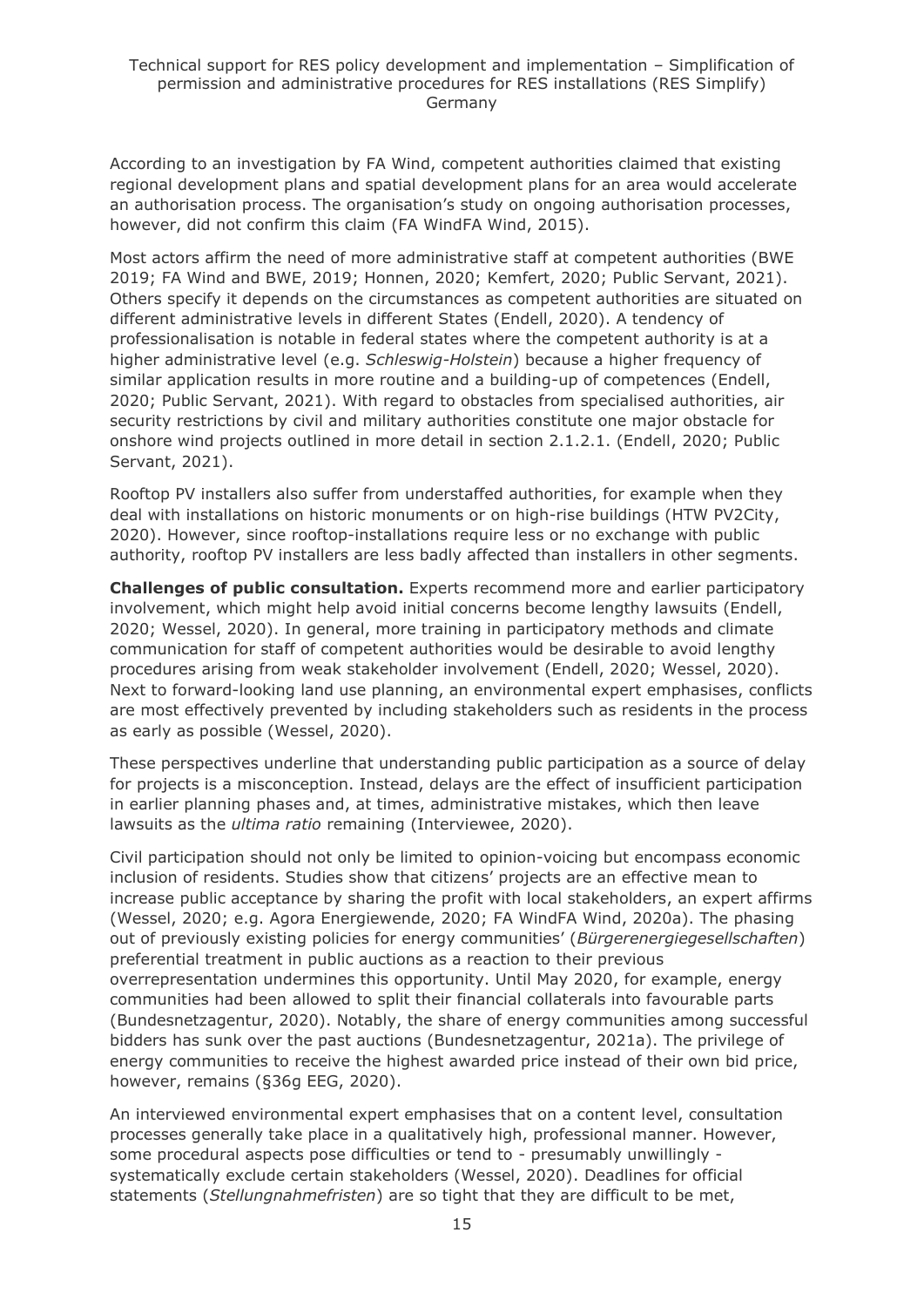especially for parties whose staff works on a voluntary basis and yet demands for process acceleration succeed. Similarly, citizen participation often times faces practical limitations, for example if the public display of planning documents at public authorities is only possible during regular working hours or, similarly, if public hearings take place at times where citizens typically have to be at work.

Digitisation of documents displayed provides some leverage to these obstacles. However, pursued as a sole mean, it excludes other parts of society who are digitally less literate and is often impractical for reviewing planning processes as plans' size and format typically impede a useful handling on a standard computer screen. Beyond the progress that has been made already, the expert would welcome additional efforts taken by public authorities as well as project planners to help facilitate more inclusive participation processes in practical terms (Wessel, 2020).

Private initiatives against wind power projects are professionalising, enjoying increasing political backing and hence becoming more effective in inhibiting domestic wind power deployment, industry advocates say. Motivational factors are the desire for landscape conservation, fear of losing touristic attractivity and nature conservation (RNP, 2020). In 2019, a nation-wide survey found more than 300 wind power plants of more than 1,000 MW capacity to be sued (FA Wind and BWE, 2019). Regarding species protection, 60% of onshore wind energy projects in the survey on development barriers stated that environmental NGOs would sue their project of which half of the lawsuits is led by one single NGO (FA Wind and BWE, 2019).

One aspect of rising lawsuits to be critically considered is the underlying motivation, a representative of an environmental NGO replies (Wessel, 2020): Increasingly, environmental objections are used as an excuse by other interest groups such as residents with a NIMBY mentality (not-in-my-backyard), at times supported by local populist parties. The NGO therefore recommends to critically reflect statistics of apparently environmentally-motivated lawsuits in more detail. In general, the environmental NGO regards lawsuits as an important part of a rights-based administrative procedure and highlights that projects adhering to legal requirements and advisable stakeholder inclusion have no reason to be concerned about decisions at court (Wessel, 2020). This viewpoint therefore suggests seeking more anticipatory solutions that regard lawsuits as consequences of preceding deficits. From this perspective, wanting to reduce the number of lawsuits appears more like an end-of-the-pipe approach than a way of increasing long-term public support for wind energy development.

**Environmental protection.** Industry representatives criticise that species protection according to the Federal Nature Conservation Law (BNatSchG, 2020) constitutes an overly proportional barrier: Studies found wind parks to be only a minor factor of influence to bird populations compared to other threats (BWE, 2019). Indeed, an NGO representative emphasises that despite their effects on local populations, wind parks should not be misunderstood as the only relevant factors of environmental pressures. Assessments of cumulative pressures from several causes are difficult to assess and cannot be automatically generalised (Wessel, 2020).

Another legal expert confirms the perception that the most significant barriers are species protection due to legal uncertainty about the 'significance' of animal death rates (Endell, 2020) and a public servant agrees on the perception that the balancing of wind energy deployment and species protection are among the most challenging obstacles in Germany (Public Servant, 2021). Likewise, for GMPS an industry representative highlighted that environmental authorities typically cause the longest delays in the authorisation procedure because their requested assessments are by their nature much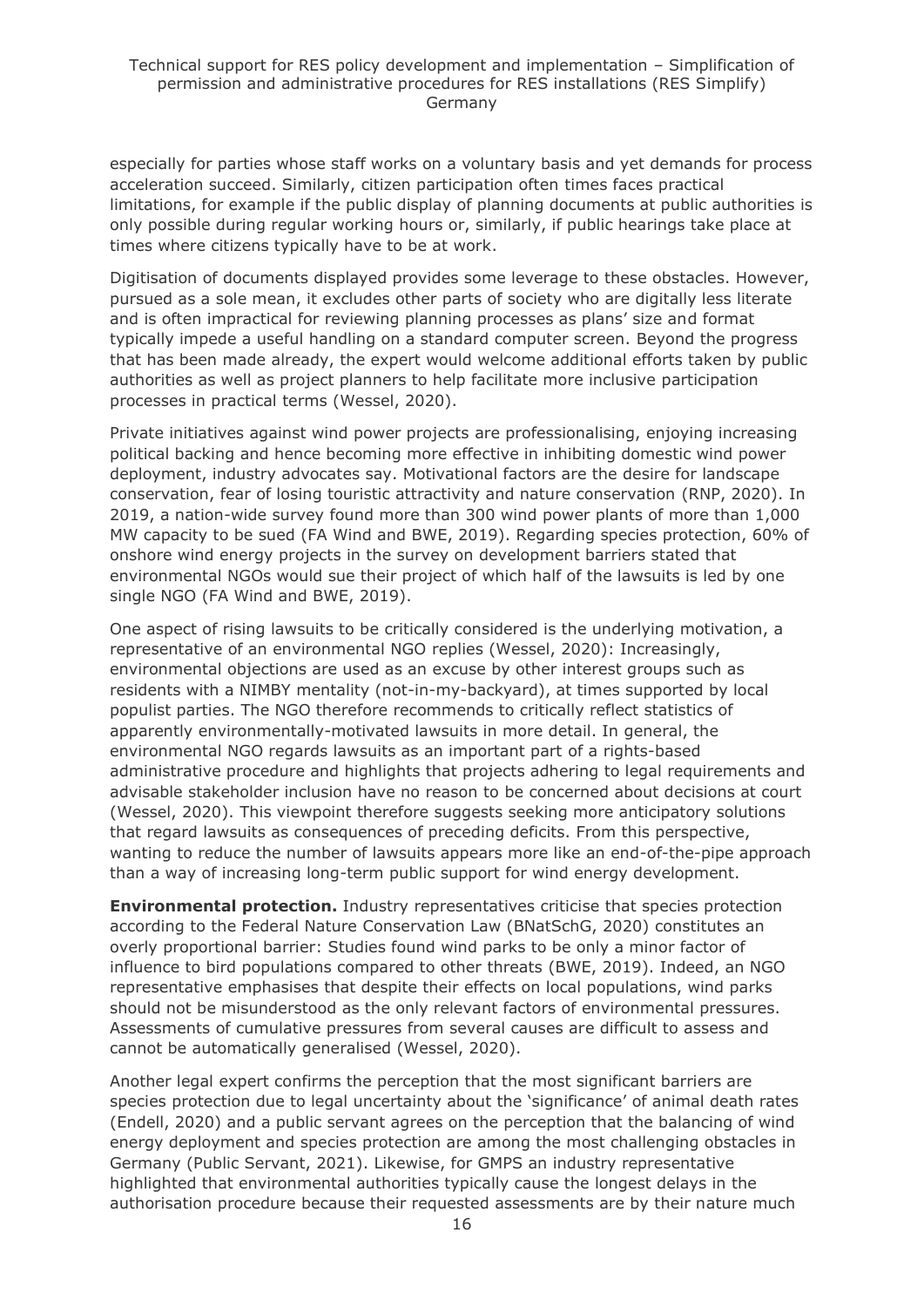more time-consuming than, e.g., an export report requested from the water protection agency (Brühl, 2021).

In 2015, around 20% of 106 onshore wind park projects analysed in a German market survey were subject of an EIA (FA WindFA Wind, 2015) but over the past years voluntary EIAs have become a much more frequent practice in response to rising environmental concerns by the public and NGOs (Endell, 2020). The average length of an EIA was almost two years, hence constitutes a relevant factor of longer authorisation processes (FA WindFA Wind, 2015). The current regulation on the application of the Federal Immission Protection Act requires to first complete the EIA before the application process may be continued (§24b 9. BImSchV, 2020).

Beyond the difficulty of finding the right balance of effective species protection and too restrictive regulations, one public servant points toward EU law, explaining that current regulation demands strict protection within individual cases, leaving little room for more compensatory approaches such as defining certain areas as strictly protected and others as priority areas for wind energy (Public Servant, 2021). Some German federal states nonetheless pursue this strategy, interpreting existing legislation to permit such steps. This, the expert tells, allows project developers to avoid certain areas in the first place and provides them with more planning certainty, which, in turn, reduces the risk of complications and delays in the authorisation process (Public Servant, 2021). Nonetheless, the interviewee affirms, the need to thoroughly assess environmental impact analyses for the specific project remain (ibid.). Simplifying evaluation processes for species protection in priority areas is a legally challenging step, that demands more species monitoring data on each project site as well as more standardised guidelines to direct such processes (Public Servant, 2021).

One promising approach might be to alleviate project developers from some burden by introducing a public data management on nature conservation: Efficiency increases of costs and planning time could be realised if already existing data on species monitoring (e.g., from EIAs of the nearby highway construction) would be managed in a central database and made accessible to project planners (Wessel, 2020). The environmental expert is convinced that existing data coverage is much higher than the information publicly available, causing double work (ibid.). Inclusion of existing expertise of the State Ornithological Institutes (*Staatliche Vogelschutzwarten*) constitutes an initial low-hanging fruit (Wessel, 2020).

A solar industry representative confirms the perception of double work as well as suggestion of bundling environmental assessments into public hands. He adds that the costs for the project developer should not rise through such a measure (Brühl, 2021). This would furthermore neutralise the natural scepticism towards industry for paying for their own environmental assessments (ibid.). Another advantage would be that the centrally collected information could be a public good for everybody, providing currently inaccessible information that facilitates forward-looking planning before entering administrative processes (ibid.).

A public servant cautions that the development of a public monitoring database consisting of publicly generated reports, would be a time-intensive endeavour of several years, which would not directly ease the current need to speed up the deployment of wind energy (Public Servant, 2021). Drawing from existing reports that are under the possession of private firms would be a delicate step demanding an explicit legal basis and potentially resources for financial compensation (ibid.). Consequently, centralised species monitoring under standardised guidelines after federal law appears to be a complex, yet,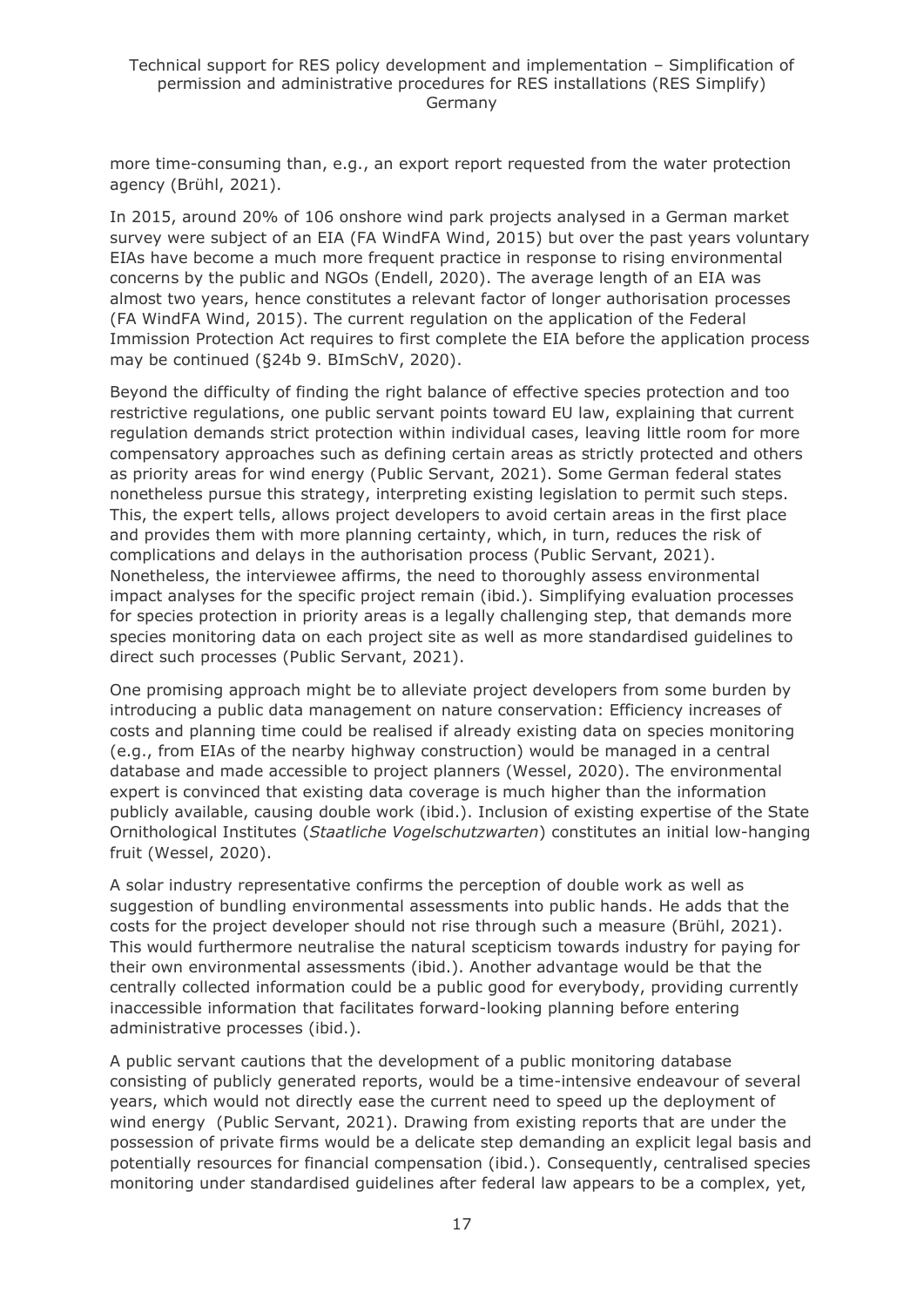in the medium-term rewarding option to ease individual projects' time pressure resulting from lengthy species monitoring analyses.

**Uncertainties about the authorisation procedure's outcome.** Existing uncertainties about administrative authorisation processes (e.g., arising from environmental concerns or opposing residents) constitute financial risks that raise credit costs and brake deployment of renewable energy sources. One interviewed expert proposes the temporary introduction of public Hermes credit guarantees to accelerate the domestic energy transition (Wessel, 2020). Public guarantees that are practise for German companies developing renewable energy projects in foreign markets, could leverage this effect in order to support the energy transition as a temporary political objective (Wessel, 2020).

### **Identified good practice**

- No universal standard set of documents needs to be prepared by the applicant. Within the context of general legal principles such as the principle of equality, it is in the competent authority's responsibility to acknowledge the completeness of an application - it enjoys discretionary powers on defining the required documents, reflecting the variety of circumstances project applications may face. Furthermore, an incomplete application may not be denied by the competent authority but only leads to a demand for completion of all documents required for the evaluation (FA WindFA Wind, 2020b). Competent authorities are obliged to also assess incomplete applications to the extent possible while having requested additional documents. If eligible, authorities are also required to issue partial permits to the extent that the incomplete application documents suffice to fulfil the legal requirements (9. BImSchV, 2020).
- A project enjoys legal entitlement to authorisation as far as the project fulfills all requirements and if no other public-legal interests stand against the project (§6 BImSchG, 2020).
- Since 2007, the Federal Ministry for Environment runs a clearing authority for the resolution of conflicts concerning the deployment of renewable energy sources in the context of the renewable energy sources act  $(EEG)^1$ . Its service is free of charge and it offers information on ongoing and past disputes (RNP, 2020).
- In 2010, the State of Lower Saxony introduced an electronic authorisation application form for immission protection applications (ELiA), which today is used by eight German federal states and offers an encrypted submission of application documents (Land Niedersachsen, n.d.).

#### *Ground-mounted PV systems (GMPS)*

• From an environmental point of view, GMPS should be avoided on arable lands where they compete with food production. Yet, innovative construction approaches appear promising attempts to enable dual-use in the future, one environmental representative assumes (Wessel, 2020). A solar industry practitioner, in turn, is rather sceptical about dual-use concepts as – to date - they fail to provide affordable energy (Brühl, 2021). Even though they may be preferable from a holistic perspective by even positively affecting agricultural yield of some cultures and less water consumption, the higher construction costs do not make it competitive in the current price situation (ibid.). Research therefore proposes the adaptation of existing agricultural and photovoltaic support schemes to compensate the costs and harvest the societal benefits of dual-use concepts (e.g., Rösch, 2016).

<sup>1</sup><sup>1</sup> <https://www.clearingstelle-eeg-kwkg.de/>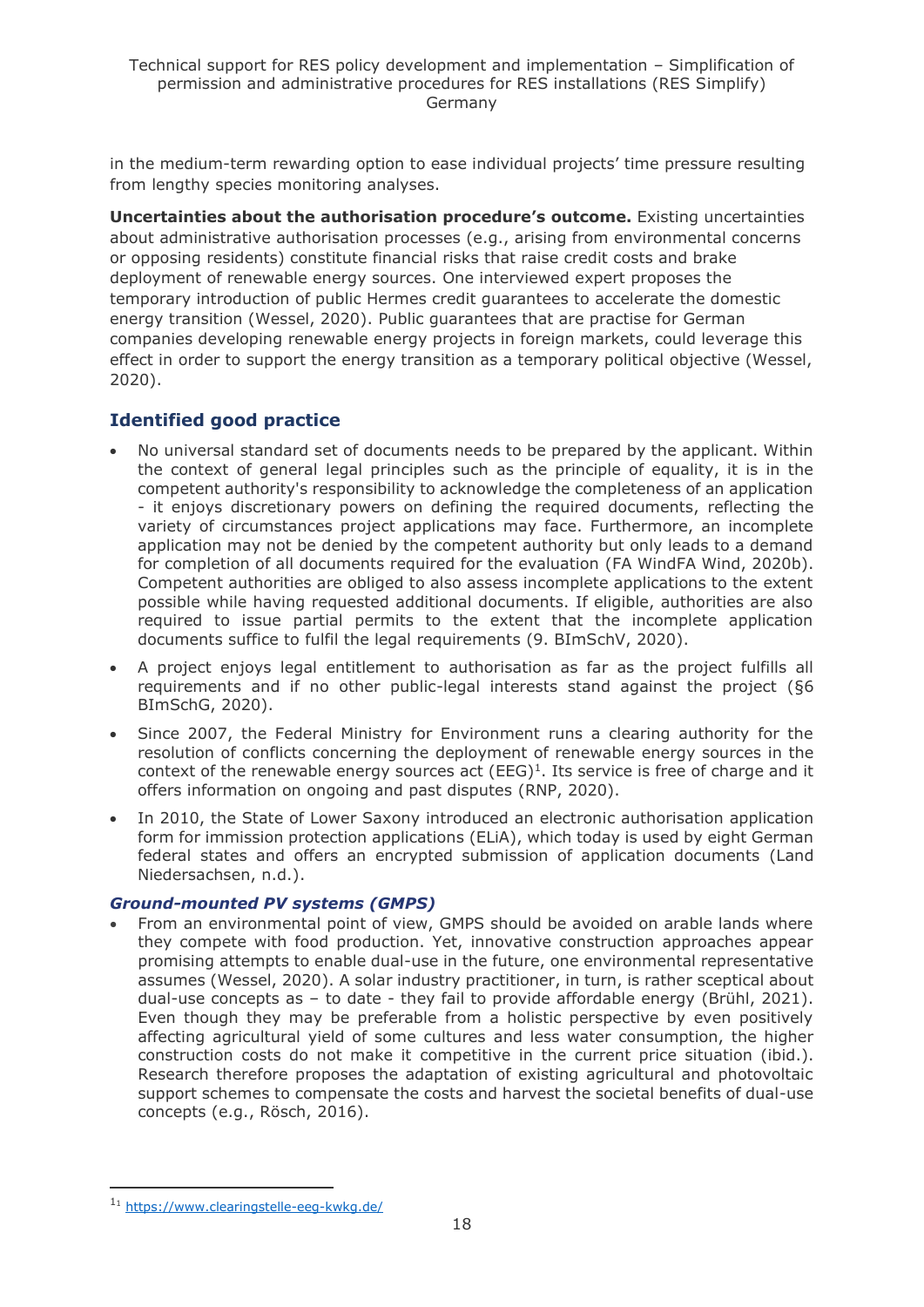# **2.1.1.3. Grid connection permit**

### <span id="page-18-0"></span>**Process flow**

The Federal energy economics law (EnWG, 2020) requires transmission grid operators to provide all energy production and energy storage providers with grid access under adequate, non-discriminative and transparent conditions. This obliges the grid operator to expand their grid capacity should the system capacity be insufficient to integrate the plants' energy production. In addition, projects exceeding a capacity of 30 kWp require a feed-in confirmation by the grid operator (*Einspeisezusage*) alongside the grid connection permit (EnWG, 2020). For power plants of more than 100 MW nominal capacity, grid access is regulated by the Grid Access Ordinance (KraftNAV, 2020).

EEG (§8 2020) obliges grid operators to grant renewable energy sources prioritised grid access. Thanks to this obligation, grid access is generally not an obstacle to German renewable energy projects (Endell, 2020).

In practice, grid operators typically require the project to already possess an administrative approval to avoid unnecessary paperwork (Endell, 2020). A certification of the energy plant by an independent, accredited expert (*Anlagenzertifizierung)* forms the technical foundation for the grid connection process. Beyond that, producers wishing to feed-in electricity and grid operators must provide each other with the documents required to establish the connection point (PV Grid Consortium, 2016). Following a grid connection application, the grid operator conducts a grid compatibility test. To determine the economically best grid access point, the EEG (2020) obliges grid operators to minimise the accession costs of grid operator and plant operator.

On average, onshore wind parks take 1 to 1.5 years from administrative authorisation until operation, which, however, also includes construction work and other steps beyond grid connection (FA WindFA Wind, 2015). In case a grid expansion is necessary to enable the grid connection, it take about two years until the plant is connected to the grid (Brühl, 2021).

### **Deadlines**

The plant operator has the legal right to receive information on the grid access point within eight weeks from the application and may chose a different access point, bearing eventual additional costs (§8 EEG 2020). However, no sanctioning mechanism exists (BWE, 2021).

### **Detected barriers**

**Lacking competition between grid Operators.** Overall, industry representatives criticise the current grid connection system to be ineffective due to a lack of competition as it is under the responsibility of one sole grid operator to realise a project's grid access (Erneuerbare Energien - Website, 2019). In addition, a lack of transparency with regard to the data basis used to determine the 'best' grid access point is lamented (ibid.).

**Information asymmetry.** With regard to the determination of the 'best' grid access point, a solar power representative criticises the information gradient between the grid operator and the project developer. While the former has access to their grid information systems, the latter depends on the selected information provided by their negotiation partner or on additionally paid grid capacity studies. In particular, the representative laments that the grid operator does not have to share additional information concerning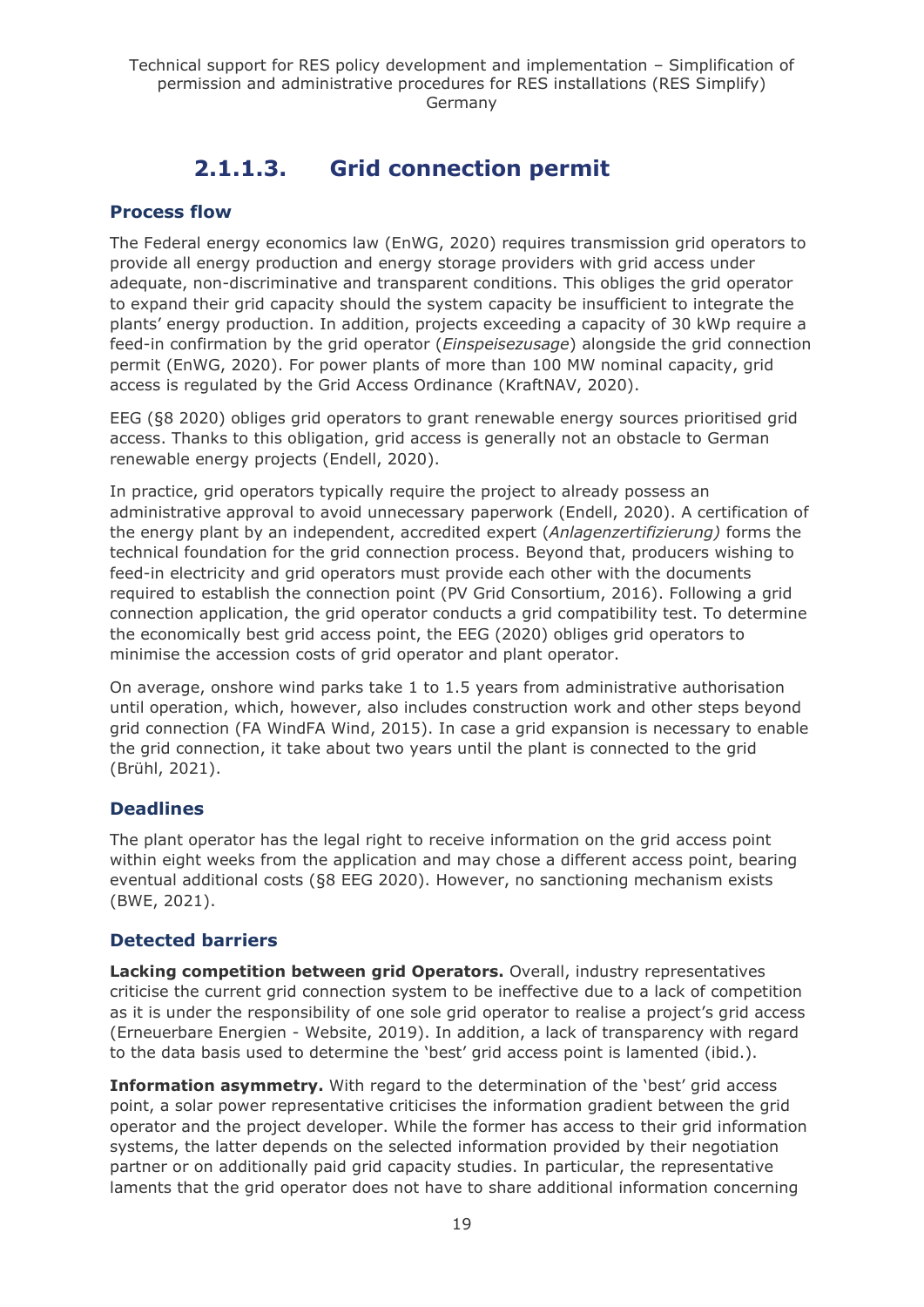alternative grid access points (Brühl, 2021). Providing this information would enable project developers to plan more dynamically and save time by re-evaluating technicalities themself: Often times the technological progress of GMPS overtakes the duration of project realisation. The technological progress allows an increased capacity of a projected plant but requires changes to its development plan. Project developers could adapt their grid connection application to these changes. Currently, however, they have to pose one specific application for one project and with very concrete production capacities (Brühl, 2021), causing the need of restarting with an entirely new application in case of minor project adaptations such as more efficient solar modules or a spatial re-arrangement of the modules.

More transparency of information on grid connection points would enable them to reevaluate the significance of project adaptations, consider alternative connection points themselves and relieve grid operators from double work, the expert is convinced (Brühl, 2021). At the moment, his company proactively commissions third-party grid analyses throughout the project development to avoid repeated grid connection applications.

**Grid capacity constraints.** Grid capacity constraints led to the establishment of a grid expansion area (*Netzausbaugebiet*) in northern German federal states (northern part of *Lower Saxony, Bremen, Schleswig-Holstein, Hamburg,* and *Mecklenburg-Vorpommern*) to achieve a grid development that can bear the capacities of new renewable energy projects. To this aim, the amount of authorised onshore wind energy projects has been limited for the years of 2017 to 2020 in these States (§§10 - 13 and §36c EEG, 2020).

The slow network expansion delays the development of possible wind power projects in northern Germany and further worries exist with regard to a successful integration of additional offshore capacities, which are intended to develop strongly until 2030 (see section 2.1.2.3.). The lengthy grid expansion is due to several elements: The complex and interlinked responsibilities between the central government and federal states, the privately-owned transmission system operators that do not have a strong incentive to expand the grid needed to integrate the increasing share of renewable energy sources and the opposition of local communities to grid infrastructure. Moreover, the decision to install underground cables for power transmission from North to South of Germany has caused further delays in grid developments due to the higher technical challenges and longer time needed for placing underground cables compared to standard overhead powerlines.

The Grid Expansion Acceleration Act (*Netzausbaubeschleunigungsgesetz*) last amended in 2019 is expected to accelerate the grid expansion through simplification and acceleration of approval procedures for new construction, reinforcement and optimisation of power lines (NABEG, 2019).

According to an energy consultant, this challenge also occasionally affects PV plants that are connected to the mid-voltage and low-voltage grid (Meyer, 2021).

**Additional costs.** Renewable energy plants which benefit from the public support scheme and which are obliged to directly market the produced electricity are required to install remote control systems. Such systems should enable electricity traders to control and if necessary, curtail the electricity production from renewable energy plants. This provision poses a barrier for smaller installations due to the high costs of installing the remote-control systems. Another problem is that this provision also applies to existing renewable energy installations, which retroactively decreases their economic feasibility (RNP, 2020).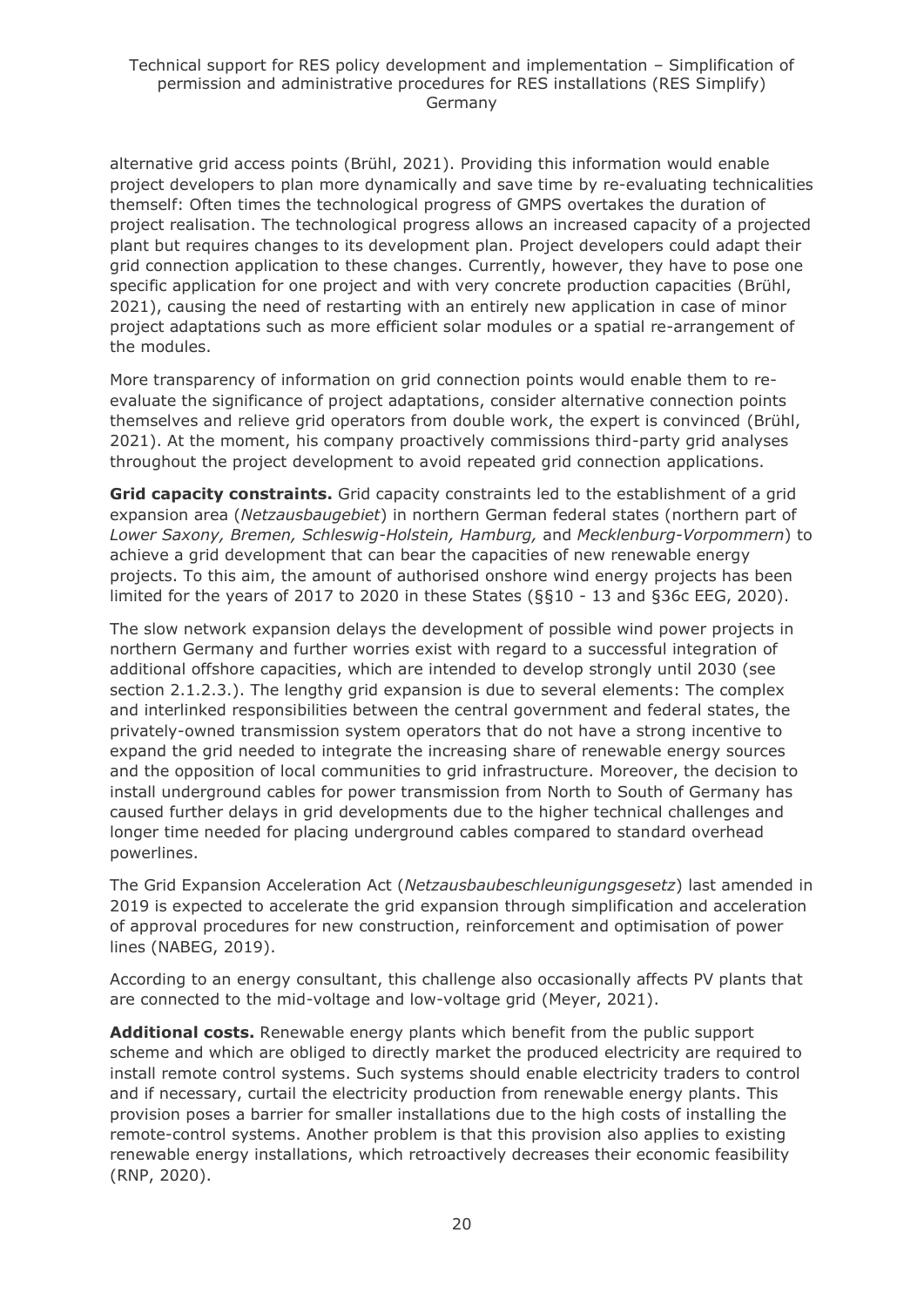**Environmental impact of grid connections?** A public servant states that grid connection is generally not an obstacle to nature conservation as the cables are installed underground (Public Servant, 2021). Conversely, an environmental expert expects grid connections with rising impacts on soil and ground as well as further grid development to increasingly become a factor to be considered more strongly from an environmental protection perspective (Wessel, 2020).

A remedy proposed by a solar industry representative to decrease this pressure is a shift of focus from developing large transmission networks from Germany's north to south towards strengthening decentralised distribution grids delivering electricity to local consumption entities directly (Brühl, 2021). Beyond lower infrastructure costs, other advantages could include increased resilience and a potential boost to local economies.

Related to this is another proposition: Were local uses of renewable energy more widely exempted from the EEG surcharge, municipalities could use the provision of affordable green energy as an attractor for industries (Brühl, 2021). Currently, however, only direct on-site production of renewable energy is exempted (§60 EEG 2020).

**Not always simplified processes for small installations.** Most grid operators have set up simplified connection procedures for smaller renewable energy systems, such as rooftop PV systems (usually below 30 kWp). However, according to a PV expert, there are still grid operators that require installers of all sizes to go through the regular grid connection process, which puts an inappropriate burden on installers of small systems (Marwede, 2021).

### **Identified good practice**

<span id="page-20-0"></span>• The 'principle of priority' guarantees renewable energy sources preferential treatment for grid connection over other energy plants (§8 EEG 2020).

# **2.1.1.4. Corporate legal fiscal**

### **Process flow**

Generally, newly founded companies need to register at the municipal commerce office and automatically receive a tax number (GewO, 2020). This rule does not apply for renewable energy systems which are smaller than or equal to 5 kWp (GewO, 2020). Before starting operation, plant operators need to register their renewable energy plant at the market master data registry (*Marktstammdatenregister*) (§5 MaStRV, 2017). With the registration as a commercial company, the operators of the renewable energy system also have to become members of the local trade chambers and have to pay a membership fee if the turnover of the installation surpasses a certain threshold (§ 3 IHKG, 2020). During the operation of the renewable energy system, the operator is subject to different taxes, such as income tax and sales tax.

### **Deadlines**

No deadlines related to this process step were identified.

### **Detected barriers**

**Tax and trading rules deter operators of small rooftop PV systems.** The bureaucracy that is connected to running a commercial business is a serious impediment for operators of small rooftop PV systems (HTW PV2City, 2020). Other experts have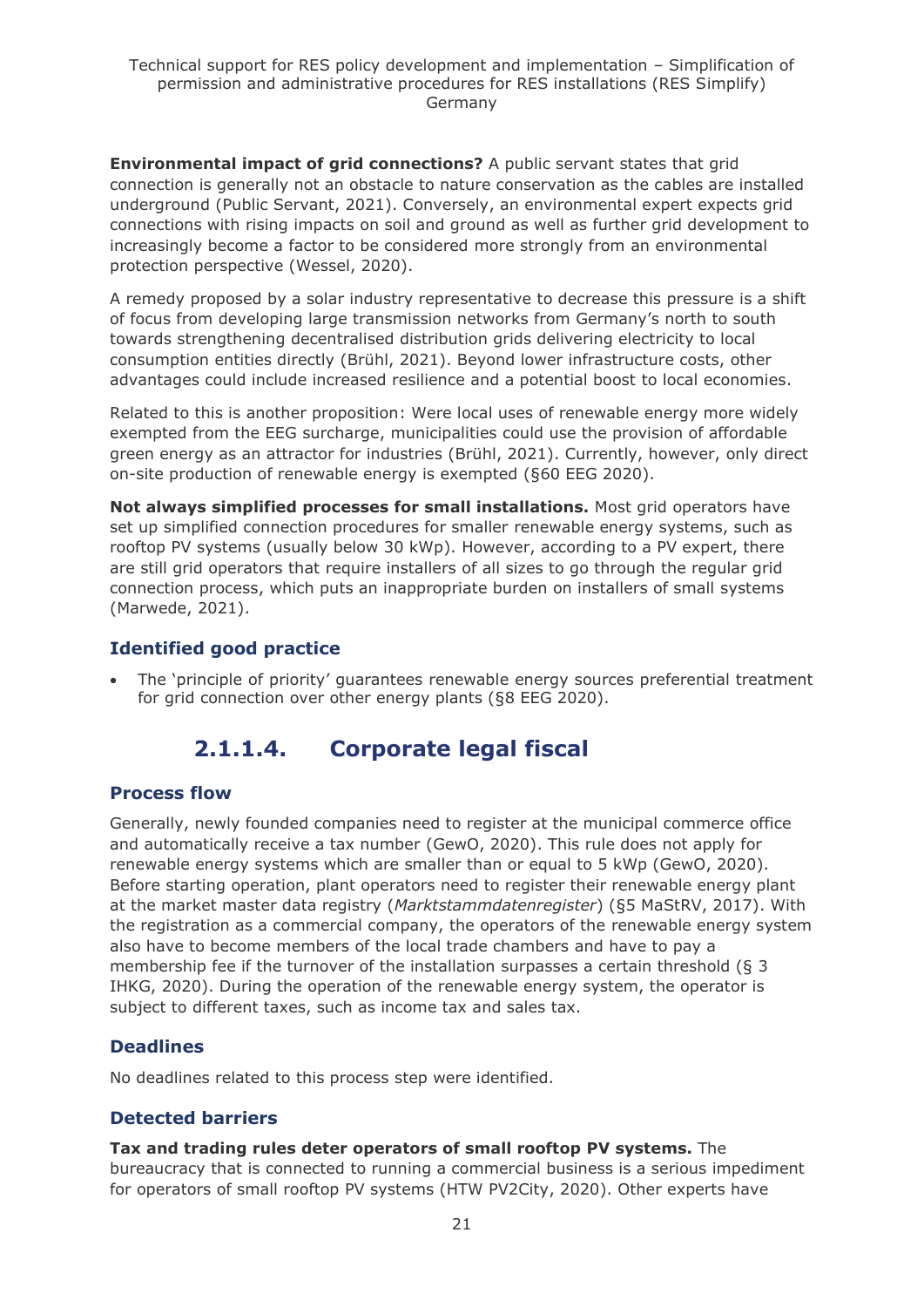pointed out that operators can chose less burdensome options if they forfeit certain tax advantages (Schrag, 2021). Nevertheless, it seems that these issues can deter prospective operators especially of small systems.

### **Identified good practice**

<span id="page-21-0"></span>No good practice related to this process was identified.

# **2.1.1.5. Other**

### **Process flow**

#### **Public tenders**

The participation in public tenders is mandatory for power plants with a capacity of more than 750 kW to receive a public premium (§22-2 EEG 2020). From an economic perspective, the public tender constitutes a necessary process step for onshore wind projects that are mostly financially dependent on the subsidy to operate economically sustainably (Endell, 2020). An administrative approval of the project is a prerequisite for participation (§36 EEG, 2020; FA Wind and BWE, 2019). These auctions take place several times a year and are conducted by the Federal Network Agency (BNA).

The Federal law for renewable energy envisages special conditions for community energy projects (*Bürgerenergiegesellschaften*) (§36g EEG, 2020). These special rules had been made use of heavily during the auctions rounds in 2017, which led to unintended consequences. Since the beginning of 2018, the preferential rules for community energy projects have been partially suspended, with a widening of the suspension in May 2020. The only remaining privilege allows them to be awarded on the basis of uniform pricing rather than their own bid (see §104 Abs. 8 EEG, 2020). Notably, the share of energy communities among successful bidders has sunk over the past auctions (Bundesnetzagentur, 2021a).

### **Deadlines**

Deadlines are not applicable for this process step.

### **Detected barriers**

**Slow legislation.** General criticism also exists against the overall effects of the legislative development (EEG) on the deployment of onshore wind energy (Energy Experts, 2021): The dynamics described are perceived less as a consequence of one specific regulation but rather resulting from the overall dynamics arising between the technological progress, more slowly adapting laws, differing practices within Germany's Federal governance system and a loss of trust in profitable wind energy deployment due to legal uncertainties from lawsuits (e.g., environmental conservation or spatial planning amendments), changing legal regulation on the subsidy scheme. Consequently, the opinion exists that these factors of uncertainty particularly inhibit regional initiatives and citizen energy communities but also the supply chain that has longer product cycles than the legislative changes endure (BWO, 2020; Energy Experts, 2021).

As solutions, measures of increased legal certainty in the realm of spatial planning, administrative authorisation processes and concerning the public support scheme are vaguely proposed (ibid.).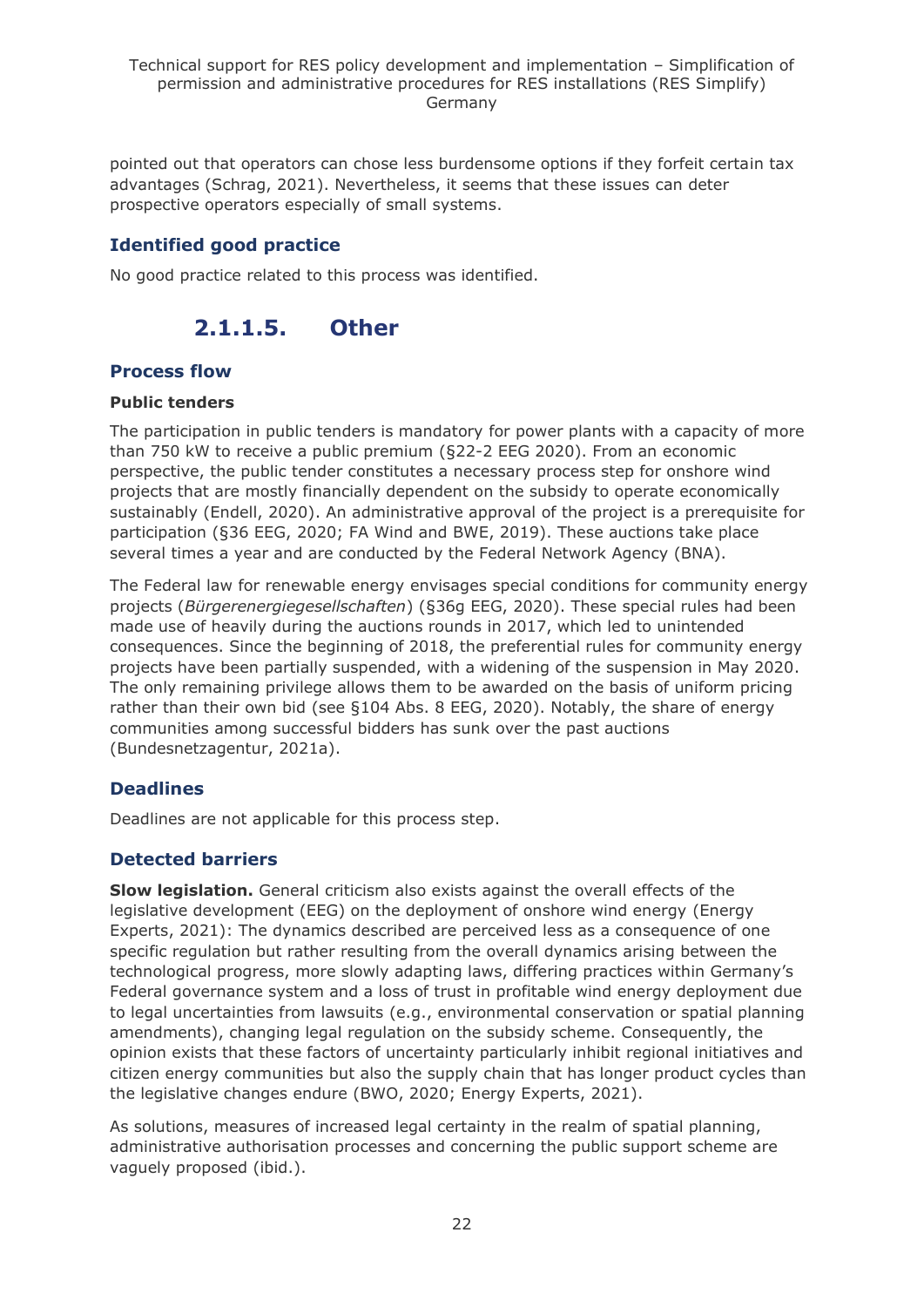**Deconstruction.** The Federal building code includes a self-obligation of the project holder to demolish the entire construction at the end of its life cycle (§35 BauGB, 2020).

In practice, details of deconstruction issues of wind parks gradually get more relevant, with uncertainties concerning the underground base of the wind turbine and whether legal obligations to form financial security for demolishment can be demanded (Interviewee, 2020). Environmental experts also expect this topic to gain relevance in the upcoming year (Wessel, 2020).

Regarding GMPS, an expert notes that the legal obligation for a financial security is understandable but practically unnecessary as the recycling of materials covers deconstruction costs and usually yields a small profit (Brühl, 2021).

### **Identified good practice**

<span id="page-22-0"></span>No good practice related to this process step was identified.

# <span id="page-22-1"></span>**2.2. Offshore wind**

# **2.2.1. Relevant process steps**

Offshore wind plants in Germany may only be constructed in designated areas. To date, project developers must gain their usage right for sites alongside with their public support premium in a public auction system tendered by the Federal Network Agency (BNA) (§§46 WindSeeG, 2020). The subsequent administrative authorisation of the wind park and its grid connection is taken by Germany's Federal Maritime and Hydrographic Agency (BSH) in two separate authorisation processes. Overall, the current legal regime for Germany's offshore development constitutes a structurally well-designed framework that responds to challenges of previous systems before 2017, a legal expert affirms (Prall, 2021).

Offshore projects within 12 nautical miles of the German coast (*Küstenmeer*) are not subject to the authorisation procedure of offshore wind parks as stipulated by the *WindSeeGesetz* but follow the rules of onshore wind authorisation processes described in section 2.1.1.

# **2.2.1.1. Site selection**

### <span id="page-22-2"></span>**Process flow**

Site selection for offshore wind energy plants in Germany is publicly determined and given out to project developers via auctions. Before the allocation of sites takes place in the auction process, the sites have to be designated by the German Federal Maritime and Hydrographic Agency (BSH). The Federal Law on Offshore Wind Energy Deployment (WindSeeG, 2020) names the agency to be in charge of designating offshore wind energy areas in the German exclusive economic zone (a 200 nautical mile range, excluding 12 nautical miles of coastal water).

The BSH develops the maritime spatial development plan (*Maritime Raumordnung*) with the aim of enabling a better coordination between the different maritime interests (i.e., shipping, offshore wind energy, maritime environmental protection). The plan also defines priority areas for offshore wind development (in 2020 - North Sea: *Nördlich*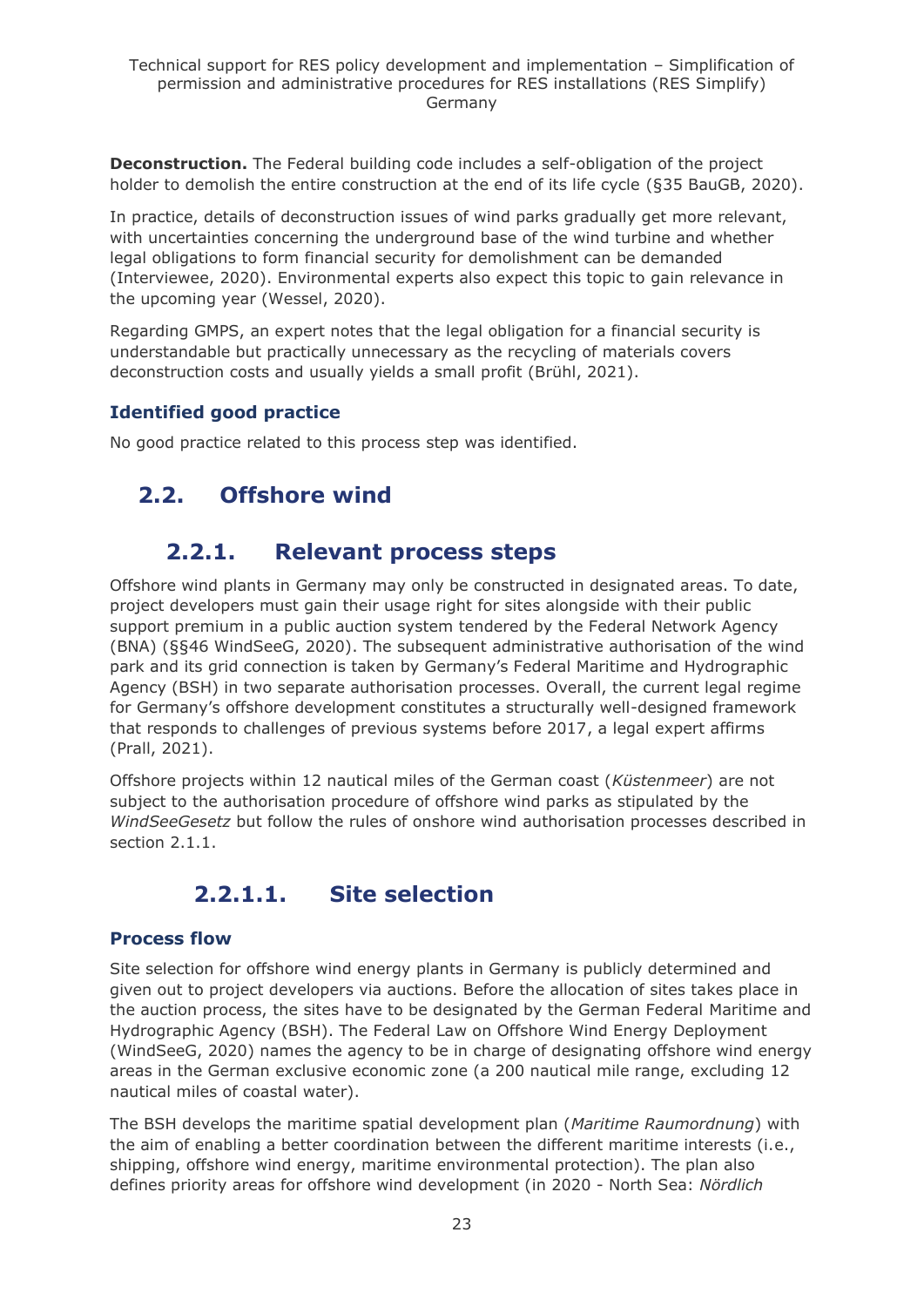*Borkum, Östlich Austerngrund und Südlich Amrumbank*; Baltic Sea*: Kriegers Flak, Westlich Adlergrund*) (BMWi, 2020b). Consequently, offshore wind energy projects may only be realised on dedicated areas and must follow the detailed specifications of the BSH's spatial development plan*.*

Since 2019, the agency's site development plan (*Flächenentwicklungsplan* FEP), building on the guiding principles of the maritime spatial development plan, constitutes the technical spatial planning instrument for offshore energy production deployment as well as its grid development (BSH, 2020a). The development of the FEP includes extensive consultation processes, early site adaptability investigations and strategic environmental assessments (BSH, 2020b). The FEP further specifies the temporal roll-out of sites as well as their production capacity.

Project developers may bid for sites in a public auctioning process conducted by the German Federal Network Agency. The first auctions took place in April 2017 and 2018, each with a tendered volume of 1,550 MW (Bundesnetzagentur, 2021b). From 2017 to 2021, a transitioning phase reduced the number of projects by excluding new projects from the auctioning system, approving only projects that had already been under development under a previous authorisation scheme before 2017. The aim of this measure was to reconcile a grid development deficit that had formed as a result of rapidly increasing numbers of offshore projects and to synchronise the development in the future.

The current transitioning phase shall give project developers enough time - in an industry that faces long development cycles - to adjust their planning to the new authorisation design described here. Annual auctions granting sites to new projects take place from 2021 onwards (§17 WindSeeG, 2020). Their tendered volume depends on the sites designated available in the spatial development plan (FEP) (§18 WindSeeG, 2020).

By 2021, the German authorities will to start the new 'central model' of auctioning, which will only award developers in respect to sites designated in the site development plan (FEP) (Bundesnetzagentur, 2021; §16 WindSeeG, 2020).

### **Deadlines**

No deadline related to this process step was identified.

### **Detected barriers**

**Constrained site availability.** As a consequence of the intermission of authorising new projects between 2017 to 2021 described above, further project planning has been on hold. This causes an economic threat to the entire supply chain industry as the industry is characterised by a very long business cycle where delays in demand have longreaching consequences, industry representatives criticise (BWO, 2020).

Moreover, designation of new sites occurs too slow, industry representatives believe (WindEurope Workshop, 2020). The BSH is said to have an annual capacity of three site investigations (ibid.). Industry representatives claim, market actors themselves would be able to conduct more investigations, accelerating the deployment of offshore capacities (ibid.). However, regardless of site investigations, a public servant explains that foreseeing suitable areas in the planning process is a major challenge in the light of limited space and strong competing interests (Public Servant, 2021): Nature conservation is a primary restrictor, fishing and shipping as well as military interests demand further restrictions, leaving few unplanned areas available for wind energy.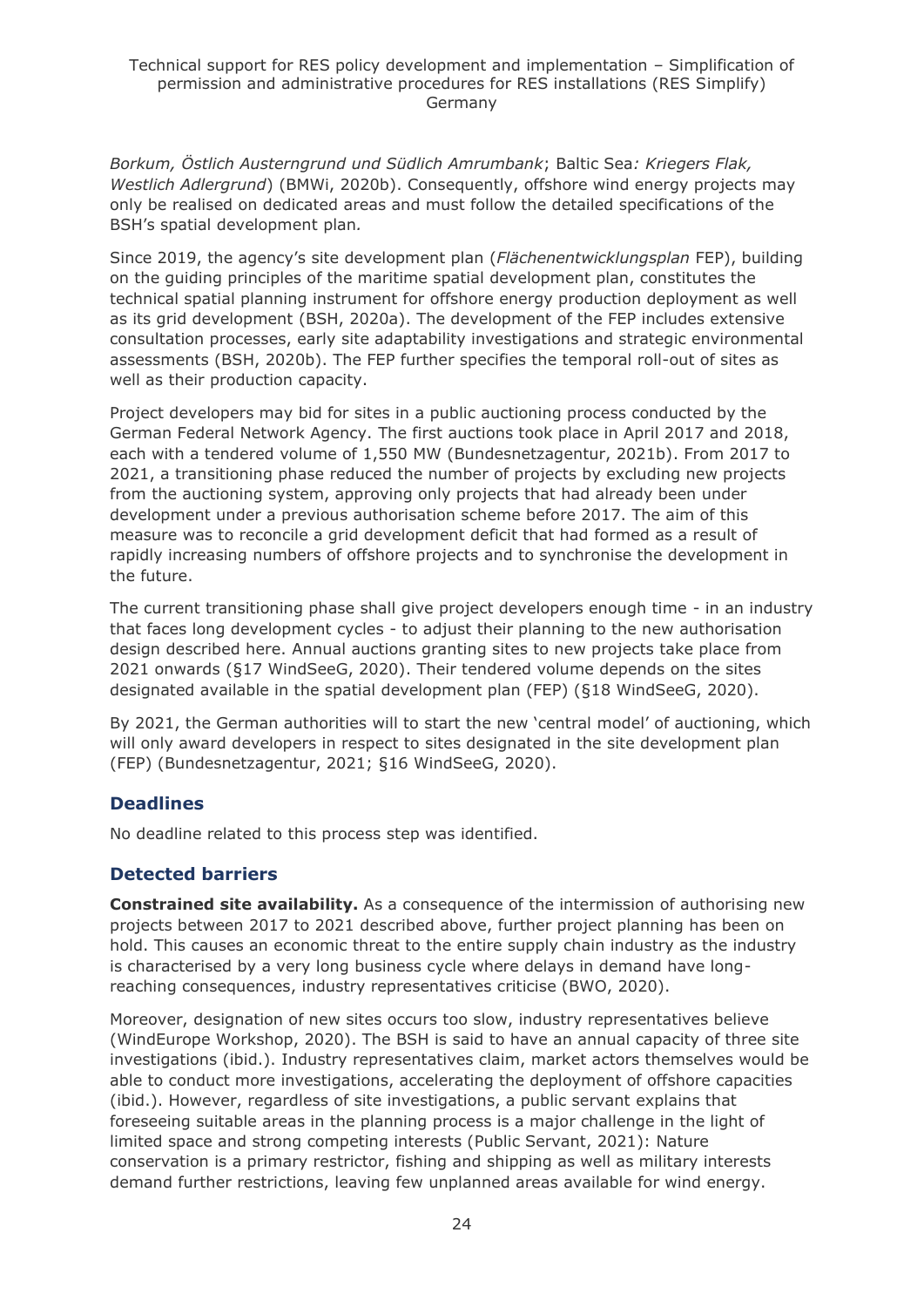**Grid development as a bottleneck for useable project sites?** A report of an environmental NGO questions the 2030 capacity target of 20 GW of offshore wind energy in German waters as overly optimistic (BUND, 2020). The study focusses on the grid connection to the shore as well as conservational aspects and presents various obstacles, arguing that a target of 15 GW by 2030 would be more realistic.

First, the report explains that authorisation and land use evaluation processes on the grid connection in the German State of Lower Saxony, where most of the generated offshore electricity is planned to be directed to, are still ongoing. The NGO emphasises that the German offshore site development plan (FEP) unrightfully presupposes positive assessments in their wind energy deployment plans despite the fact that the context of the UNESCO world nature heritage *Wattenmeer* and coastal landscape conservation interests deserves a thorough weighing of all interests (BUND, 2020).

Furthermore, BUND's report (2020) criticises that offshore production capacity increases in the FEP imply a violation of an existing agreement with the State of Schleswig-Holstein that there will only be one cable installed: A limitation incompatible with further capacity increases.

Moreover, from an environmental conservation point of view, the report criticises the deficit of impact studies for the stronger cables (more cables per line, bigger diameters, higher voltage) foreseen: Both, the long-term impact on the sea ground as well as from the construction process which demands more powerful ships and novel, untested stabilisation methods required to conduct a safe construction process have so far been unconsidered in the BSH's site development plan.

A public servant, however, relativises this concern by explaining that nature conservation and grid development are generally not dealt with as mutually exclusive interests: Hence, environmental concerns might cause adaptations to existing grid development plans but will not be a reason of abandoning them as a whole (Public Servant, 2021).

Beyond these aspects on a planning level, the report further criticises a lack of realism with regard to timely construction (BUND, 2020): Several grid connection projects to the German shore experience a delay or are still in a planning phase. Based on previous experience, it is unlikely that the connection capacities assumed by the FEP to be available by 2030 will all be realised on time, thereby blocking the achievement of the targeted 20GW of capacity.

Overall, the report warns of overly optimistic deployment scenarios, and demands the respectful conduct of all legally-foreseen environmental assessments. Pragmatically, the authors also propose the conduction of supra-regional, international environmental impact assessments in the small Baltic Sea as well as the integration of natural protection areas without any utilisation in the site development plan FEP. These areas should act as a retreat option for maritime species in the light of increasing and intensifying utilisation of most areas (BUND, 2020).

A consulted offshore expert explained her biggest concern about a quick offshore wind energy development regards the capacities of the connection nodes onshore, which integrate the offshore energy into the German electricity grid (Prall, 2021). With the *Wattenmeer* being a highly protected conservation zone, offshore-onshore grid connection in the North Sea needs to be highly concentrated within the remaining coastal area. Similarly, the political decision that there may only be one connection in the German North Sea's northernmost area of *Nordfriesenland*, leads to increased pressures of other sections of the coast. Germany's transmission grids have already been facing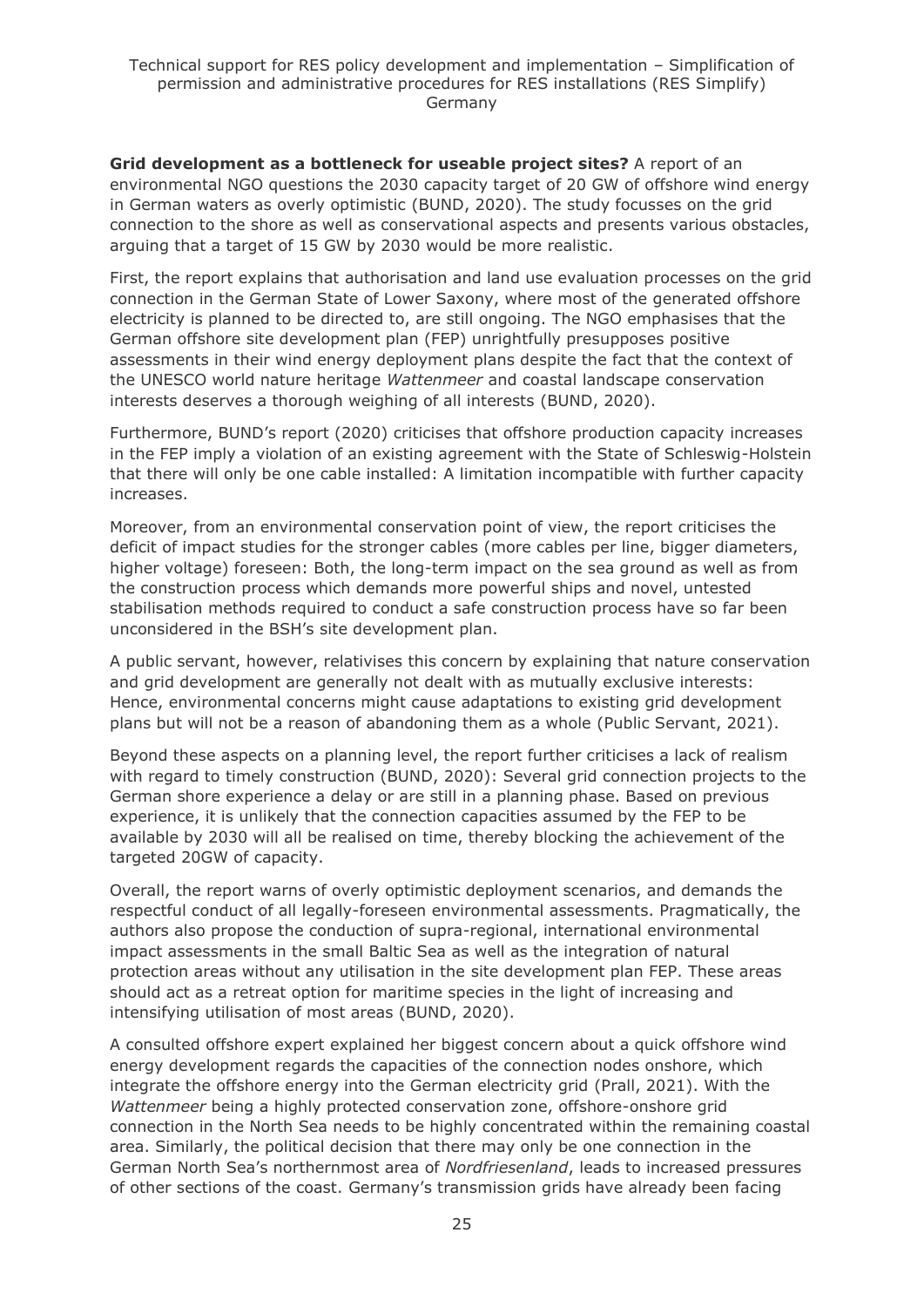difficulties to keep up with the increasing energy volumes, requiring a temporary deployment stop of onshore wind energy in parts of Northern Germany (see section 2.1.1.3.). With ambitious development goals of offshore energy, the pressure on the German electricity grid keeps increasing (Prall, 2021). A potential leverage might be the development of green hydrogen generation hubs at the coast or even offshore, which could convert part of the generated electricity into a storable energy carrier.

**Environmental protection.** Beyond the criticism of insufficient consideration of nature conservation in the site development process, the report of an environmental NGO criticises that both, the competent authority (BSH) as well as project developers fail to present strategies on how to counter continuously increasing noise pollution and loss of habitat due to expanding wind parks but also more powerful turbines that block more air space for bird migration and require more intrusive construction of support pillars in the sea bed (BUND, 2020). The authors propose the integration of natural protection areas without any utilisation in the site development plan FEP. These areas should act as a retreat option for maritime species in the light of increasing and intensifying utilisation of most areas (BUND, 2020).

**Mediocre authorisation process for coastal offshore projects close to the coast.**  Offshore projects within 12 nautical miles of the German coast (*Küstenmeer*) are not subject to the authorisation procedure of offshore wind parks as stipulated by the *WindSeeGesetz* but follow the rules of onshore wind authorisation processes described in section 2.1.1. A consulted expert explains that the onshore authorisation process following BImSchG (2020) does not perfectly fit the reality of coastal offshore projects (Prall, 2021). While competent authorities in coastal States give their best to interpret the legislation to the differing circumstances, more recourse on maritime data administrated by the BSH and their experience might be helpful (ibid.). A centralisation of relevant authorisation processes to the BSH as Federal agency alongside the existing practice for offshore wind energy beyond the 12 nautical mile zone, however, would be incompatible with the German constitution (ibid.).

### **Identified good practice**

- An expert explained that thanks to the field analyses (*Flächenvoruntersuchungen*) conducted after the development of the site development plan (FEP) by the BSH, the risk of an authorisation application is considerably lowered: Apart from the wind park's individual technical specifications, more general suitability criteria such as environmental aspects or shipping safety have already been assessed by the competent authority (Prall, 2021).
- Under previous regimes, the German offshore wind deployment had become increasingly constrained by the development of its grid infrastructure, which saw a slower realisation speed than the construction of the actual wind parks. This problem was essentially solved by the current regulatory system, a legal expert outlines (ibid.): The development of the FEP as central reference for the spatial development of German offshore capacities also includes the respective offshore grid development into the planning. Consequently, this will essentially lead to a synchronisation of wind park and grid development as the FEP provides grid operators with a more long-term planning basis, while wind park developers have a shorter, yet sufficiently long realisation period after a successful bid in the auction (ibid.).
- As the competent maritime spatial planning agency, the BSH is entitled to define areas within the German exclusive economic zone in which no installations may be constructed (*Veränderungssperre*) (§52 WindSeeG, 2020). This reservation is intended to save the respective area for future offshore wind plants or offshore grid development.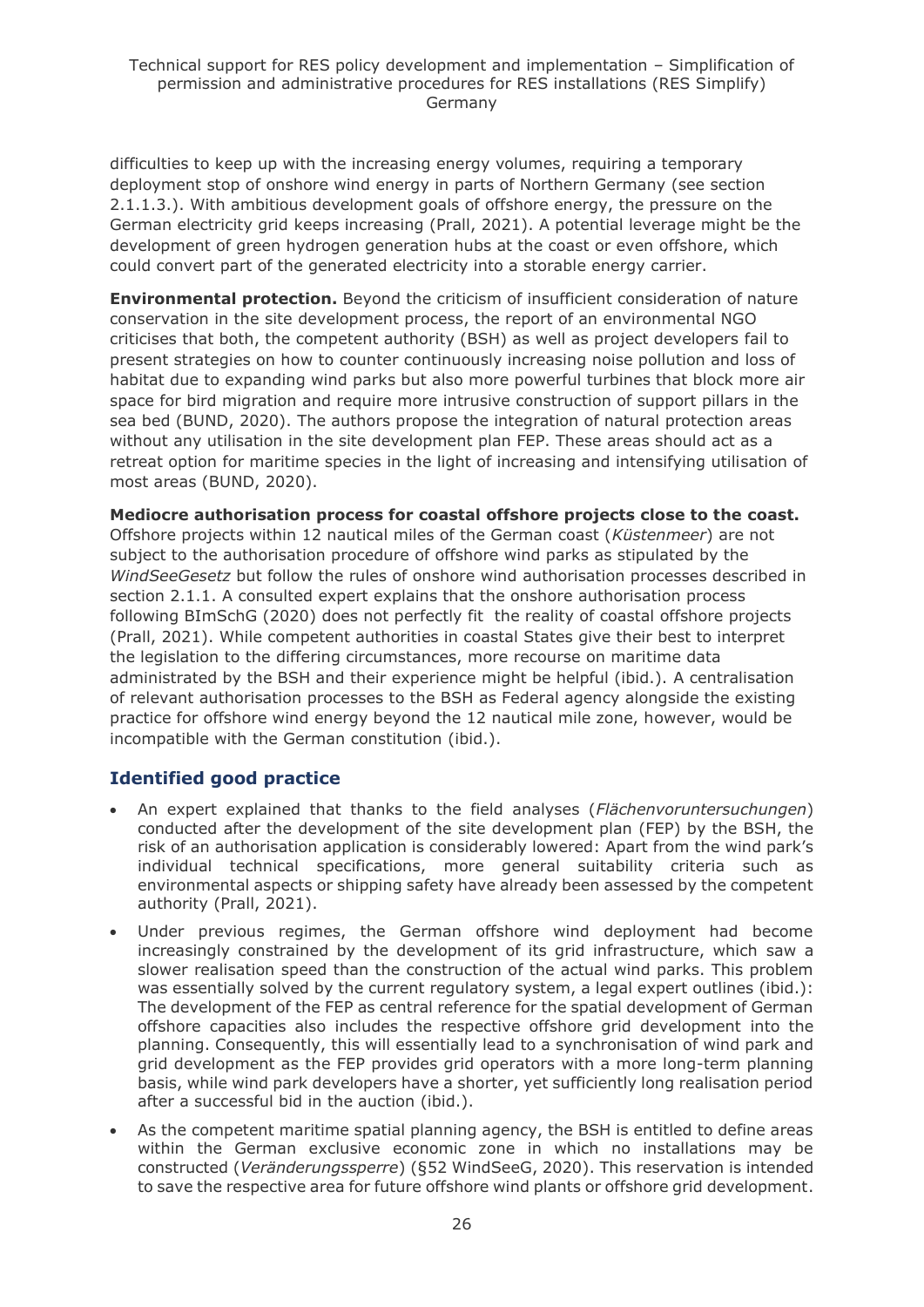<span id="page-26-0"></span>These measures always must be in accordance with the agency's FEP and may last for a maximum of four years with the option of a three years' prolongation (ibid.).

# **2.2.1.2. Administrative authorisation**

### **Process flow**

Germany's current one-stop-shop design for offshore wind energy offers project developers a single authorisation process at the BSH as the competent authority with bundling competence (§45 & §47 WindSeeG, 2020). The Federal Wind Sea Regulation (§23 WindSeeG, 2020) defines the Federal Network Agency (BNA) to be in charge of awarding sites for offshore wind energy projects in Germany's exclusive economic zone (AWZ) to project developers via public tenders. The Federal Maritime and Hydrographic Agency (BSH), in turn, possesses the mandate to authorise projects that have been granted sites in the auction procedure (§46 WindSeeG, 2020).

Projects need to undergo a planning approval procedure (*Planfeststellungsverfahren*), which involves stakeholder consultations and an environmental impact assessment with a public consultation (§45 and §47 WindSeeG, 2020). Among other requirements, developers need to conduct/ organise (§47 WindSeeG, 2020):

- 1) a project application at BSH, which informs other public entities and the general public of the intended constructions;
- 2) an environmental impact assessment according to the German Environmental Compatibility Law (UVPG);
- 3) an initial project presentation at a scoping conference to identify topics of relevance such as shipping safety and environmental protection;
- 4) the submission of experts' reports on topics identified relevant in the scoping conference such as the results of the EIA.

### **Deadlines**

There is no deadline for the BSH to complete the authorisation, but the competent authority has to make sure the project developer is not constrained in meeting its deadlines as defined in §59 WindSeeG (2020) concerning its development progress. Mandatory progress milestones among others include the submission of the project development plan to BSH within 12 months after a successful bid, as well as the complete installation of all wind turbines not later than six months after the scheduled project realisation (§59 WindSeeG, 2020). The project realisation deadline is specified by the BSH following the regulations of §17d EnWG (2020) and may be extended by the BNA my no more than 18 months (§59 WindSeeG, 2020).

The BSH as a competent authority enjoys a relatively wide margin of action: Considering expert reports, it may authorise parts of the project development one after the other and also set 'appropriate' progress deadlines in order to foster a timely deployment of offshore capacities (§47 WindSeeG, 2020).

The administrative authorisation for the construction and utilisation of an offshore wind energy plant is valid for 25 years and may be prolonged for another five years if the site development plan does not foresee an alternative use of the area (§48 WindSeeG, 2020).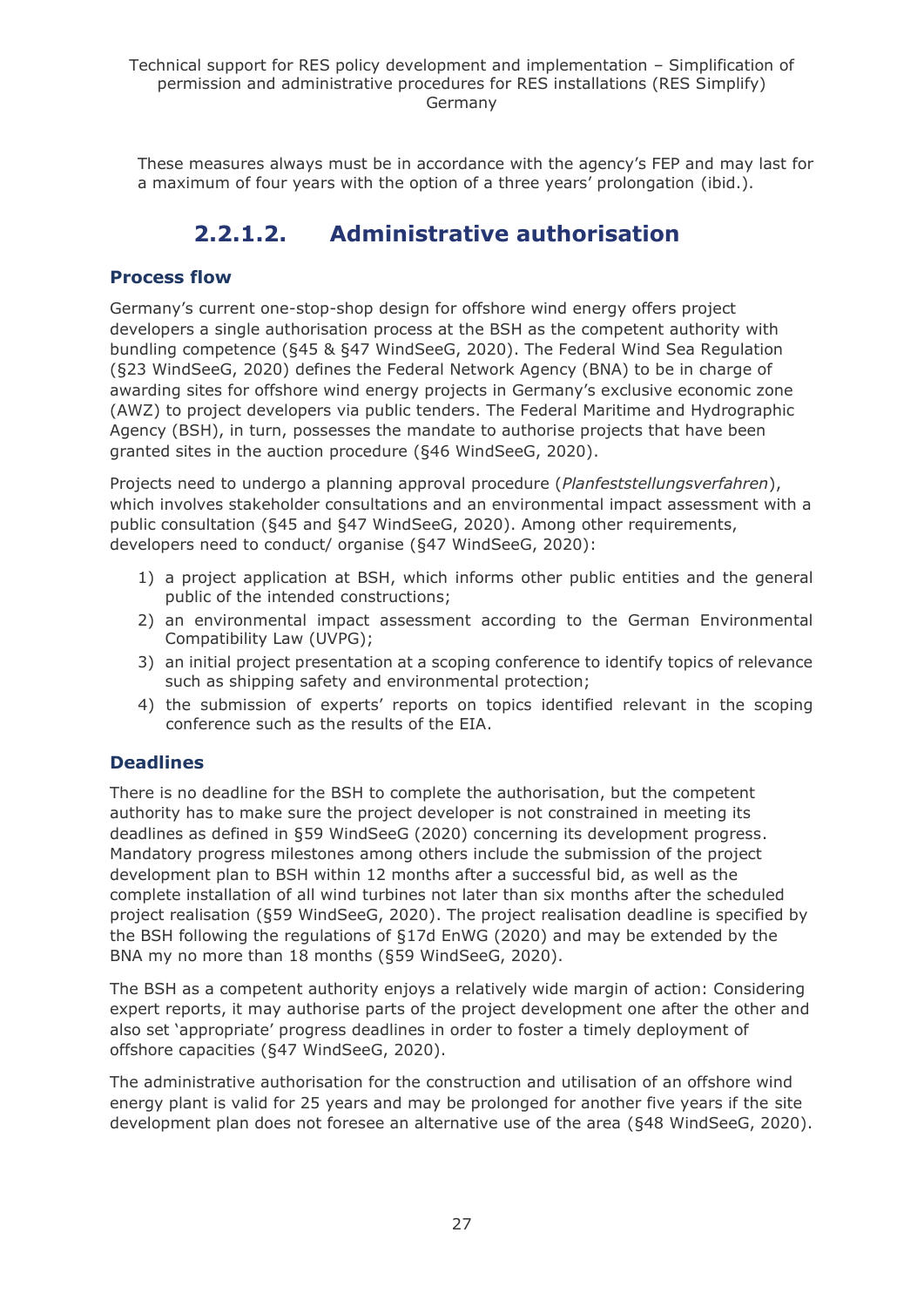### **Detected barriers**

**High burden of organising very comprehensive expert reports.** Various expert reports need to be prepared at a high level of detail for the project application, which was perceived a significant burden in previous studies (RNP, 2020).

**Inclusive public consultation processes.** Stakeholder participation is practiced during the maritime spatial planning and site development planning processes as well as during the project authorisation process. An interviewed environmental expert emphasised that on a content level, consultation processes generally take place in a qualitatively high, professional manner (Wessel, 2020). A legal expert confirms this impression, stating that generally, there are no complaints that participation methods were insufficient (Prall, 2021).

Regarding environmental protection, the expert is convinced thorough efforts are taken where possible, including, among other measures, least invasive spatial planning, definition of protective zones, noise mitigation during construction works and environmentally adaptive management of operations (Prall, 2021). At the same time, she acknowledges the plausible interest of environmentalists to protect as much maritime space as possible from constructions, which keeps the question of a deployment limit a subject of discussion (ibid.).

Moreover, some procedural aspects pose difficulties or tend to - presumably unwillingly systematically exclude certain stakeholders (Wessel, 2020): Deadlines for official statements (*Stellungnahmefristen*) are so tight that they are difficult to be met, especially for parties whose staff works on a voluntary basis and yet demands for process acceleration succeed. Similarly, citizen participation often times faces practical limitations, for example, if the public display of planning documents at public authorities is only possible during regular working hours or, similarly, if public hearings take place at times where citizens typically have to be at work.

Digitisation of documents displayed provides some leverage to these obstacles. However, pursued as a sole mean, it excludes other parts of society who are digitally less literate and is often impractical for reviewing planning processes as plans' size and format typically impede a useful handling on a standard computer screen.

Beyond the progress that has been made already, the expert would welcome additional efforts taken by public authorities as well as project planners to help facilitate more inclusive participation processes in practical terms (Wessel, 2020).

**Criticism of avoidable sea pollution.** An environmental NGO's report condemns the lack of action against significant sea pollution through reactive anodes that protect turbines from erosion (BUND, 2020): Over the lifetime of 25 years, the anode of one wind turbine causes a pollution of ten tons of aluminium, which is said to have accumulated to more than 150,000 tons of additional aluminium pollution in the North and Baltic Sea in the past five years (ibid.). Ongoing scientific investigations of the German Helmholtz foundation currently explore the environmental impact of these anodes in depth (Eschenbach, 2021). BUND demands that these effects be considered in environmental impact reports. Also, existing alternative measures of corrosion protection such as the use of electricity should be evaluated more seriously even if they may be more expensive than aluminium anodes.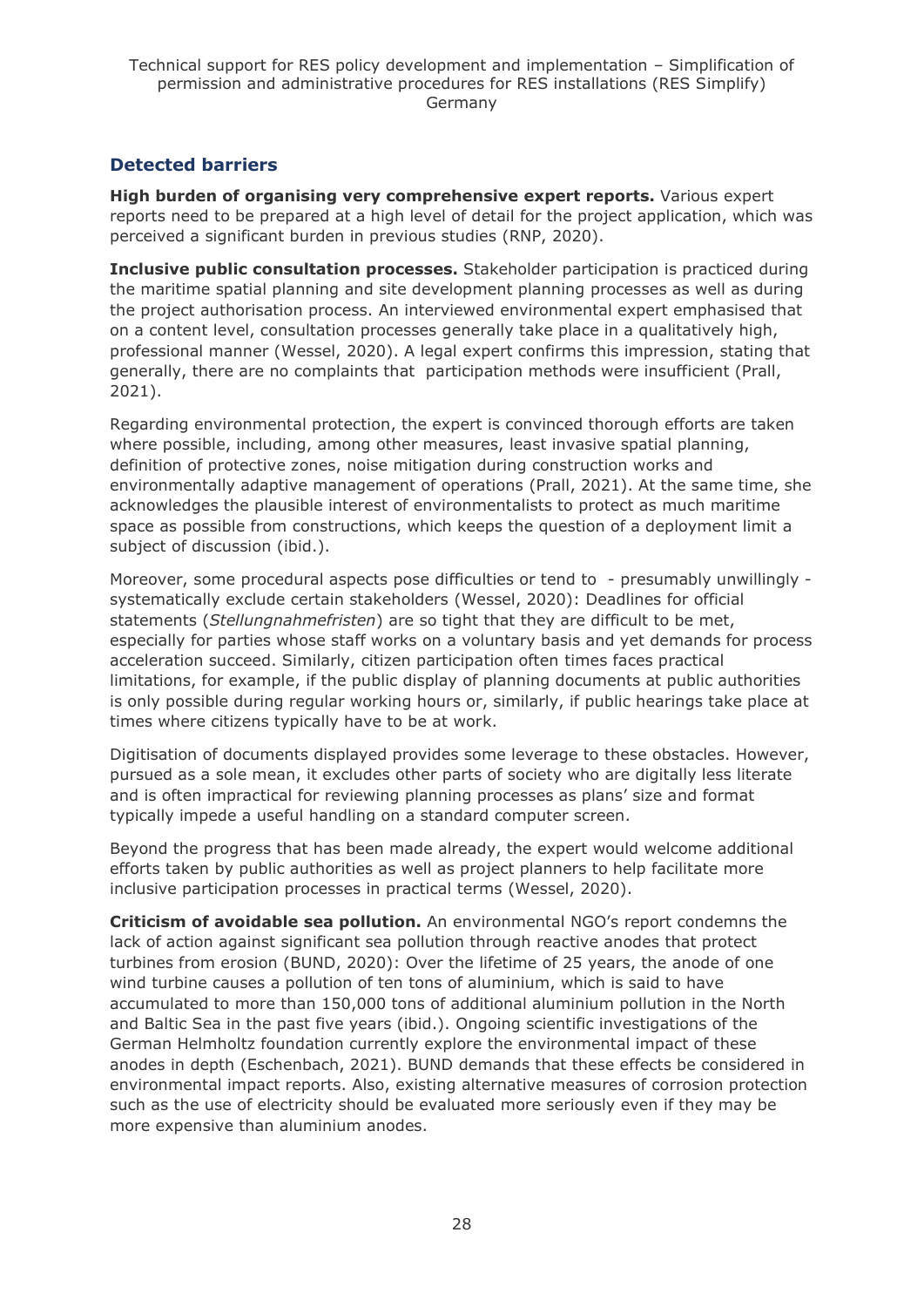### **Identified good practice**

• Germany's current one-stop-shop design for offshore wind energy offers project developers a single authorisation process with the BSH as the competent authority (§45 & §47 WindSeeG, 2020). In addition, this process is preceded by another simplified step as site allocation and public subsidy selection are combined into one single process at the BNA (§20 WindSeeG, 2020).

Comparing the complexity of these two authorisation steps with the procedures required for German onshore wind parks, suggests that the authorisation design developed for offshore wind energy reflects some measures demanded for a simplification of onshore authorisation processes: On land, the structures of the Federal system have so far resisted a development towards more centralised spatial planning and authorisation processes as demanded by various stakeholders (compare section  $2.1.$ ).

• German Federal law prescribes the development of financial securities to guarantee a thorough de-construction at the end of a wind park's utilisation (WindSeeG, 2020). This is to guarantee that the turbine will not constitute a long-term burden to the environment after its operation time.

# **2.2.1.3. Grid connection permit**

### <span id="page-28-0"></span>**Process flow**

The BSH is in charge of assigning a grid connection to offshore wind projects in Germany's exclusive economic zone (EEZ) on the basis of the maritime spatial development plan and the site development plan (see section 2.1.2.1.). In addition to the administrative authorisation, the organisation is in charge of granting the grid connection permit for the grid infrastructure of offshore projects (§§44 WindSeeG, 2020).

Since 2019, grid connection is based on the agency's site development plan (*Flächenentwicklungsplan FEP*) (WindSeeG, 2020). Offshore wind projects will be connected to one of the grid connection points foreseen in the site development plan. The BNA demands proof of project progress to keep up the awarded site development right, requiring the project developer to proof a certain realisation progress such as initial sea bed inspections and preliminary agreements on the supply of wind turbine parts (BMWi, 2020c). Connection points are assigned via an auction design (ibid.).

Before 2019, grid connections were outlined in the offshore grid development plan (*O-NEP Offshore Netzentwicklungsplan)* designed by grid operators and commissioned by the Federal Network Agency (BNA) (DIW Berlin, 2019). O-NEP acts as the capacity, temporal and spatial planning reference for projects realised between 2021 and 2025 and was integrated in the BSH's spatial development plan (§7 WindSeeG, 2020).

### **Deadlines**

There is no deadline for the BSH to complete the authorisation, but the competent authority has to make sure the project developer is not constrained in meeting its deadlines as defined in §59 WindSeeG (2020) concerning its development progress.

German transmission grid operators with a grid into which electricity of offshore wind power is to be transmitted (TenneT, 50Hertz, Amprion), are responsible to facilitate a timely offshore grid connection (*Offshore-Anbindungsleitungen*) (§17d EnWG, 2020). The grid operators may not start to develop the offshore grid before the BSH has foreseen it in its site development plan (FEP) according to §12 WindSeeG (2020). At the same time,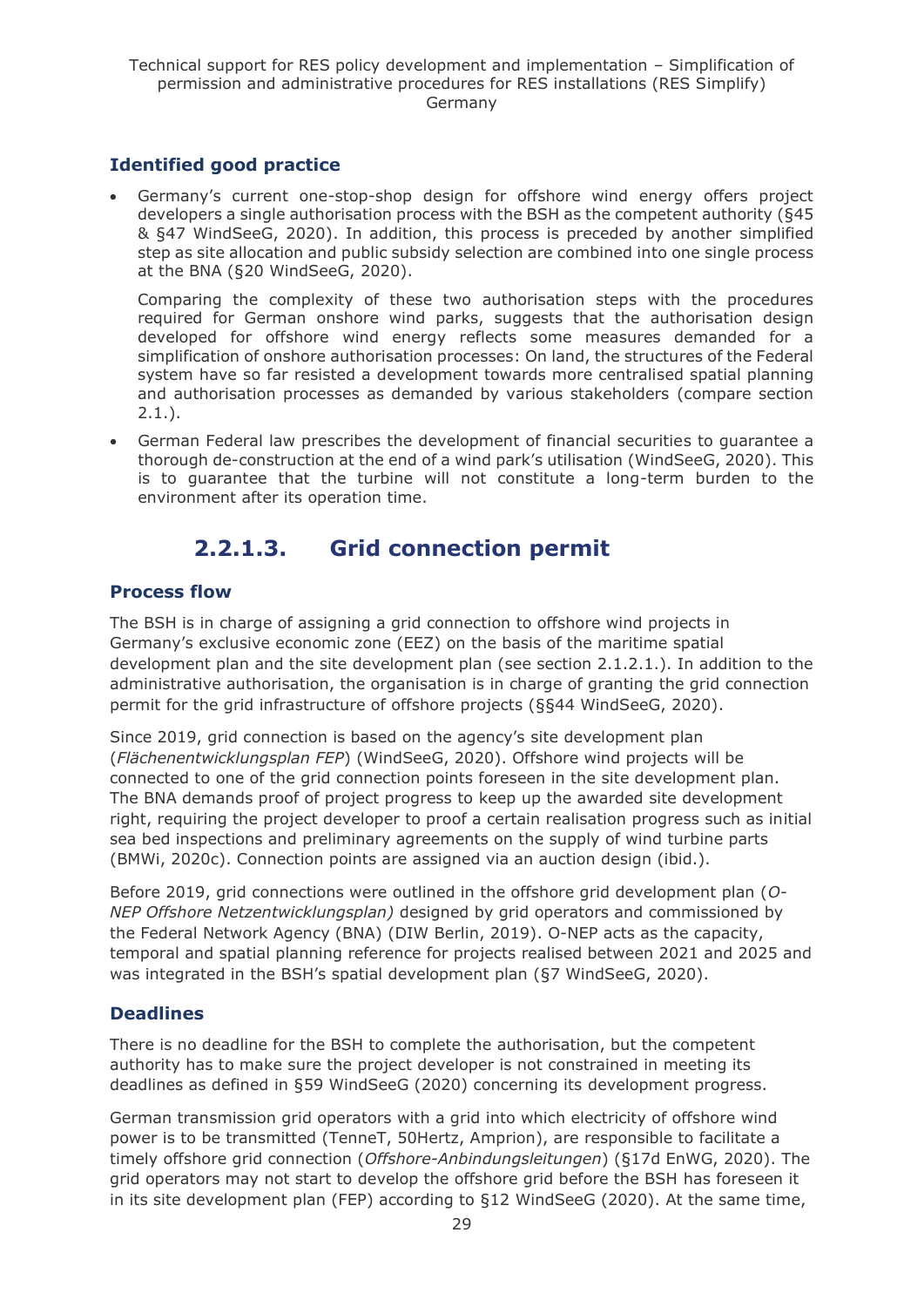the operator is required to guarantee the grid's timely realisation with the same calendar year the BSH has scheduled it (§17d EnWG, 2020). The grid operator must keep the BNA informed about the progress of the grid development, on which it has to coordinate with the wind park project developer of the relevant development site (§17d EnWG, 2020). In this regard, the grid operator is obliged to consider the wind park's realisation deadline according to §59 WindSeeG (2020). 30 months before its arrival, the announced realisation date for the grid connection becomes a binding commitment (ibid.).

### **Detected barriers**

**Market dominance in offshore grid development regime.** A study investigated existing criticism that the German offshore grid development is an overly expensive endeavour, causing higher costs to project developers and higher electricity prices for consumers (DIW Berlin, 2019). The report explains the price gap to other country's offshore grid development designs with the fact that Germany's offshore grid development is not subject of a market competition but a quasi-monopoly situation with TenneT in the North Sea and 50Hertz in the Baltic Sea (ibid.). In the UK, in comparison, offshore wind park developers themselves are responsible to develop their grid connection to the public onshore electricity grid, leading to lower coordination costs. The analysis considers diverging environmental regulations and financing costs, yet, a price gap of 10 EUR/MWh of produced electricity remains (DIW Berlin, 2019).

Until 2006, it was German practice that offshore wind park developers were responsible of their own grid development, an expert explains (Prall, 2021). However, this mode proved problematic in the light of increasing offshore wind projects because the German coastline offers limited space and, under balancing interests, is inapt of allowing for an uncapped number of independent grid connections. For joint grid connections shared by various project developers, the temporal coordination constituted a significant obstacle (ibid.). Therefore, the German context requires a planning approach to guarantee a coordinated offshore development in space and time, the expert concludes (Prall, 2021).

### **Identified good practice**

<span id="page-29-0"></span>No good practice related to this process step was identified.

# **2.2.1.4. Corporate legal fiscal**

### **Process flow**

Generally, newly founded companies need to register at the municipal commerce office and automatically receive a tax number (GewO, 2020). Before starting operation, plant operators need to register their renewable energy plant at the market master data registry (*Marktstammdatenregister*) (§5 MaStRV, 2017). Beyond that, legal fiscal processes only become relevant during operation but not during the project realisation, a legal expert explained (Endell, 2020).

### **Deadlines**

No deadlines related to this process step were identified.

### **Detected barriers**

No barriers related to this process step were identified.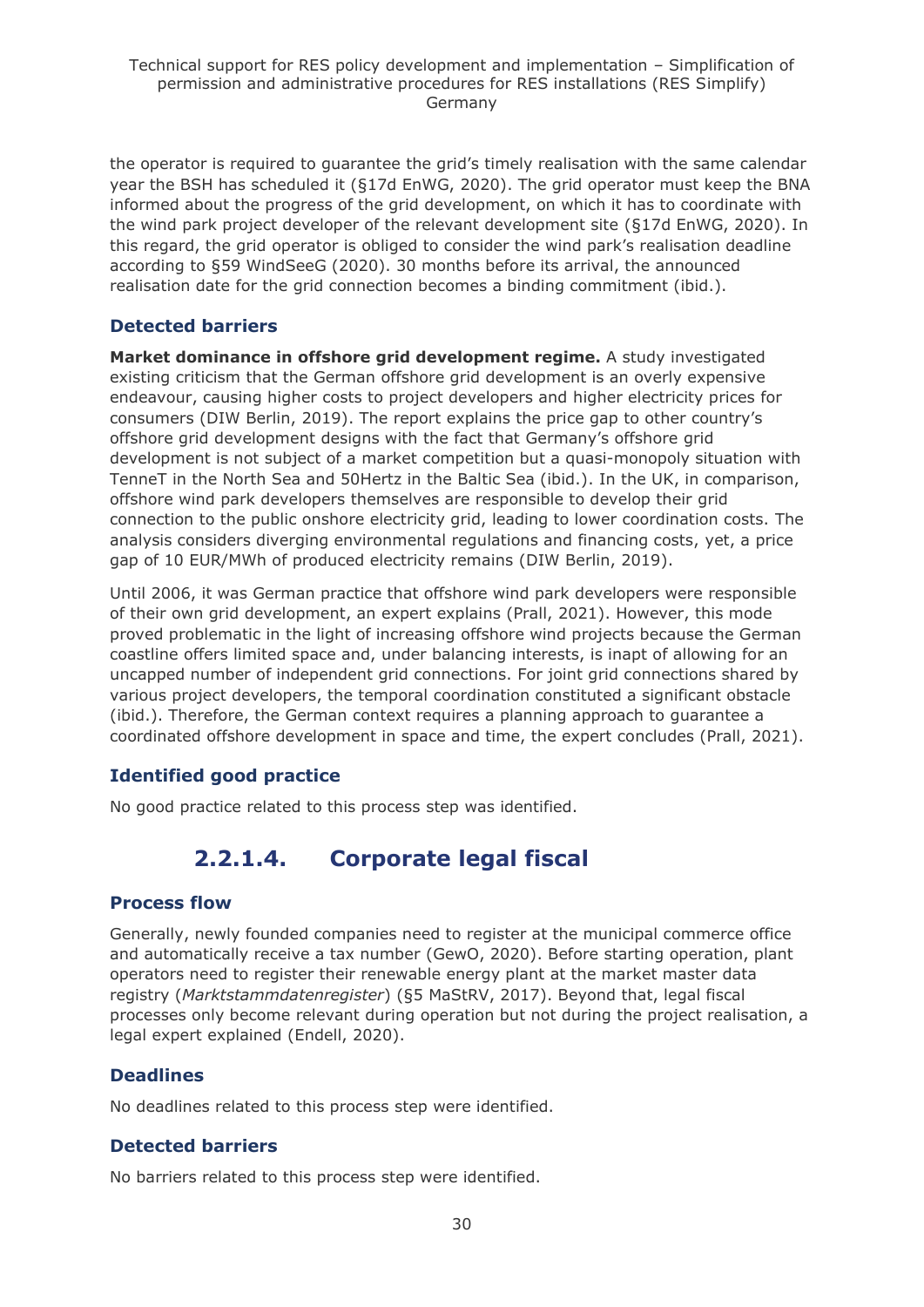### **Identified good practice**

No good practice related to this process step was identified.

# <span id="page-30-0"></span>**3. Use of IT systems**

In 2010, the State of Lower Saxony introduced an electronic authorisation application form for imission protection applications (ELiA), which today is used by eight German federal states and offers an encrypted submission of application documents (Land Niedersachsen, n.d.).

# <span id="page-30-1"></span>**4. Complaint procedure**

#### **Authorisation application**

#### *Onshore wind and GMPS*

The applicant may object the authority's decision on the authorisation application (*Genehmigungsbescheid*) at the authority directly. Should the objection be denied or not responded by the authority within three months, the applicant may address an administrative court (BImSchG, 2020; §75 VwGO, 2020). As a first stage of appeal, there are 51 administrative courts (*Verwaltungsgericht*), followed by one higher stage in each German federal state (*Oberverwaltungsgericht*) and the highest administrative court on the federal level (*Bundesverwaltungsgerich*) (§45 - §50 VwGO, 2020). Decisions concerning wind turbines with a height of more than 50 meter are to be addressed to the respective *Oberverwaltungsgericht* as first stage of appeal (§48-3a VwGO, 2020). Responding to complaints of high increases of lawsuits against wind park projects, an acceleration of the judicial stages of appeal is currently developed by policymakers (Endell, 2020).

In general, procedural decisions of the competent authority are not justiciable - only the final judgement on the project application may be challenged (FA WindFA Wind, 2020b). At the same time, it is German case law practice that ancillary provisions of an expert report on immission protection can be challenged in isolation, without having to question the entire decision.

#### **Grid connection permit**

#### *Onshore wind & GMPS*

The project developer may independently choose a different access point than the one offered by the grid operator, bearing eventual additional costs (§8 EEG 2020). Alternatively, the project developer may decide to legally contest the grid operator's failure to offer the optimal grid connection access according to German civil law (BWE, 2021). A preceding option to object the grid operator's decision does not exist (ibid.).

#### *Offshore wind*

The grid operator must keep the BSH informed about the progress of the grid development, on which it has to coordinate with the wind park project developer of the relevant development site (§17d EnWG, 2020). In this regard, the grid operator is obliged to consider the wind park's realisation deadline according to §59 WindSeeG (2020). In case of delay or grid disruption, §17e of the energy economics law (EnWG, 2020) defines the financial compensation the grid operator is obliged to pay to the wind park developer. Juridically, a respective lawsuit constitutes a private law case between the two companies.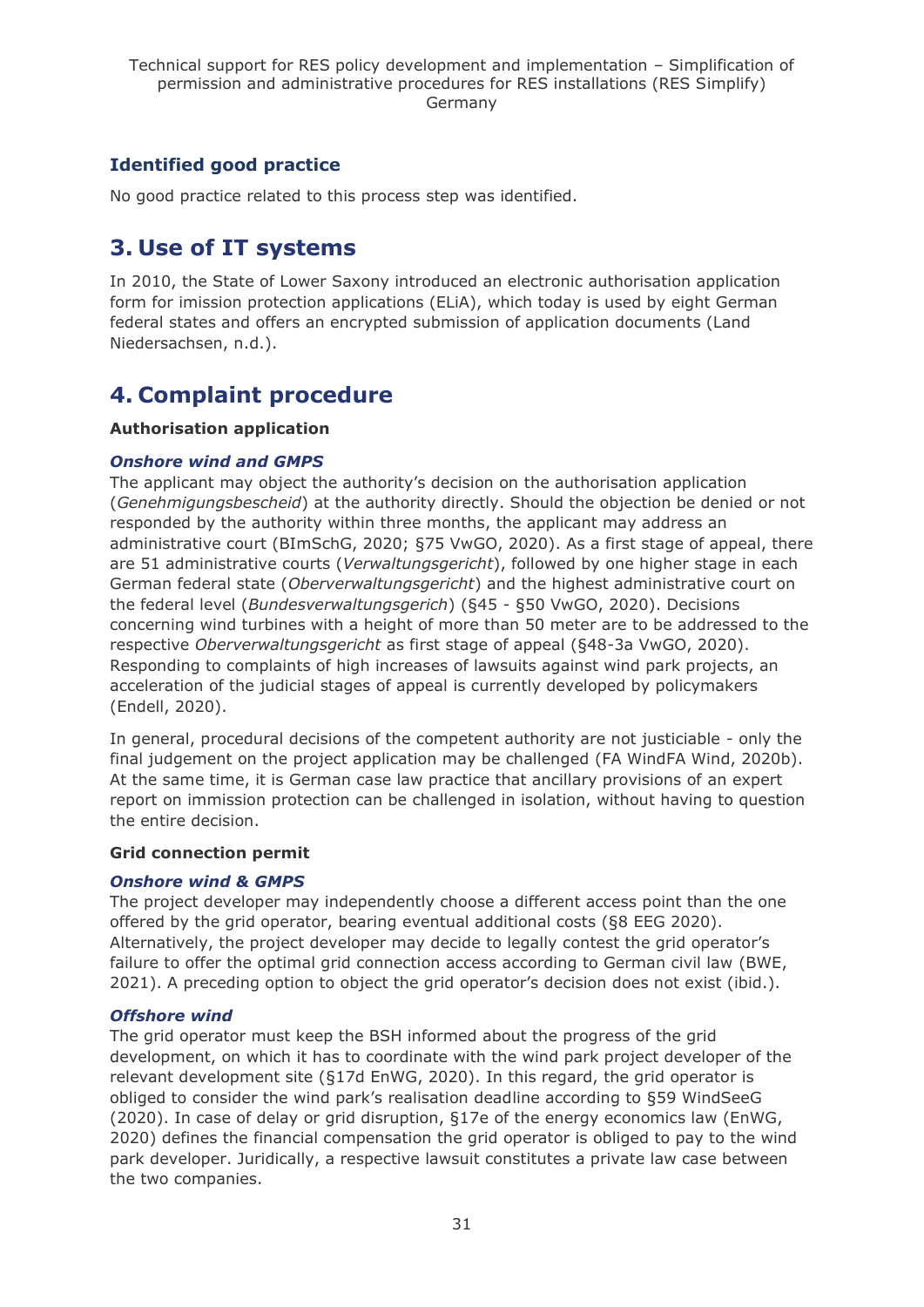# <span id="page-31-0"></span>**5. Specific features to ease administrative procedure**

Table 2 below provides information on the existing specific features to ease administrative procedures in Germany.

*Table 2: Specific features to ease administrative procedures*

| <b>Specific feature</b>                               | <b>Existing</b> | <b>Short description</b>                                                                                                                                                                                                                                                                                                                                                                                                                  |
|-------------------------------------------------------|-----------------|-------------------------------------------------------------------------------------------------------------------------------------------------------------------------------------------------------------------------------------------------------------------------------------------------------------------------------------------------------------------------------------------------------------------------------------------|
| Simultaneous procedures                               | no              |                                                                                                                                                                                                                                                                                                                                                                                                                                           |
| National contact points and<br>one-stop-shops         | yes             | One-stop-shops for administrative authorisation<br>exist, include building and environmental permits<br>but do not include the grid connection permit.                                                                                                                                                                                                                                                                                    |
| Application of 2+1 and 1+1                            |                 | <b>Onshore wind and GMPS</b>                                                                                                                                                                                                                                                                                                                                                                                                              |
| rules                                                 |                 | The administrative authorisation process itself is<br>not the most time-consuming factor of the project<br>realisation. For onshore wind, for example,<br>organising all required expert reports for the<br>authorisation project is described the bottleneck.                                                                                                                                                                            |
|                                                       | yes             | After the confirmed completion of submitting<br>required documents, authorities need to approve<br>the application within three months in case of a<br>simplified procedure and within seven months in<br>case of a formal procedure if no delays caused by<br>third parties occur. Eventual delays need to be<br>explained to the applicant and allow for a<br>prolongation of three months (§7 9. BImSchV,<br>2020; §10 BImSchG, 2020). |
|                                                       |                 | Beyond the authorisation process, lawsuits from<br>third parties opposing the competent authority's<br>project authorisation may be an additional source<br>of delay.                                                                                                                                                                                                                                                                     |
|                                                       |                 | <b>Offshore wind</b>                                                                                                                                                                                                                                                                                                                                                                                                                      |
|                                                       |                 | There is no deadline for the BSH to complete the<br>authorisation, but the competent authority has to<br>make sure the project developer is not constrained<br>in meeting its deadlines as defined in §59<br>WindSeeG (2020) concerning its development<br>progress (see section 2.1.2.2.).                                                                                                                                               |
| Simple notification<br>procedure                      | yes             | In case of rooftop PV systems, usually no formal<br>building permission process is required.                                                                                                                                                                                                                                                                                                                                              |
| Pre-planning                                          | no              |                                                                                                                                                                                                                                                                                                                                                                                                                                           |
| Pre-application consultation                          | no              |                                                                                                                                                                                                                                                                                                                                                                                                                                           |
| Project acceptance<br>measures                        | no              | No obligatory project acceptance measures exist.<br>Nonetheless, interviewed experts emphasised the<br>importance of early stakeholder inclusion before the<br>official authorisation application as an effective<br>mean to reduce the risk of competing interests<br>leading to lawsuits (Endell, 2020; Wessel, 2020).                                                                                                                  |
| Measures to streamline<br>litigation by third parties | yes             | Since 2007, the Federal Ministry for Environment<br>runs a clearing authority for the resolution of<br>conflicts concerning the deployment of renewable<br>energy sources in the context of the renewable<br>energy sources act (EEG) (www.clearingstelle-eeg-<br>kwkg.de/). Its service is free of charge and offers<br>information on ongoing and past disputes (RNP,<br>$2020$ ).                                                      |
| Other                                                 | no              |                                                                                                                                                                                                                                                                                                                                                                                                                                           |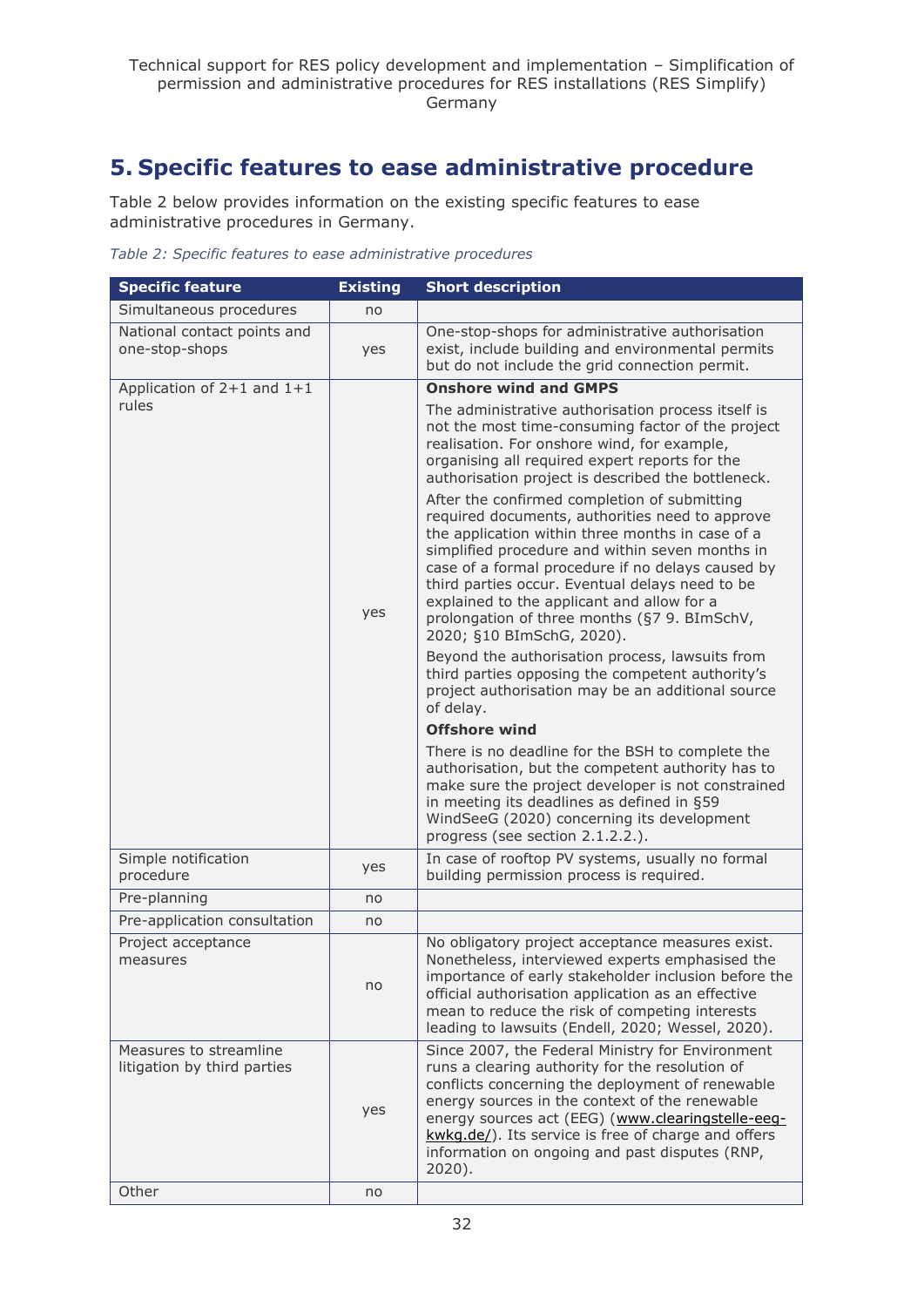# <span id="page-32-0"></span>**6. Indicators to measure the performance of the overall process**

Table 3 below provides information on the indicators to measure the performance of the overall administrative and grid connection process in Germany.

*Table 3: Performance indicators to assess administrative and grid connection processes*

| <b>Performance indicator</b>                                                                           | <b>Description</b>                                                                                                                                                                                                                                                                                                                                                                                                                                                                                                                                                                                                                                                                                                                         |
|--------------------------------------------------------------------------------------------------------|--------------------------------------------------------------------------------------------------------------------------------------------------------------------------------------------------------------------------------------------------------------------------------------------------------------------------------------------------------------------------------------------------------------------------------------------------------------------------------------------------------------------------------------------------------------------------------------------------------------------------------------------------------------------------------------------------------------------------------------------|
| Average response time by<br>the competent authorities<br>and TSO/DSO for grid<br>connection procedures | EEG 2020 obliges grid operators to respond to grid connection<br>applications within two months.                                                                                                                                                                                                                                                                                                                                                                                                                                                                                                                                                                                                                                           |
| Process duration                                                                                       | The realisation process for offshore wind energy projects takes<br>around $2.5 - 3$ years. The time span included in these numbers<br>starts with the award of the development right for the designated<br>site and terminates with the initial operation of the wind park<br>(WindEurope Workshop, 2020). The time needed by the public<br>agency BSH beforehand to identify suitable sites to be made<br>available to project carriers via a public auction system, is not<br>included here.                                                                                                                                                                                                                                             |
|                                                                                                        | A more recent study sets the realisation of onshore wind energy<br>projects in Germany to typically take around 76 months (6 1/2<br>years) from initial planning and site pre-assessments to operation<br>(Honnen, 2020). This reflects a significant increase of duration<br>compared to five years ago: According to a FA Wind study from<br>2015, half of the investigated onshore wind energy projects<br>needed between 35 to 69 months for the complete project<br>realisation (FA WindFA Wind, 2015). On average, preassessment<br>was reported to take 14 months, planning processes 24 months,<br>administrative authorisation 17 months and construction 13<br>months, with individual project lengths highly diverging (ibid.). |
|                                                                                                        | An interviewed solar industry representative set average project<br>realisation times at about three years, of which 1 1/2 to two years<br>are typically taken up by the administrative authorisation process<br>(including changes in the land use plan) (Brühl, 2021).                                                                                                                                                                                                                                                                                                                                                                                                                                                                   |
| Project approval rates                                                                                 | N.A.                                                                                                                                                                                                                                                                                                                                                                                                                                                                                                                                                                                                                                                                                                                                       |
| Costs of administrative<br>processes                                                                   | According to a FA Wind study from 2015, half of the investigated<br>onshore wind energy projects faced administrative costs<br>(excluding grid access application) from between EUR 30 to EUR<br>106 (FA WindFA Wind, 2015). Individual project lengths highly<br>diverge.<br>It is contested whether the grid operator may demand a fee for<br>the connection study. The same goes for providing information on<br>the grid connection costs to be expected. In practice, some grid<br>operators charge fees for the connection study (EUR 1,500).<br>Moreover, the grid operator may demand a conformity and a<br>power plant certificate which costs between EUR 15,000-20,000<br>(PV Grid Consortium, 2016).                           |
| Share of permits that are<br>legally challenged                                                        | N.A.                                                                                                                                                                                                                                                                                                                                                                                                                                                                                                                                                                                                                                                                                                                                       |
| Share of legal challenges<br>that are overruled                                                        | N.A.                                                                                                                                                                                                                                                                                                                                                                                                                                                                                                                                                                                                                                                                                                                                       |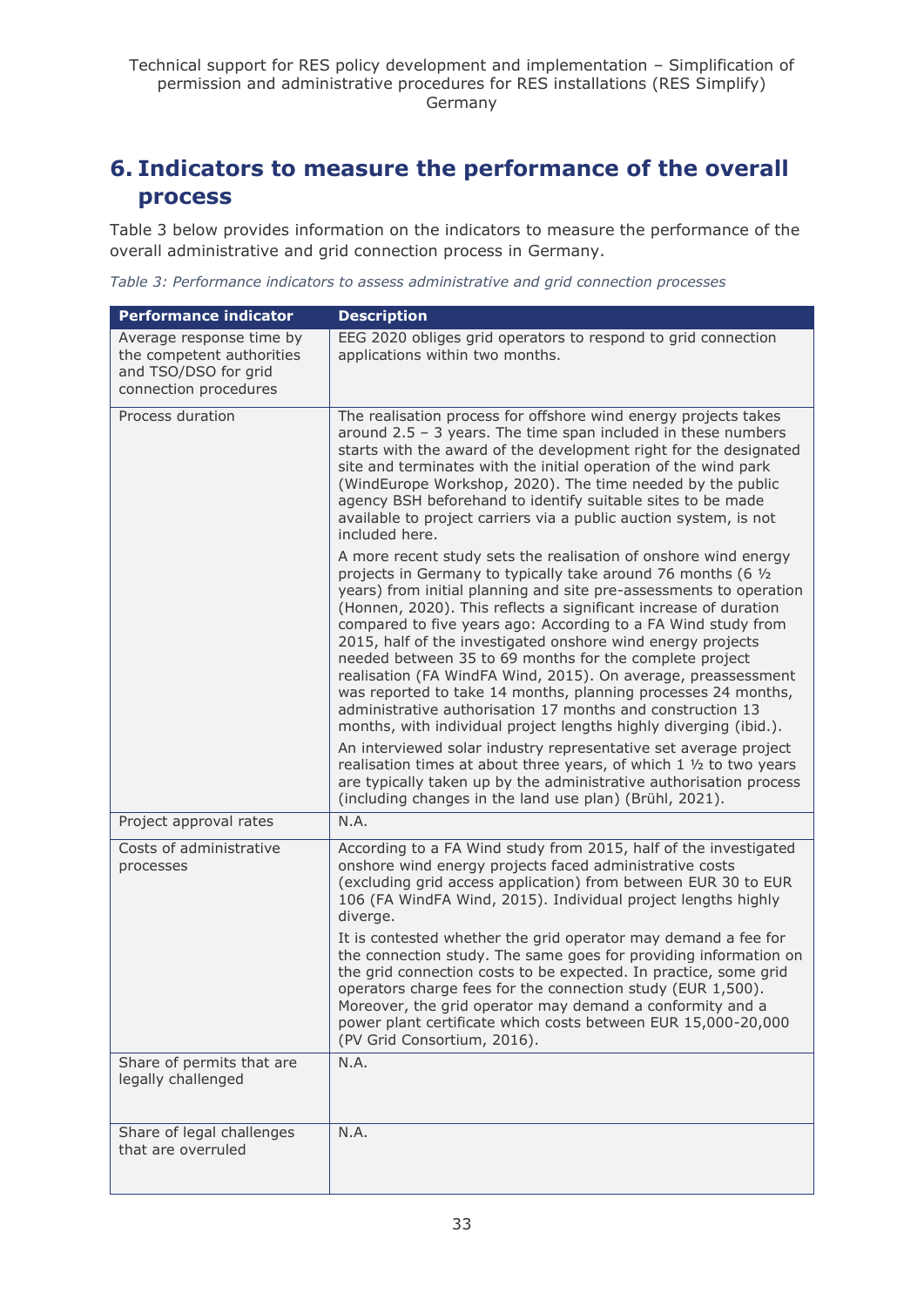#### Technical support for RES policy development and implementation – Simplification of permission and administrative procedures for RES installations (RES Simplify) Germany

| Stakeholder interests | In the Imission Protection Authorisation Process:                                                                                                                                                                                                                                                                                                                                                                                            |
|-----------------------|----------------------------------------------------------------------------------------------------------------------------------------------------------------------------------------------------------------------------------------------------------------------------------------------------------------------------------------------------------------------------------------------------------------------------------------------|
|                       | In the administrative authorisation procedure other stakeholder's<br>interests are properly taken into consideration in formal<br>procedures (simplified procedures do not include the public but<br>are rare for onshore wind energy projects). It is the competent<br>authority's responsibility to inform the public as well as other<br>public authorities about the project application and to facilitate<br>stakeholder participation. |
|                       | Stakeholders may submit objections to the project and express<br>these at a hearing conference. After a project approval,<br>stakeholders may challenge the decision by court.                                                                                                                                                                                                                                                               |
|                       | Regarding offshore wind energy development: Two interviewed<br>experts, one of them an employee at an environmental NGO,<br>emphasised the extensive stakeholder participation processes to<br>be working well (Prall, 2021; Wessel, 2020).                                                                                                                                                                                                  |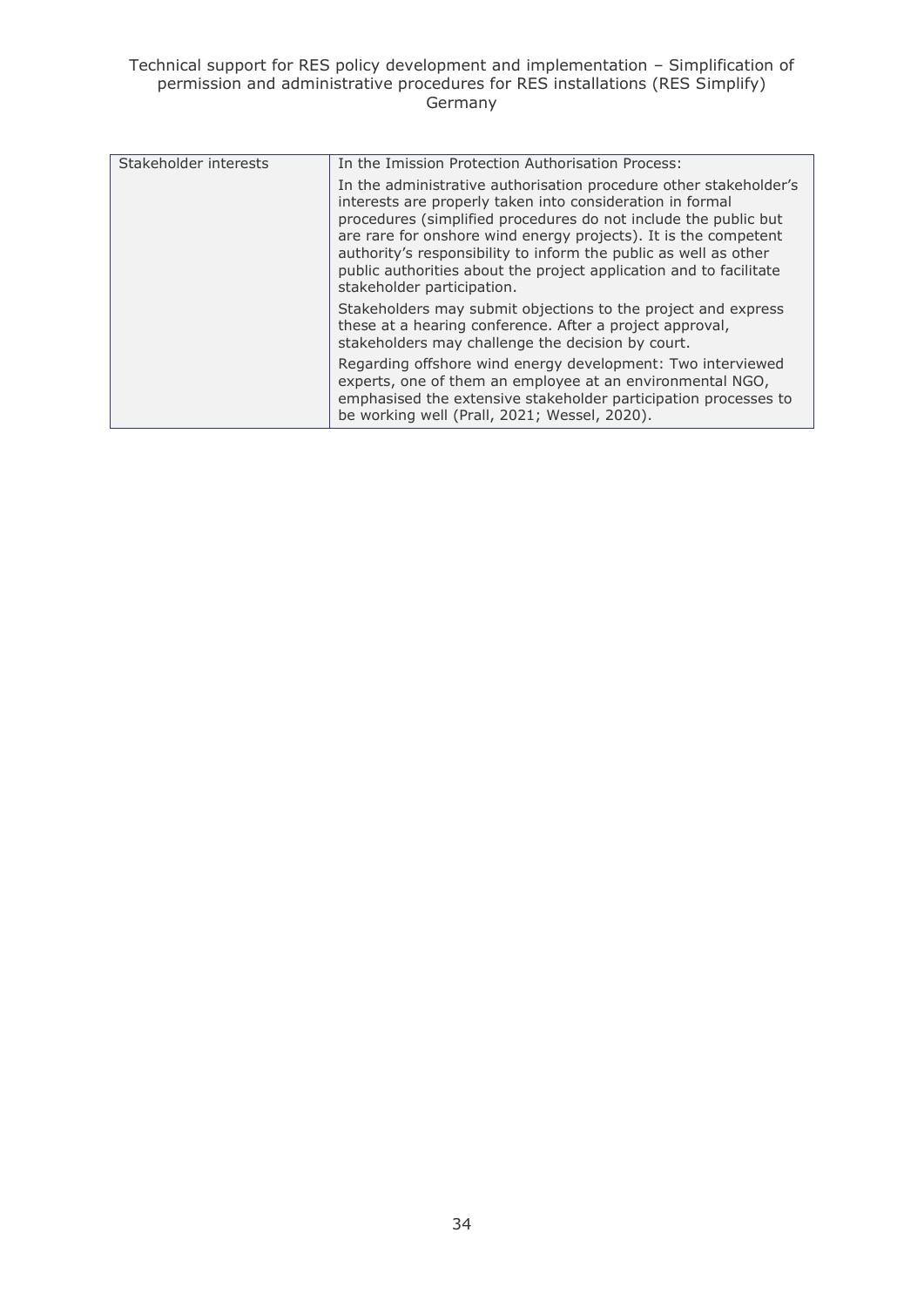## <span id="page-34-0"></span>**References**

9. BImSchV, 2020. Neunte Verordnung zur Durchführung des Bundes-Immissionsschutzgesetzes [WWW Document]. AVAILABLE AT: http://www.gesetze-im-internet.de/bimschv\_9/ [Accessed 30 November 2020].

Agora Energiewende, 2020. Akzeptanz und lokale Teilhabe in der Energiewende.

- BauGB, 2020. Baugesetzbuch in der Fassung der Bekanntmachung vom 3. November 2017 (BGBl. I S. 3634), das zuletzt durch Artikel 2 des Gesetzes vom 8. August 2020 (BGBl. I S. 1728) geändert worden ist [WWW Document]. AVAILABLE AT: http://www.gesetze-im-internet.de/bbaug/ [Accessed 23 November 2020].
- BauO Bln, 2020. zuletzt geändert durch Artikel 23 des Gesetzes zur Anpassung datenschutzrechtlicher Bestimmungen in Berliner Gesetzen an die Verordnung (EU) 2016/679 (Berliner Datenschutz-Anpassungsgesetz EU – BlnDSAnpG-EU) vom 12. Oktober 2020 (GVBL. S. 807)(In Kraft getreten am 25. Oktober 2020) [WWW Document]. AVAILABLE AT: https://gesetze.berlin.de/bsbe/document/jlr-BauOBE2005rahmen [Accessed 05 April 2021].
- BayBO, 2020. Bayerische Bauordnung (BayBO) in der Fassung der Bekanntmachung vom 14. August 2007 (GVBl. S. 588) BayRS 2132-1-B (Art. 1–84) - Bürgerservice [WWW Document]. AVAILABLE AT: https://www.gesetzebayern.de/Content/Document/BayBO [Accessed 18 December 2020].
- BImSchG, 2020. Gesetz zum Schutz vor schädlichen Umwelteinwirkungen durch Luftverunreinigungen, Geräusche, Erschütterungen und ähnliche Vorgänge.
- BMWi, 2020a. Windenergie an Land [WWW Document]. Informationsportal Erneuerbare Energien. AVAILABLE AT: https://www.erneuerbareenergien.de/EE/Redaktion/DE/Dossier/windenergie-anland.html?cms\_docId=72880 [Accessed 11 October 2020].
- BMWi, 2020b. Maritime Raumordnung [WWW Document]. AVAILABLE AT: https://www.erneuerbareenergien.de/EE/Navigation/DE/Technologien/Windenergie-auf-See/Rechtlicher-Rahmen/Maritime-Raumordnung/maritime-raumordnung.html [Accessed 23 December 2020].
- BMWi, 2020c. Recht und Zuständigkeiten [WWW Document]. AVAILABLE AT: https://www.erneuerbare-energien.de/EE/Redaktion/DE/Standardartikel/Offshore-Windenergie/recht-rechtsnormen.html [Accessed 23 December 2020].
- BMWi, 2019. Integrierter Nationaler Energie- und Klimaplan.
- BMWi, 2018. Rückenwind für die Energiewende [WWW Document]. AVAILABLE AT: http://www.bmwienergiewende.de/EWD/Redaktion/Newsletter/2018/04/Meldung/direkterfasst\_infografik.html [Accessed 23 December 2020].
- BNA, 2020. Gebote auf Acker- und Grünlandflächen in benachteiligten Gebieten. Bundesnetzagentur. AVAILABLE AT: https://www.bundesnetzagentur.de/DE/Sachgebiete/ElektrizitaetundGas/Unterne hmen\_Institutionen/Ausschreibungen/Solaranlagen1/BeendeteAusschreibungen/A usschreibungen2020/Gebotstermin\_01\_12\_2020/gebotstermin\_01\_12\_2020\_nod e.htmlhttps://www.bsh.de/DE/THEMEN/Offshore/Meeresfachplanung/meeresfachp lanung node.html [Accessed 12 February 2021].
- BNatSchG, 2020. Bundesnaturschutzgesetz vom 29. Juli 2009 (BGBl. I S. 2542), das zuletzt durch Artikel 290 der Verordnung vom 19. Juni 2020 (BGBl. I S. 1328) geändert worden ist.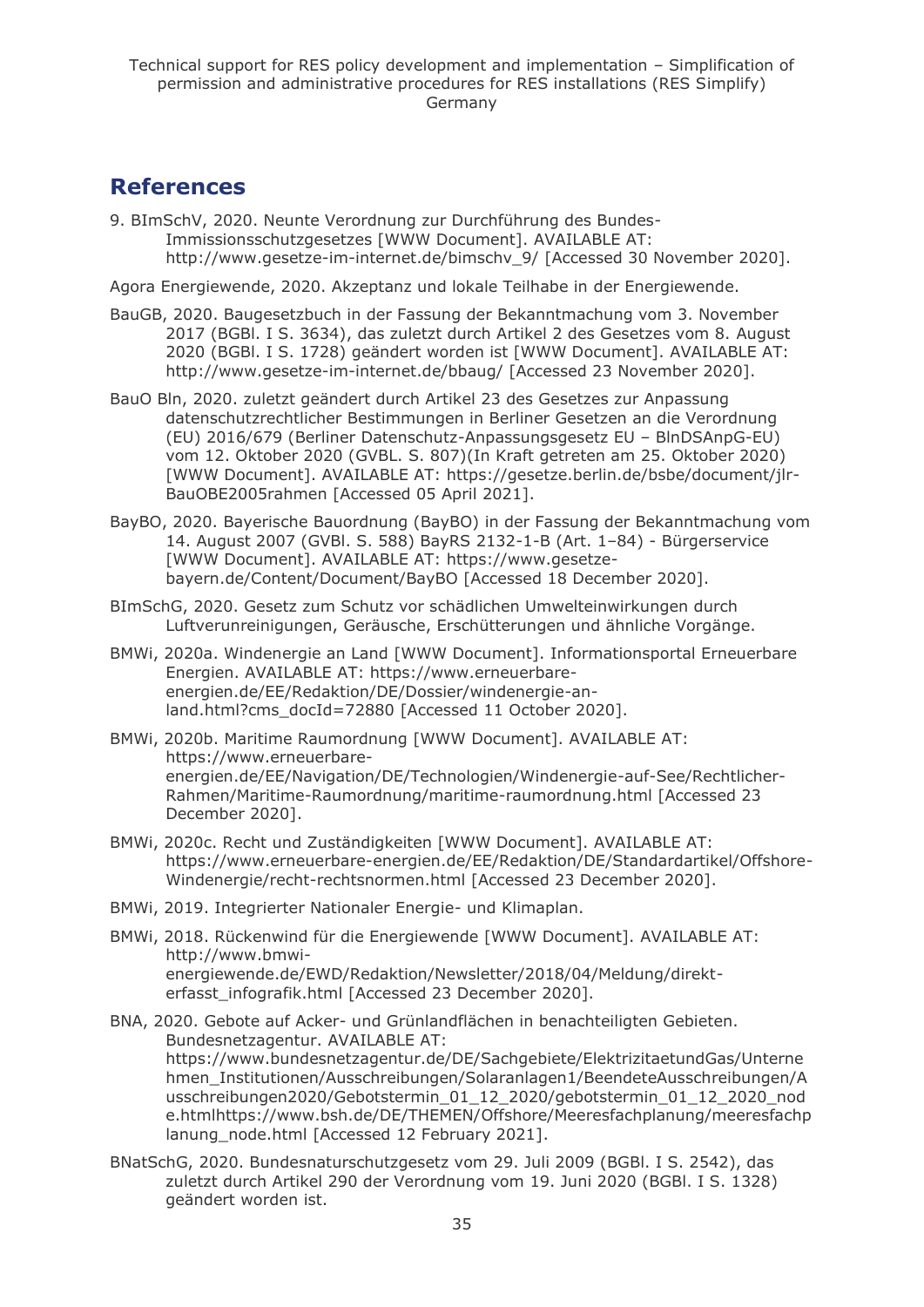- Brühl, T., Leiter Projektentwicklung Solar, juwi AG, 2021. Herausforderungen & Vorzeigemodelle bei Genehmigungsverfahren für Solar Freiflächenanlagen.
- BSH, 2020a. Meeresfachplanung [WWW Document]. AVAILABLE AT: https://www.bsh.de/DE/THEMEN/Offshore/Meeresfachplanung/meeresfachplanun g\_node.html [Accessed 04 January 2021].
- BSH, 2020b. Flächenentwicklungsplan [WWW Document]. AVAILABLE AT: https://www.bsh.de/DE/THEMEN/Offshore/Meeresfachplanung/Flaechenentwicklu ngsplan/flaechenentwicklungsplan\_node.html [Accessed 04 January 2021].
- BUND, F. of the E.G., 2020. Naturschutzfachliche Stellungannahme zum Vorentwurf des Flächenentwicklungsplans 2020 und Entwürfe des Untersuchungsrahmens.
- Bundesnetzagentur, 2021a. Beendete Ausschreibungen / Statistiken [WWW Document]. AVAILABLE AT: https://www.bundesnetzagentur.de/DE/Sachgebiete/ElektrizitaetundGas/Unterne

hmen\_Institutionen/Ausschreibungen/Wind\_Onshore/BeendeteAusschreibungen/B eendeteAusschreibungen\_node.html [Accessed 26 January 2021].

- Bundesnetzagentur, 2021b. Offshore-Windparks [WWW Document]. AVAILABLE AT: https://www.bundesnetzagentur.de/DE/Sachgebiete/ElektrizitaetundGas/Unterne hmen\_Institutionen/Ausschreibungen/Offshore/offshore-node.html [Accessed 26 January 2021].
- Bundesnetzagentur, 2020. Windenergieanlagen an Land Ausschreibung Wind an Land / Gebotstermin 1. Oktober 2020 [WWW Document]. AVAILABLE AT: https://www.bundesnetzagentur.de/DE/Sachgebiete/ElektrizitaetundGas/Unterne hmen\_Institutionen/Ausschreibungen/Wind\_Onshore/BeendeteAusschreibungen/A usschreibungen2020/Gebotstermin\_01\_10\_2020/Gebotstermin\_01\_10\_20.html [Accessed 26 January 2021].
- Bundesnetzagentur, 2019. Kraftwerksliste 2019 [WWW Document]. AVAILABLE AT: https://www.bundesnetzagentur.de/cln\_1411/DE/Sachgebiete/ElektrizitaetundGas /Unternehmen\_Institutionen/Versorgungssicherheit/Erzeugungskapazitaeten/Kraft werksliste/kraftwerksliste-node.html [Accessed 26 January 2021].
- BWE, 2019. Aktionsplan für mehr Genehmigungen von Windenergieanlagen an Land.
- BWE, A.N., 2021. Herausforderungen & Vorzeigemodelle beim Netzanschlussverfahren für Windenergie an Land.
- BWO, 2020. Diskussionsveranstaltung: Wie kann der Ausbau der erneuerbaren Energie entfesselt werden - Weniger Bürokratie und Freiräume für Dynamiken ermöglichen [WWW Document]. Bundestagsfraktion Bündnis 90/Die Grünen. AVAILABLE AT: https://www.gruene-bundestag.de/termine/wie-kann-der-ausbauder-erneuerbaren-energie-entfesselt-werden-weniger-buerokratie-undfreiraeume-fuer-dynamiken-ermoeglichen [Accessed 30 November 2020].
- DIW Berlin, 2019. Marktdesign für eine effiziente Netzanbindung von Offshore-Windenergie.
- EEG, 2020. Erneuerbare-Energien-Gesetz vom 21. Juli 2014 (BGBl. I S. 1066), das zuletzt durch Artikel 6 des Gesetzes vom 8. August 2020 (BGBl. I S. 1818) geändert worden ist.
- Endell, M., 2020. Herausforderungen & Vorzeigemodelle bei Genehmigungsverfahren für Windenergie an Land.
- Energie-Atlas Bayern, n.d. Sonne Photovoltaik Genehmigung [WWW Document]. AVAILABLE AT: https://www.energieatlas.bayern.de/thema\_sonne/photovoltaik/genehmigung.ht ml [Accessed 18 December 2020].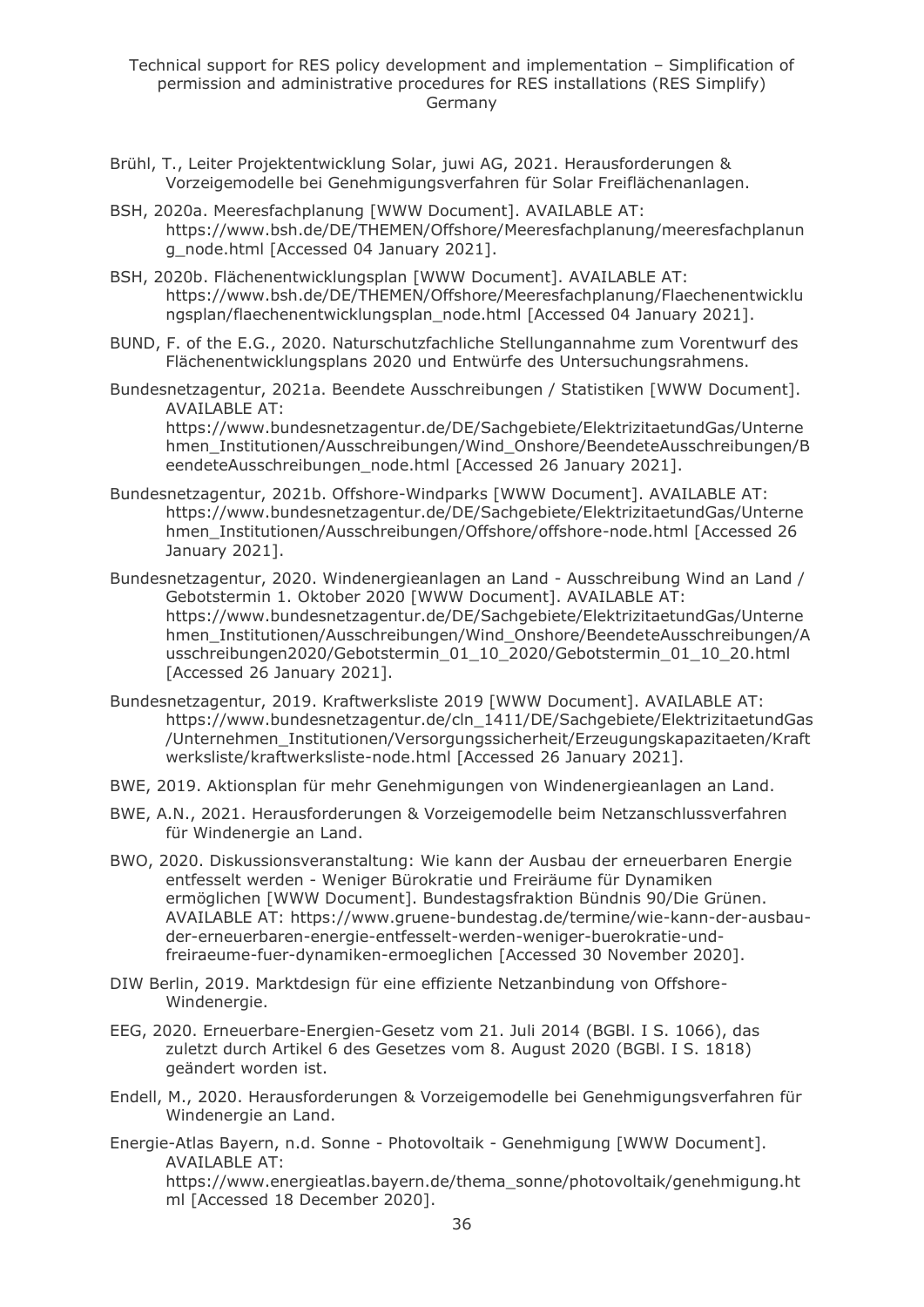- EnWG, 2020. Energiewirtschaftsgesetz [WWW Document]. AVAILABLE AT: http://www.gesetze-im-internet.de/enwg\_2005/ [Accessed 23 November 2020].
- Erneuerbare Energien Website, 2019. Das deutsche System zum Netzanschluss von Offshore-Windparks ist teuer und ineffizient. [WWW Document]. AVAILABLE AT: https://www.erneuerbareenergien.de/offshore-netzanbindung-ginge-billiger [Accessed 23 November 2020].
- Eschenbach, C, 2021. Korrosionsschutz für Offshore-Windkraft Problem für die Umwelt? AVAILABLE AT: https://www.eskp.de/schadstoffe/korrosionsschutz-fuer-offshorewindkraft-problem-fuer-die-umwelt-9351114/ [Accessed 09 February 2021].
- FA Wind, BWE, 2019. Hemmnisse beim Ausbau der Windenergie in Deutschland Ergebnisse einer Branchenumfrage.
- FA WindFA Wind, 2020a. Kompaktwissen Akzeptanz.
- FA WindFA Wind, 2020b. Vollständigkeit von Genehmigungsanträgen Überblick über das Zulassungsverfahren von Windenergieanlagen. [WWW Document]. AVAILABLE AT: https://www.fachagentur-windenergie.de/aktuelles/detail/default-d6c0b11ae6/ [Accessed 30 November 2020].
- FA WindFA Wind, 2019. Planung und Genehmigung [WWW Document]. AVAILABLE AT: https://www.fachagentur-windenergie.de/themen/planung/ [Accessed 07 December 2020].
- FA WindFA Wind, 2015. Dauer und Kosten des Planungs- und Genehmigungsprozesses von Windenergieanlagen an Land.
- GewO, 2020. Gewerbeordnung [WWW Document]. AVAILABLE AT: http://www.gesetzeim-internet.de/gewo/ [Accessed 30 November 2020].
- Günther, M., et al., 2020. Ausbau der Windenergie an Land: Beseitigung von Ausbauhemmnissen im öffentlichen Interesse.
- HTW PV2City, 2020. Hemmnisse und Hürden für die Photovoltaik. Hochschule für Technik und Wirtschaft Berlin, Berlin.
- Honnen, J., 2020. Is German Onshore Wind Power in Crisis? An analysis of growth trends, barriers and expectations for a renewable energy technology at an advanced stage of diffusion. Central Eastern University, Budapest.
- IHKG, 2020. Gesetz zur vorläufigen Regelung des Rechts der Industrie- und Handelskammern in der im Bundesgesetzblatt Teil III, Gliederungsnummer 701-1, veröffentlichten bereinigten Fassung, das zuletzt durch Artikel 19 des Gesetzes vom 22. Dezember 2020 (BGBl. I S. 3256) geändert worden ist. [WWW Document]. AVAILABLE AT: https://www.gesetze-iminternet.de/ihkg/BJNR009200956.html
- Interviewee, 2020. This source is known to the author but would like to remain anonymous.
- KraftNAV, 2020. Verordnung zur Regelung des Netzanschlusses von Anlagen zur Erzeugung von elektrischer Energie.
- Land Niedersachsen, 2020. Landkreise und Gemeinden in Niedersachsen [WWW Document]. AVAILABLE AT: https://www.niedersachsen.de/startseite/land\_leute/das\_land/kreise\_und\_gemein den/landkreise-und-gemeinden-in-niedersachsen-20036.html [Accessed 25 November 2020].
- Land Niedersachsen, n.d. Elektronisches Genehmigungsverfahren Version 2.7 | Nds. Gewerbeaufsicht [WWW Document]. AVAILABLE AT: https://www.gewerbeaufsicht.niedersachsen.de/startseite/umweltschutz/genehmi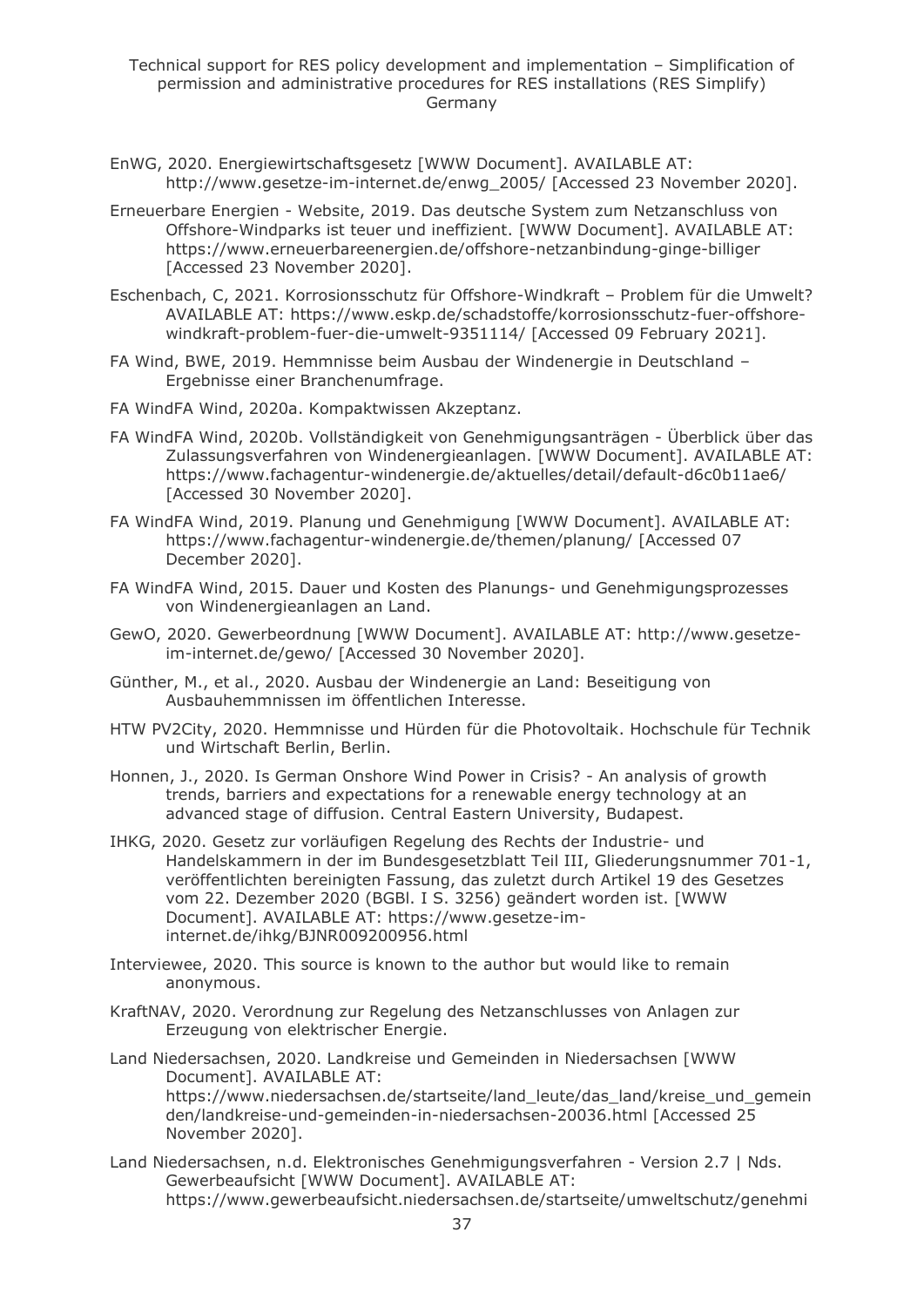#### Technical support for RES policy development and implementation – Simplification of permission and administrative procedures for RES installations (RES Simplify) Germany

gungsverfahren\_nach\_bundes\_immissionsschutzgesetz/elia\_das\_elektronische\_an tragstellungsprogramm/elektronisches-genehmigungsverfahren-72382.html [Accessed 07 December 2020].

- Marwede, 2021, Jochen Marwede, email exchange on 29.03.2021.
- MaStRV, 2017. Verordnung über das zentrale elektronische Verzeichnis energiewirtschaftlicher Daten.
- Meyer, 2021, Christian Meyer, EnergyConsulting , email exchange on 29.03.2021.
- Ministerium für Umwelt, Energie und Klimaschutz, 2016. Planung und Genehmigung von Windenergieanlagen an Land (Windenergieerlass).
- NABEG, 2019. Netzausbaubeschleunigungsgesetz Übertragungsnetz [WWW Document]. AVAILABLE AT: http://www.gesetze-im-internet.de/nabeg/ [Accessed 07 December 2020].
- Onshore Wind Energy Firm, 2021. Written Feedback as part of RES SIMPLIFY stakeholder dialogue.
- Prall, U., 2021. Herausforderungen bei Genehmigungsverfahren für Windenergie auf See.
- Energy Experts, 2021. Debatte Windausbau stockt massiv. Email exchange among energy experts from German Green Party.
- Public Servant, 2021. This source is known to the author but would like to remain anonymous.
- PV Grid Consortium, 2016. PV Barriers Database [WWW Document]. AVAILABLE AT: https://web.archive.org/web/20160808081240/http://www.pvgrid.eu/database/p vgrid/germany/national-profile-6/industrial-ground-mountedsystems/2426/industrial-ground-mounted-system-1.html [Accessed 24 November 2020].
- RNP, 2020. Renewables Networking Platform [WWW Document]. AVAILABLE AT: https://app.renewables-networking.eu/ [Accessed 27 January 2021].
- Rösch, Ch., 2016. Agrophotovoltaik ‐ die Energiewende in der Landwirtschaft. GAIA Ecological Perspectives on Science and Society 25(4):242-246. AVAILABLE AT: DOI: 10.14512/gaia.25.4.5. [Accessed 27 January 2021].
- Schiermeyer, 2021 previous municipal counsel. Email exchange on 29.03.2021.
- Schrag, 2021. Hermann Schrag Sonnenstrom PV installer. Email exchange 31.03.2021.
- Sonnen GmbH, 2020. Diskussionsveranstaltung: Wie kann der Ausbau der erneuerbaren Energie entfesselt werden - Weniger Bürokratie und Freiräume für Dynamiken ermöglichen [WWW Document]. Bundestagsfraktion Bündnis 90/Die Grünen. AVAILABLE AT: https://www.gruene-bundestag.de/termine/wie-kann-der-ausbauder-erneuerbaren-energie-entfesselt-werden-weniger-buerokratie-undfreiraeume-fuer-dynamiken-ermoeglichen [Accessed 30 November 2020].
- Stiftung Klimaneutralität, 2021. Wie kann die Verfügbarkeit von Flächen für die Windenergie an Land schnell und rechtssicher erhöht werden? Regelungsvorschlag.
- Umweltbundesamt, 2019. Analyse der kurz- und mittelfristigen Verfügbarkeit von Flächen für die Windenergienutzung an Land. Germany.
- UVPG, 2010. Gesetz über die Umweltverträglichkeitsprüfung in der Fassung der Bekanntmachung vom 24. Februar 2010 (BGBl. I S. 94), das zuletzt durch Artikel 117 der Verordnung vom 19. Juni 2020 (BGBl. I S. 1328) geändert worden ist.